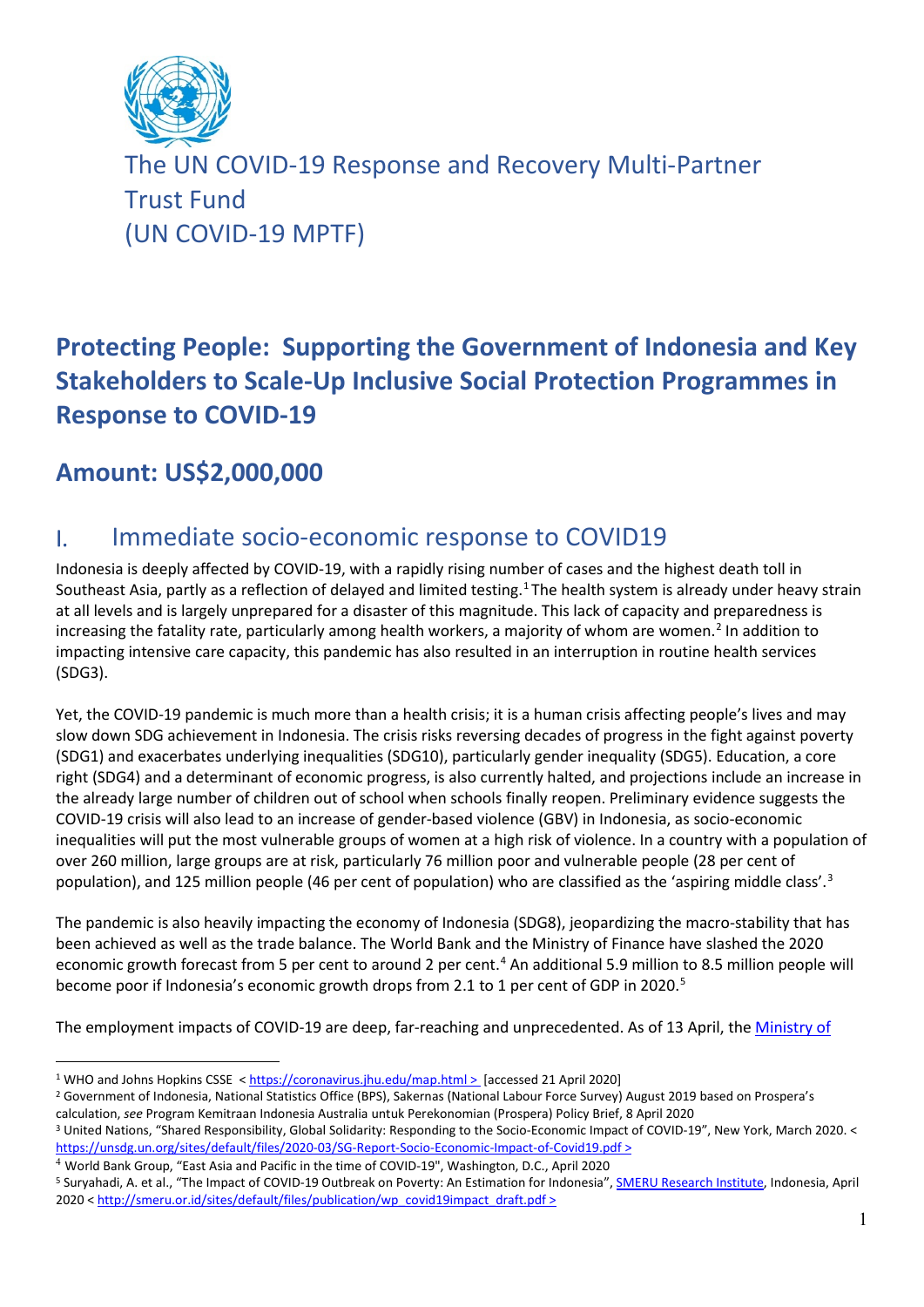[Manpower and BPJS Ketenagakerjaan](https://www.thejakartapost.com/news/2020/04/13/govt-introduces-new-social-benefits-as-2-8-million-lose-jobs.html) (Social Security Agency) reported that 2.8 million people have lost their jobs and **estimates** that a total of 5.2 million people will lose their jobs due to COVID-19<sup>8</sup>. The IMF has estimated Indonesia's unemployment rate will increase from 5.3 per cent in 2019 to 7.5 cent in 2020. The gendered impact of COVID-19 on the labour market is anticipated to be significant given that the majority of Indonesian women are selfemployed, casual or unpaid family workers. Furthermore, women work predominately in crisis-sensitive sectors, such as hospitality and tourism, retail, often without adequate social protection.

Reduced or lost income has an impact on people's purchasing power, directly impacting food security (SDG2). This has been found to be associated with a reduction in dietary quality and caloric intake which, in turn, compromises child growth and development, increases the risk of micronutrient deficiencies for all household members, and increases the risk of infant and maternal mortality.<sup>[6](#page-1-0)</sup> In times of crisis, women and girls often become 'shock absorbers', reducing their own intake of nutritious food in favour of their families while spending more time and energy to secure and process food for domestic consumption.[7](#page-1-1) Ensuring an adequate and timely domestic food supply is critical to avoid spikes in food prices that may pose a threat to household food security. Already in 2019, 76 districts had been identified as vulnerable to chronic food insecurity<sup>[8](#page-1-2)</sup> and the national stunting prevalence stands at 27.7 per cent.<sup>[9](#page-1-3)</sup>

By end of March 2020, the government had already announced three stimulus packages. The latest stimulus package is worth US\$24.2 billion and includes US\$4.5 billion for health care spending; US\$6.6 billion to expand social protection programmes; US\$4.2 billion for tax incentives and credit for businesses; and US\$8.9 billion for the national economic recovery programme. Yet it is to be noted that these stimulus packages focus on mitigating the macroeconomic impact of the COVID-19 crisis as opposed to introducing systematic measures to enhance social protection.

Social protection programmes that are part of the latest stimulus package include conditional cash transfers (the Family Hope Programme (PKH)) at national and village level, a food voucher programme (*Kartu Sembako*) and unconditional cash transfers (BLT - *Bantuan Langsung Tunai*). The PKH and *Kartu Sembako* programmes have expanded their beneficiary base and increased the amount received. The two programmes, however, have several challenges related to targeting because they use data sets that have only been partially updated. It is to be seen if the newly emerging group of vulnerable people – people who were previously not poor but who have lost their source of income due to the pandemic, will be included in the updated rolls.

Challenges in implementation to cover the most marginalised are linked to missing data and registration, including missing names and address even for eligible beneficiaries. Disbursement of funds could be problematic as in 2018 only 48.9 per cent [of adults in Indonesia were reported to have a bank account.](https://globalfindex.worldbank.org/sites/globalfindex/files/countrybook/Indonesia.pdf) Another key challenge for the social assistance programmes in Indonesia is the assumption that the transfer of economic resources to women will automatically translate into empowerment of women. Without focusing on transforming gender dynamics and intrahousehold relations, conditional cash transfer programmes do not necessarily ensure that the increased income and benefit are allocated equally or challenge inequalities in decision-making, ownership or divisions of labour within the household.

Rapid action is required to ensure that the most vulnerable population groups are protected and safeguarded from the adverse socio-economic impact of the crisis. This proposal seeks to support the government in rolling out social protection programmes that are more effective (reaching the most vulnerable with limited inclusion and exclusion errors), truly inclusive (leaving no-one behind), responsive and adaptive (contributing to long-term recovery and climate resilience). The proposal outlines innovative data analysis, financing and technology-based solutions to address the problem of targeting, registering, distributing both cash transfers and in-kind support, to strengthen monitoring and feedback loops for ongoing decision-making and to capture new ways of unlocking financial solutions

<span id="page-1-0"></span><sup>6</sup> Meerman, J. and Aphane, J., "IMPACT OF HIGH FOOD PRICES ON NUTRITION", FAO, November 2012. <

[http://www.fao.org/fileadmin/user\\_upload/agn/pdf/Meerman\\_Aphane\\_ICN2\\_FINAL.pdf](http://www.fao.org/fileadmin/user_upload/agn/pdf/Meerman_Aphane_ICN2_FINAL.pdf) >

<span id="page-1-1"></span><sup>7</sup> ADB and UN Women, Gender Equality and the Sustainable Development Goals in Asia and the Pacific, October 2018

<span id="page-1-2"></span><sup>8</sup> World Food Programme, "Food Security and Vulnerability Atlas, Agency for Food Security, Ministry of Agriculture

<sup>&</sup>quot;, Indonesia, 2019. <<https://documents.wfp.org/stellent/groups/public/documents/ena/wfp276246.pdf> >

<span id="page-1-3"></span><sup>&</sup>lt;sup>9</sup> Government of Indonesia, Ministry of Health, "Indonesian Under-five Nutrient Status Survey (SSGBI)", Health Research and Development Agency, Indonesia, 2019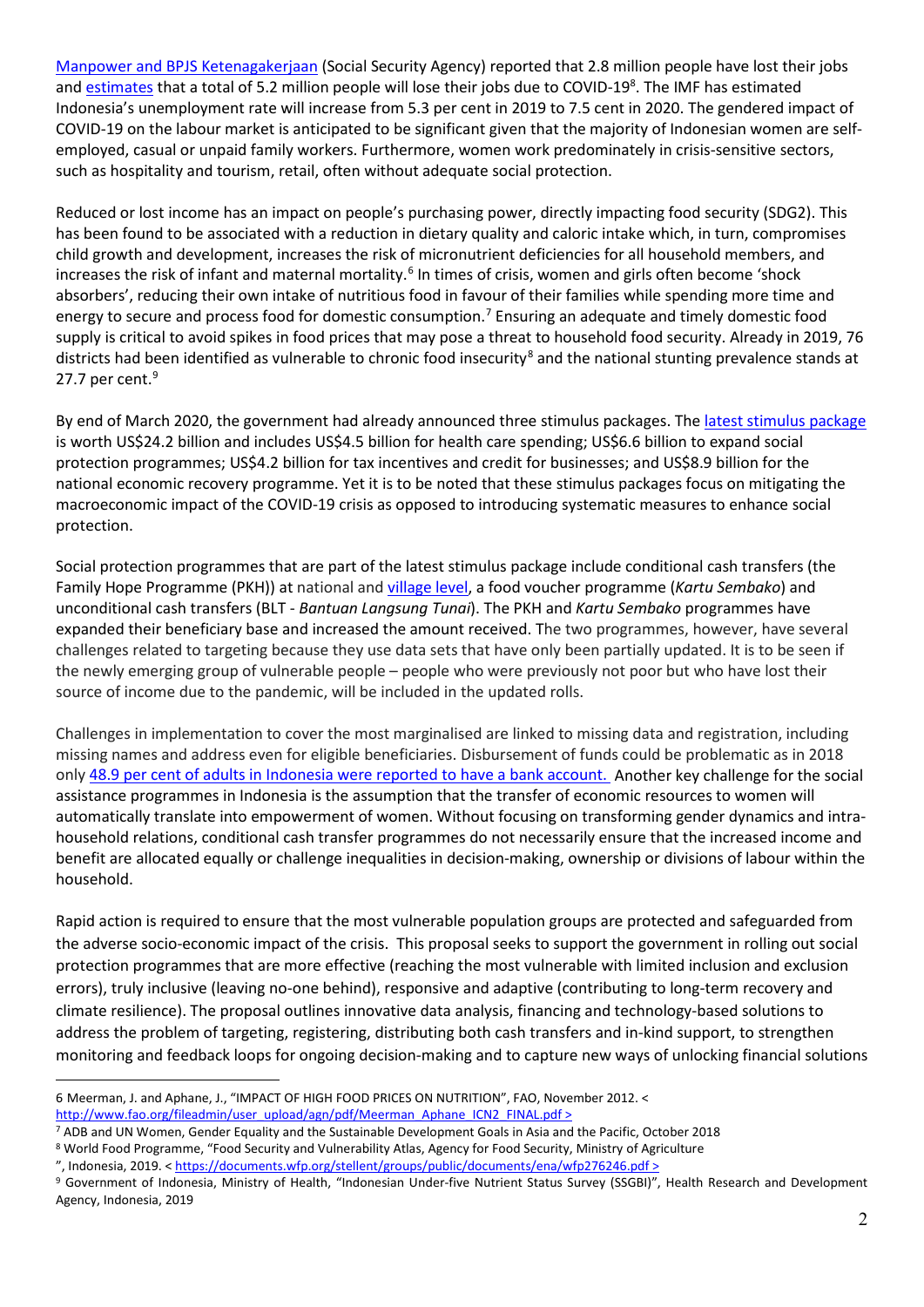while remaining inclusive and gender-responsive.

## II. Solutions proposed

The proposed joint programme aims to ensure that **Indonesia's most vulnerable population, particularly women and children of marginalized groups are protected and safeguarded from the adverse socio-economic impact of the COVID-19 crisis**, with a focus on 1) scaling up social protection; 2) improving planning, communication, partnerships and delivery of the social protection response; and 3) advancing innovation. In its implementation, the joint programme will work together with International Financial Institutions (IMF, WB, ADB, IsDB) and bilateral cooperation agencies (DFAT, GIZ) that are supporting social protection policy and COVID-19 response in Indonesia.

In this regard, there are three key solutions that the programme seeks to provide, namely:

### **1. Scaling up social protection: leaving no one behind**

Supporting the government and stakeholders to scale up and expand social protection coverage and fiscal space to include affected populations, particularly women and children of marginalised groups, is critical.<sup>[10](#page-2-0)</sup> This includes ensuring the national and sub-national social protection responses to COVID-19 have clear regulations and adequate fiscal space within the national government budget (APBN) as well as the local government budget (APBD).

The programme will serve to promote more effective and efficient disbursements, better targeting criteria related to COVID-19, strengthened analysis, and increased disbursement amounts to assist those most vulnerable to the secondary impacts of COVID-19. Introducing innovative, transparent and inclusive methods for data collection and verification will be supported to ensure the inclusion of all vulnerable groups. This will be achieved by working with the main source of data for conditional cash transfer and in-kind subsidy, the *Data Terpadu Kesejahteraan Sosial* (DTKS) from The Ministry of Social Affairs (MoSA). This data captures 40 per cent of the bottom poor households and was first collected in 2015; it has been updated partially on an annual basis. Improving accuracy and inclusion of this database and supporting local government's role in data collection will strengthen targeting and registration of beneficiaries for social protection programmes in a manner that ensures transparency.

Furthermore, efforts to roll out specific programme interventions to ensure inclusion of all affected populations, particularly women and children, is critical and needed given the lack of this focus within the government in its initial response to the COVID-19 crisis. The Ministry of Villages, Disadvantaged Regions, and Transmigration (MoV) will be supported in the design and implementation of cash-for-work (CfW) programmes with a stronger gender perspective to ensure that programme interventions benefit women in vulnerable and informal employment, and female headed households specifically. The MoV is repurposing a portion of the Village Fund for CfW initiatives to ensure that the selected community work projects actively benefit all members of the community and ensure inclusive participation of women, female and male youth and other marginalized groups in project selection and implementation. Technical support will be provided to MoV for management of the programme, including SOPs and software application for effective supervision and implementation. In addition to CfW, MoV also plans to implement an unconditional cash transfer programme (BLT). Support will include capacity building of key village officials as well as the development of an App that will allow them to conduct surveys and to measure these indicators easily. At the same time, MoV and village heads will be supported to develop clear programme exit strategies that link participants to follow-on economic opportunities or micro-finance services so that participants and their families are not put at economic or survival risks when the programme ends.

Strengthening essential services for women and children who experience violence during COVID-19, as part of a comprehensive social protection package, is equally critical. This includes support to the government and key stakeholders to strengthen multi-sectoral integrated services that can be a model for scaling up including shelters, safety planning and case management adapted to the crisis context to ensure survivors' access to support. In

<span id="page-2-0"></span> $^{10}$  Ortiz et all, Fiscal space for social protection and the SDGs: Options to expand social investments in 187 countries, ILO, UNICEF and UN Women, April 2017, available at [https://www.unwomen.org/en/digital-library/publications/2017/6/fiscal-space-for](https://www.unwomen.org/en/digital-library/publications/2017/6/fiscal-space-for-social-protection-and-the-sdgs)[social-protection-and-the-sdgs](https://www.unwomen.org/en/digital-library/publications/2017/6/fiscal-space-for-social-protection-and-the-sdgs)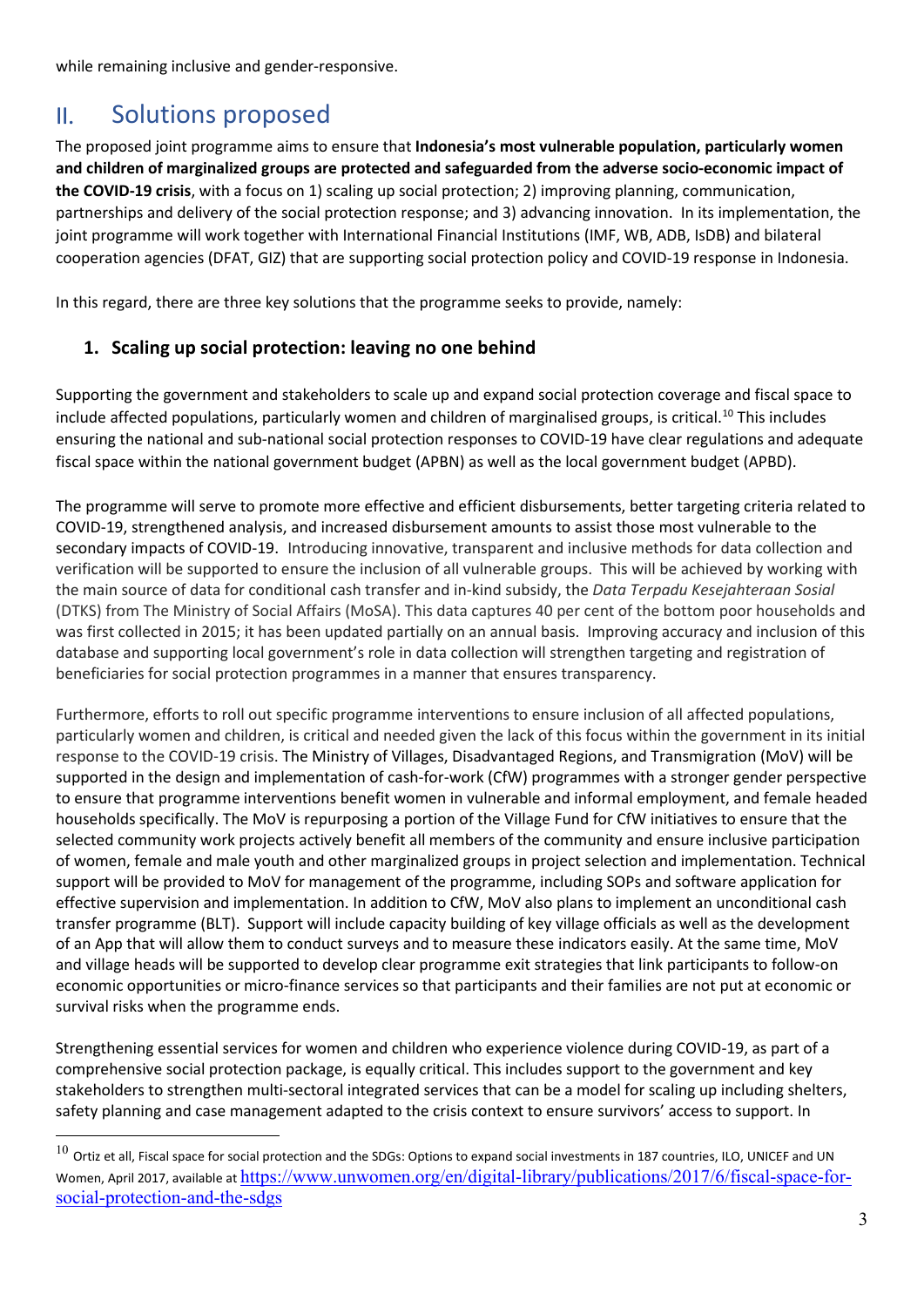addition, technical support to build capacity of government and key stakeholders to ensure psychosocial support for women and girls who experience violence as well as frontline health and social support workers is also important. The project will also explore potential expansion of the capacity of shelters, including re-purposing other spaces, such as empty hotels or education institutions, to accommodate quarantine needs. It will also strengthen helplines, online counselling and technology-based solutions such as SMS, online tools and social support networks based on principles of survivor-centered approaches for GBV prevention and response.

To safeguard livelihoods and economic opportunities for vulnerable populations, it is imperative to focus specifically on women's economic empowerment. The project proposes conducting a rapid assessment of the COVID-19 outbreak and its impact on women's socioeconomic opportunities in specific contexts, including time use and livelihood impact, and a mapping exercise to analyze sectors such as manufacturing, tourism and hospitality, and other businesses where women are predominantly employed with precarious contracts and particularly vulnerable to economic recession. The UN initiative will offer the government and private sector partners tools and technical guidance on gender and impact assessments of value chains, procurement, and other business specific areas to strengthen gender equality in business practices.

### **2. Improved planning, communication, partnerships and delivering of social protection response to the COVID-19 Crisis.**

The programme will support institutional and intersectoral coordination of social protection responses led by the National COVID-19 Disease Mitigation Acceleration Task Force. It will also assist in establishing a mechanism to enhance the inter-ministerial coordination between the MoSA and MoV. The two key ministries are the main focal points for the social protection programmes for COVID-19 at both national and sub-national levels. This includes supporting both ministries to develop synchronization of their respective databases. In addition, engagement of national women-focused entitities, including the Ministry of Women Empowerment and Child Protection (MoWEC), into the social protection response to COVID-19 will be important. The programme will also ensure the accuracy and effectiveness of BLT distribution by both ministries as it is important both the registration and the identification (targeting) process by MoV relate to DTKS data to avoid duplication of beneficiaries.

Apart from government coordination and implementation, multi-stakeholder engagement is critical to improve social protection response to COVID-19 by the government. The programme will support the engagement of faithbased organizations, civil society organizations, the private sector, women organizations and youth-led organizations to ensure strong partnerships in addressing the implementation of national and sub-national social protection responses to COVID-19.

In terms of fiscal policy and the budget process, sub-national government will need support to identify fiscal space for gender-sensitive, child-responsive and inclusive social protection programmes. The joint programme will also support the Ministry of National Development Planning (BAPPENAS) and the Ministry of Finance (MoF) in monitoring and assessing the impact of social protection programmes.

### **3. Advancing innovation**

In response to the COVID-19 outbreak, the programme intervention will focus on aligning the allocation of innovative financing to identify alternative schemes to augment the government social protection schemes (including the Family Hope Programme (PKH), emergency cash assistance (JADUP), *Kartu Sembako*, unconditional cash transfer (BLT)-Village Fund) and economic stimulus. It will emphasize creating an enabling environment for private sector engagement and development partners/FIs engagement, including private sector engagement to promote women's economic empowerment as well as to identify alternative financing options for resource mobilization in COVID-19 response.

The programme will develop transparent and accessible feedback mechanisms to capture beneficiary complaints or grievances related to targeting, service delivery, or other programme functions, and provide redress swiftly. Unlike the more established social protection programmes like BLT that already have a SOP and feed-back mechanism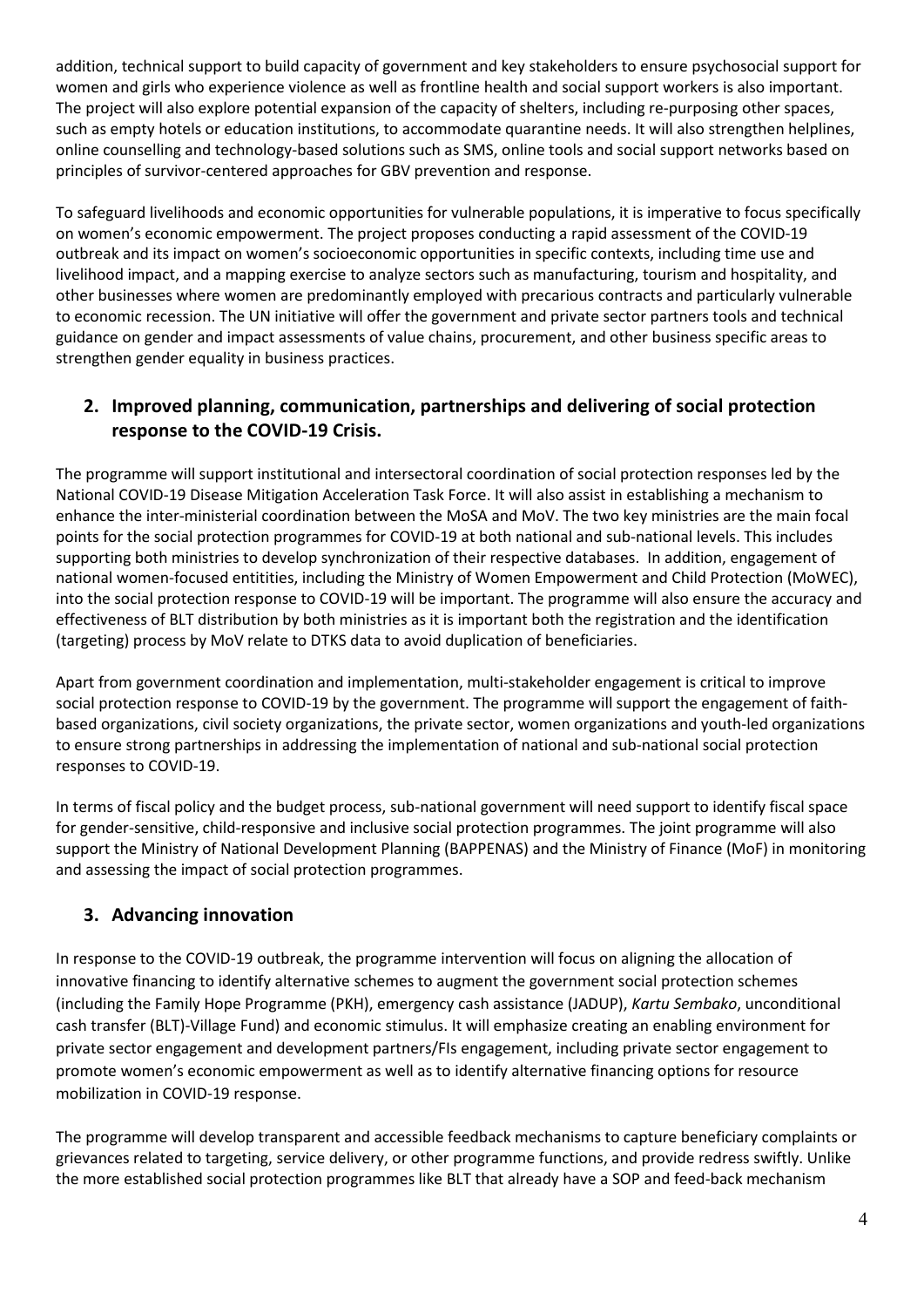system, the new social protection programme still needs to develop effective management systems. Given the need for rapid response, it may be possible to build on existing feedback platforms such as UNDP's LAPOR platform that is already established and will ensure sustainability.

The programme will update socio-economic data and information from the pandemic period and integrate it into the early warning (VAMPIRE<sup>11</sup>) platform ensuring data security and privacy. The platform will incorporate those impacted by the pandemic in addition to the impact of shocks from natural hazards and slow-onset climate change. Support will be provided for a system for regular price monitoring and analysis as well as the impact of COVID-19 on food security and nutrition of vulnerable populations, particularly on women and girls within the households to inform policy and programme formulation. This includes working with partners to explore the feasibility of remote data collection and monitoring to assess household food security and nutrition status and the gender dimensions of food insecurity and vulnerability during the COVID-19 response, identify vulnerability criteria for pandemics to propose triggers for disbursement of funds based on needs and to provide technical support in analysis and mapping of a COVID-19 Joint Market Assessment. It is crucial to ensure that populations are able to maintain their caloric and nutrient intake, and regular monitoring of food security and nutrition status at both the national and local levels will assist the government in taking immediate action. This includes strengthening the unified food security and nutrition early-warning system, which builds on the existing Food and Nutrition Surveillance System (FNSS/SKPG). In order to identify and address further vulnerabilities, a "Fill the Nutrient Gap" study, including gender analysis will be undertaken to identify levels and barriers linked to affordability, accessibility and consumption of nutritious diets.

Furthermore, the programme intervention will provide support to the government leveraging the use of 'big data' for conducting assessment of the economic/livelihood impact of COVID-19 outbreak on women in Indonesia. UN Women has rolled out a rapid assessment survey questionnaire has been designed specifically to provide a better understanding/insights and evidence on the economic impact at the household level, particularly on income and time use, targeting particularly women in informal work. It also aims to provide a better understanding of how this affects the unpaid care burden and domestic work for women. It will also pilot a digital/financial platform building on our partnership with the private sector to mobilize resources for immediate cash grants and in-kind support for daily income workers hardest hit by the crisis, particularly female-headed households, single mothers, and women in informal and vulnerable employment, such as street vendors, small merchants, cashiers, among others.

# III. What is the specific need/problem the intervention seeks to address?

The government is currently working to expand the scope and provision of its social safety net programme. There are around 76 million poor and vulnerable people in Indonesia (over 28 per cent of the population), and around 125 million (over 46 per cent) of the population classify as the 'aspiring middle class'. In a recent presentation *(March 2020*) Bappenas identified an increase in over 10 million citizens who are considered poor or chronically poor and an additional 8 million people considered vulnerable. The overall figure of people in the chronically poor, poor, and vulnerable groups amount to over 107 million people. Most of these groups work in the informal sector, and hence are extremely vulnerable to the COVID-19 crisis. As non-essential companies and factories have temporarily closed down since the government announced its large-scale social distancing measures<sup>[12](#page-4-1)</sup> on 13 April, 2.8 million people have become unemployed and lost any means of receiving the income needed to provide for themselves and their families.[13](#page-4-2) In light of this situation, the proposed programme intervention will address three key specific issues:

**1. Exclusion and inclusion errors, limited fiscal space, unclear rules and regulations, and limited outreach to the most marginalized and disadvantaged population who are at risk of falling behind in social protection response to COVID-19.** 

<span id="page-4-0"></span><sup>11</sup> [https://www.itu.int/en/ITU-D/Regional-Presence/AsiaPacific/SiteAssets/Pages/Events/2018/rdf2018/home/Pulse%20Lab%20Jakarta%20-](https://www.itu.int/en/ITU-D/Regional-Presence/AsiaPacific/SiteAssets/Pages/Events/2018/rdf2018/home/Pulse%20Lab%20Jakarta%20-%20Information%20Sheet.pdf) [%20Information%20Sheet.pdf](https://www.itu.int/en/ITU-D/Regional-Presence/AsiaPacific/SiteAssets/Pages/Events/2018/rdf2018/home/Pulse%20Lab%20Jakarta%20-%20Information%20Sheet.pdf)

<span id="page-4-1"></span><sup>12</sup> April 10, 2020

<span id="page-4-2"></span><sup>&</sup>lt;sup>13</sup>Rahman, D.,"Govt introduces new social benefits as 2.8 million lose jobs" The Jakarta Post, Indonesia, 13 April 2020 < https://www.thejakartapost.com/news/2020/04/13/govt-introduces-new-social-benefits-as-2-8-million-lose-jobs.html >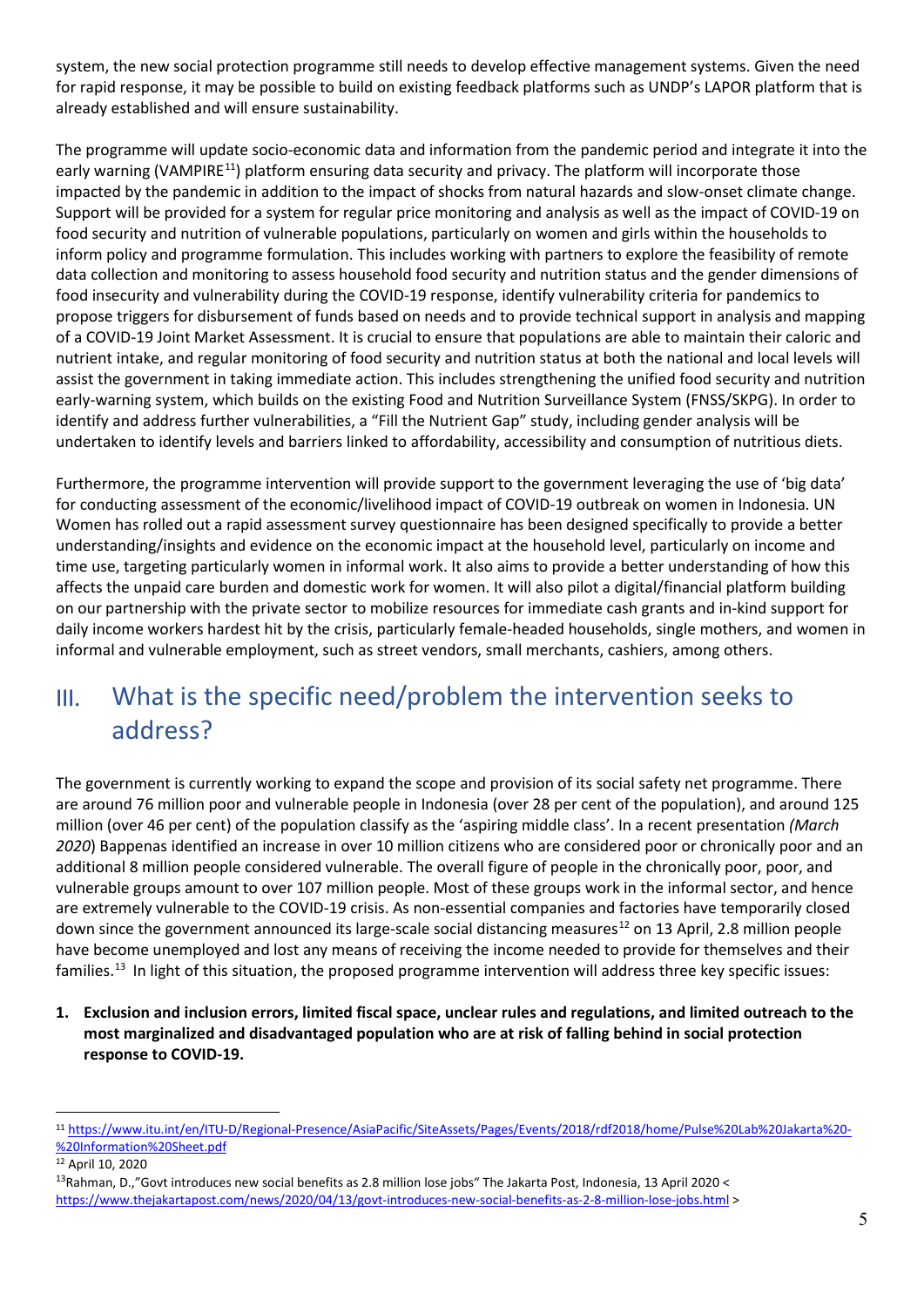Limited budgetary regulations within the scope of the national government budget (APBN) and national local budget (APBD) for COVID-19 remains one of the key challenges. Despite ministerial responses on certain reallocation of funds for assistance of public sector workers, there is not clear regulation around the support mechanisms for the majority of the population working in the informal and service sectors. Industries have been left without clear regulations on the support mechanisms they are given. In addition, even more so, the responses from the Government of Indonesia monitoring and evaluation mechanisms need to be improved to ensure the programmes reach targeted beneficiaries. Without reliable databases and with unclear regulations, local governments at the village level struggle to implement the newly launched social assistance programme and target the most needed beneficiaries. Issues of accountability and transparency further enhance the challenge at the local level.

Addressing the issue of inequalities in all dimensions is the key priority of the government. There are specific vulnerable groups of people that are at greater risks of falling behind and they require specific attention in COVID-19 response and recovery. The pandemic threatens to push back the limited gains made on gender equality and exacerbate the feminisation of poverty, vulnerability to violence and women's equal participation in the labour market in Indonesia, which has been stagnated at approximately 50 per cent over the past two decades.

In the context of the COVID-19 pandemic, preliminary evidence suggests notable impacts have included increased GBV including intimate partner violence and violence against children due to heightened tensions in households during the crisis in which GBV responses and services, including those in the health sector and shelters being diverted to address the pandemic. The socio-economic inequalities will also put the most vulnerable groups of women and children at high risk of violence. During and after the crisis, gender-based violence can be expected to escalate at the same time as unemployment, financial strains and insecurity increases. A loss of income for women in abusive situations makes it harder for them to escape. Provision of prevention and response to GBV must be considered as an essential service in socio-economic recovery.

Enhancing inclusion of marginalized and vulnerable populations requires greater efforts than targeting, fiscal policy and regulatory frameworks at the national and local level. It requires the need to focus on those at risk of falling behind. Women are the majority of those employed in sectors worst hit by business closures, including the service and tourism sectors. Sectors where supply chains have been disrupted, should have adequate access to credit, loans, grants so they can retain work force. To address this, the economic policies need to be designed and implemented with a gender lens. This includes understanding and removing barriers that prevent full involvement of women in economic activities, social protection schemes that factor in existing biases, financing for women entrepreneurs and mechanisms. Unlocking women's economic and entrepreneurial potential as part of the recovery efforts can be a force for accelerated and inclusive economic recovery post COVID-19.

### **2. Incipient capacity constraints of the National COVID-19 Taskforces and key stakeholders to plan, communicate, build partnerships and deliver an effective social protection response to COVID-19 crisis in order to target the most vulnerable and most affected population in a coordinated and timely manner.**

Miscommunication and misinformation were observed in the initial response to COVID 19. The social protection programmes have not always been communicated clearly to the public, where there needs to be improved risk communication and community engagement mechanisms to increase public awareness and to ensure more effective outcomes. The programmes have been implemented by different line ministries with no current existing coordination mechanism, which adds to public confusion as well as inefficiencies in delivering assistance.

There is room for improvement in building partnerships with faith-based organizations, civil society and businesses, that are all key actors for a more adequate social protection response to COVID-19. Additionally, there have been insufficient means of protecting private-sector workers, especially non-essential and service-sector employees, from unemployment. Low-income female-headed households will be most affected by these substantial layoffs. The negative impact on families will be deeply felt by children, further exacerbating the 34 per cent higher poverty rates these households experience, when compared to male-headed households even in a normal, non-pandemic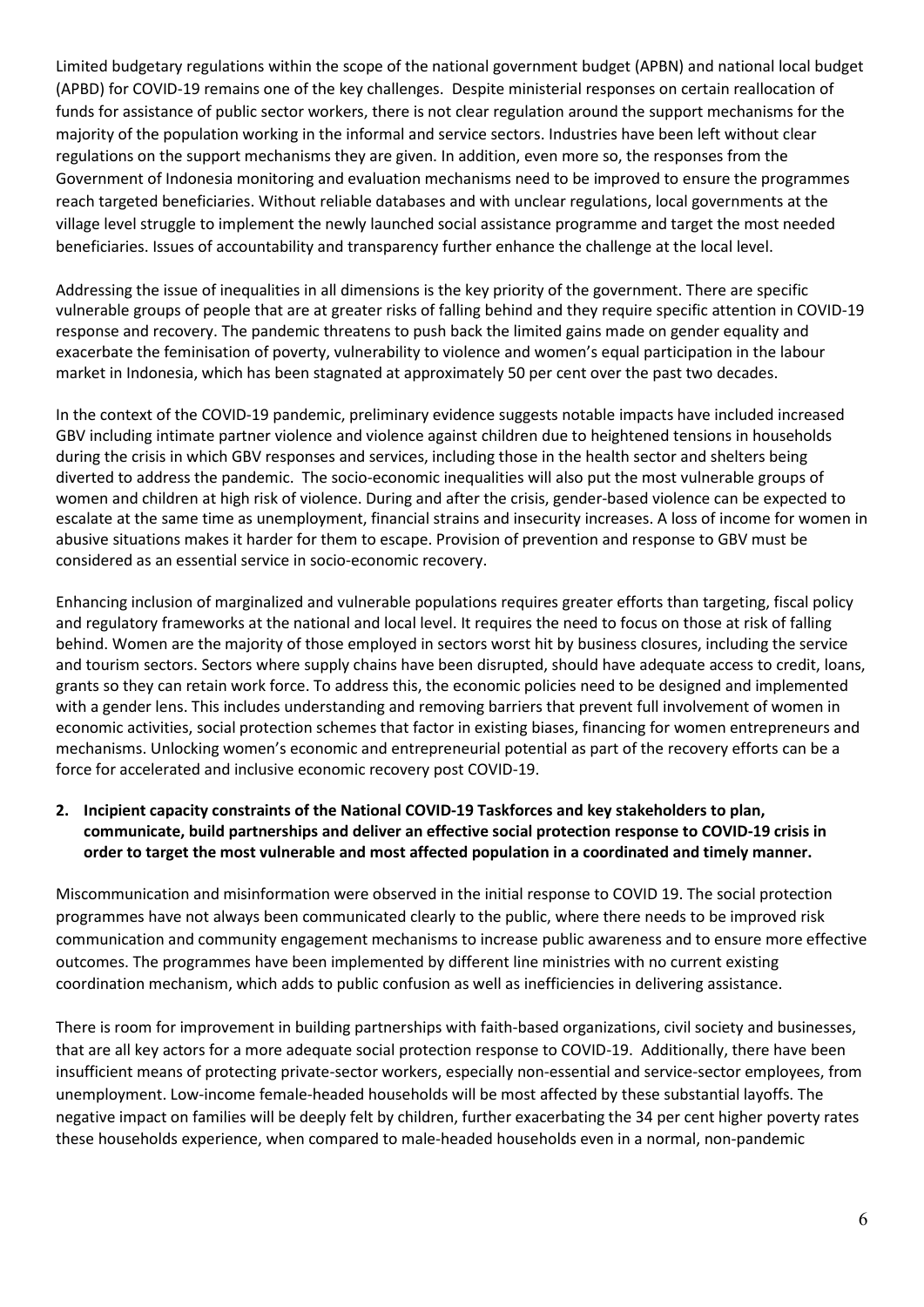#### situation.<sup>[14](#page-6-0)</sup>

Social protection responses to the COVID-19 crisis included in the two initial government stimulus packages lacks a gender specific focus. By and large, there has been virtually no engagement of the MoWECP in the governance and coordination of social protection response to COVID-19 to ensure that specific needs and concerns of women, particularly those from marginalized and disadvantaged groups such as women with disabilities, women living with HIV, migrant women, and others are taken into account in the coordination and communication of the pandemic. There is a lack of an umbrella protocol to protect the rights of women from GBV, to economic empowerment, discrimination and stigmatization. More efforts to support engagement with MoWECP with key ministries that manage social protection responses to COVID-19 will be important to enhance governance and coordination of the programmes to be more inclusive and address specific issues of vulnerabilities among Indonesian women and girls.

### **3. Limited use of data analytics, financial and digital innovation to tackle both existing and emerging challenges in social protection response to the COVID-19 crisis**

Given the limited government budget available to reallocate for social protection programmes, there needs to be additional ways of financing social protection programmes in a more sustainable and long-term manner which will not require sacrificing national pre-allocated budgets. This needs to be paired with more support in the collection of real-time data, monitoring and mapping of citizens' mobility during this pandemic. The Government of Indonesia (particularly the National Statistics Agency) is not used to using big data and RapidPro for real-time data collection. There also needs to be clearer sub-national level channels that will focus on the delivery of these social protection programmes to reach the country's most vulnerable population where mere national-level coordination would not suffice.

The pandemic has disrupted business processes and employment and compelled government and business to rely on technology to manage and organize work. The National Statistics Office (BPS) manages and runs massive, traditional surveys to collect data from face-to-face interviews as well as field observations. However, this has become very challenging due to the COVID-19 outbreak and government directives to work from home and enforce social distancing.

However, there is an evidence-based need for making specific/targeted interventions for women to increase their access to social protection and promote their economic empowerment. There is a gap in data availability on violence against women, unpaid care and domestic work and key labor market indicators such as the gender pay gap. Establishing these mechanisms could be an entry point to ensure social protections are built on evidence.

BPS expressed the critical demand and importance for the availability of statistics to measure the socioeconomic impacts of the COVID-19.[15](#page-6-1) There is an urgent need for statistics that allow us to make so-called nowcasting, a prediction of the present, the very near future and the very recent past for the sake of mitigation measures. The crisis reveals that innovative methodologies and cost-effective technology for data collection are indispensable for the COVID-19 response and recovery. Moreover, the use of other data sources, such as big data and administrative data, must be improved.

Following the identification of the first cases of COVID-19 in Indonesia, the Government decided to expand the coverage and value of the social protection schemes, in addition to other measures to mitigate the socio-economic impacts of the crisis. However, more efforts are needed for enhanced targeting be put in place to target those secondarily affected by COVID-19, as preliminary data indicate they may not be among those covered by current government social protection schemes.[16](#page-6-2)

<span id="page-6-0"></span><sup>14</sup> UNICEF, *Children in Indonesia: An Analysis of Poverty, Mobility and Multidimensional Deprivation*, UNICEF Jakarta, 2017.

<span id="page-6-1"></span><sup>15</sup> Kadir Ruslan, "COVID-19 should push use of big data for urgently needed statistics", Jakarta Post, 14 April 2020, available at

https://www.thejakartapost.com/academia/2020/04/14/covid-19-should-push-use-of-big-data-for-urgently-needed-statistics.html [accessed April 2020]

<span id="page-6-2"></span><sup>16</sup> Hanna, R. and B. Olken, 'Current Results of Online Survey on Economic Impact of COVID-19 in Indonesia", Findings from week 1: 29–31 March, 2020, J-PAL Southeast Asia (J-PAL SEA), 2020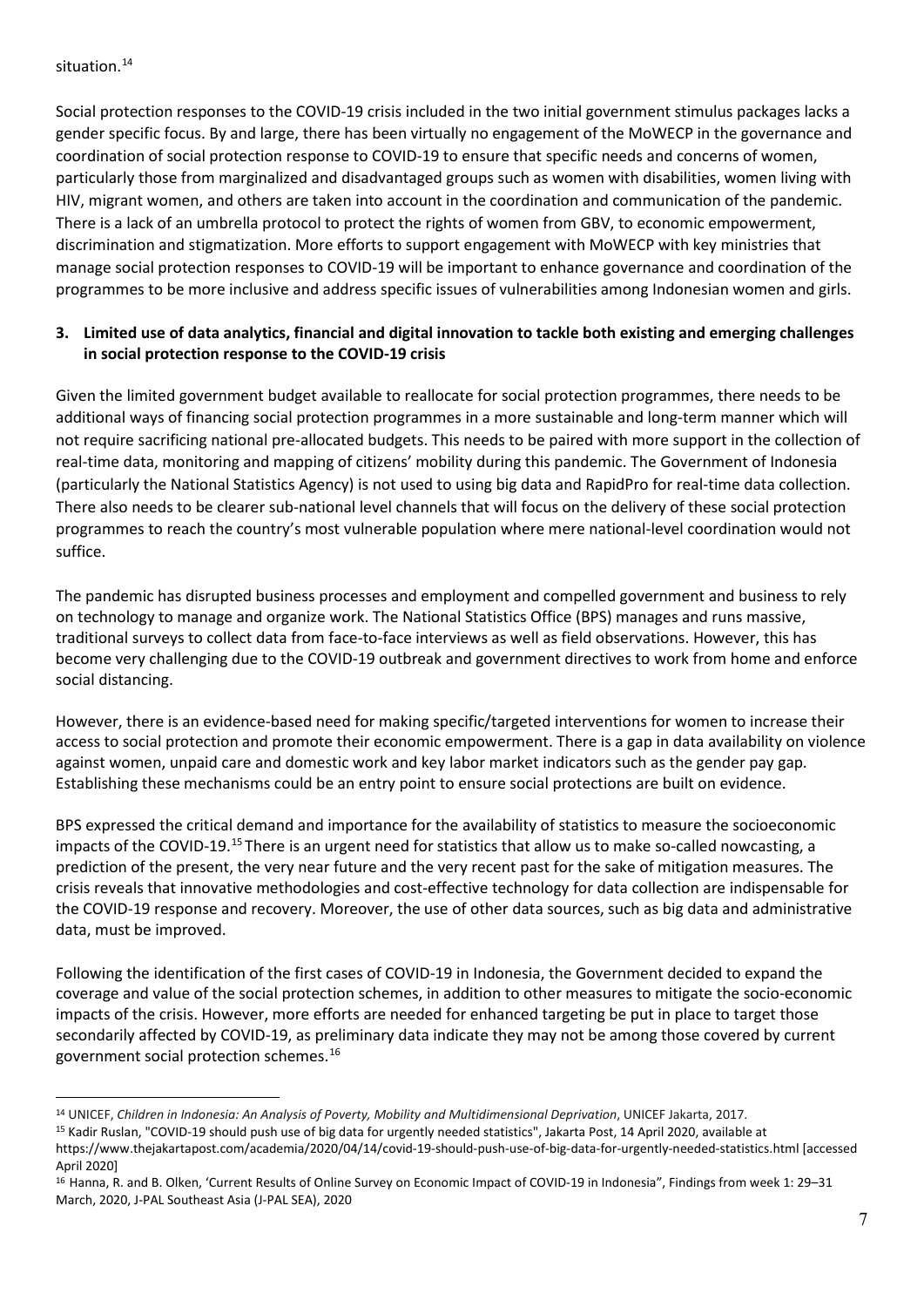Ensuring food availability and affordability might be challenging during the pandemic. The National Logistics Agency (BULOG) has been reported to be facing difficulties in securing imports of staple food commodities including rice, sugar and beef as producing countries impose export restrictions to ensure their own domestic food security or exercise lockdown policies which are contributing to shipping delays.<sup>[17](#page-7-0)</sup> Within the country, the price of sugar had increased 16.8 per cent from IDR14,250 in January 2020 to IDR16,650 in March 2020 due to import delays.<sup>[18](#page-7-1)</sup> Although the price of rice has remained stable and existing stocks are deemed sufficient to last until at least May 2020<sup>5</sup>, declining production since 2018 has led to concerns regarding the sufficiency of stocks during the dry season. The country's weakening exchange rate towards the US dollar, coupled by increasing logistic prices due to supply chain disruptions, suggest that even if the gap in supply is met through imports, prices may still rise.<sup>[19](#page-7-2)</sup>

The availability of reliable and timely information on different aspects of food security (availability, accessibility, utilization, and stability) and nutrition at the national and sub-national levels would help the government in identifying regions and populations under threat of experiencing food insecurity and malnutrition. This will enable them to respond in a timely and targeted manner particularly to those vulnerable women, men, girls and boys affected by the pandemic. Women and girls in particular, often have to absorb shocks when crisis hit and food prices rise, for example by reducing their intake of food within the household.

# IV. How does this collaborative programme solve the challenge? Please describe your theory of change.

The proposed joint programme will contribute to the outcome: **Indonesia's most vulnerable population, particularly women and children of marginalised groups are protected and safeguarded from the adverse socio-economic impact of the COVID-19 crisis**.

It is based on the theory of change (TOC) that:

*If:*

- 1. The government and key partners have enhanced policy and capacity to scale up and expand social protection coverage and fiscal space to include the affected and marginalised population, particularly women and children of marginalised groups;
- 2. COVID-19 taskforces, national and sub-national, have increased capacity to plan, communicate, build partnerships and deliver the social protection response to COVID-19 crisis in an inclusive and coordinated manner; and
- 3. Key institutions and partners have increased capacity to adopt data analysis, financial and digital innovations for effective and efficient delivery of a social protection response that is gender-sensitive and inclusive.

*Then*, the adverse socio-economic impact of the COVID-19 crisis on vulnerable populations, particularly women and children of marginalized groups will be mitigated, *because* the necessary capacities and conditions for an inclusive, responsive and comprehensive social protection responses are in place.

The TOC will be implemented leveraging the complementarities of the mandates and technical expertise among UN agencies – UNWOMEN, UNDP, WFP and UNICEF – while drawing on the full knowledge on sustainable and resilient development of the entire United Nations System through the UN Resident Coordinator's Office in Indonesia.

Aligned with the Government of Indonesia's COVID-19 Response Plan and the UN Indonesia COVID-19 Multi-sectoral Response Plan, the proposed programme is designed to operationalize UN contributions to two specific workstreams

<span id="page-7-0"></span> $17$  Akhlas, A. "Millions to lose jobs, fall into poverty as Indonesia braces for recession", The Jakarta Post, Indonesia, 15 April 2020 < https://www.thejakartapost.com/news/2020/04/13/bulog-struggles-to-import-staple-food-as-producing-countries-cap-exports.html > 18 PIHPS ()https://hargapangan.id/)

<span id="page-7-2"></span><span id="page-7-1"></span><sup>19</sup> Timoria, I., "Penurunan Produksi Beras: Impor Jadi Solusi yang Berisiko", Ekonomi Bisnis, Indonesia, 19 April 2020 < <https://ekonomi.bisnis.com/read/20200419/12/1229383/penurunan-produksi-beras-impor-jadi-solusi-yang-berisiko> >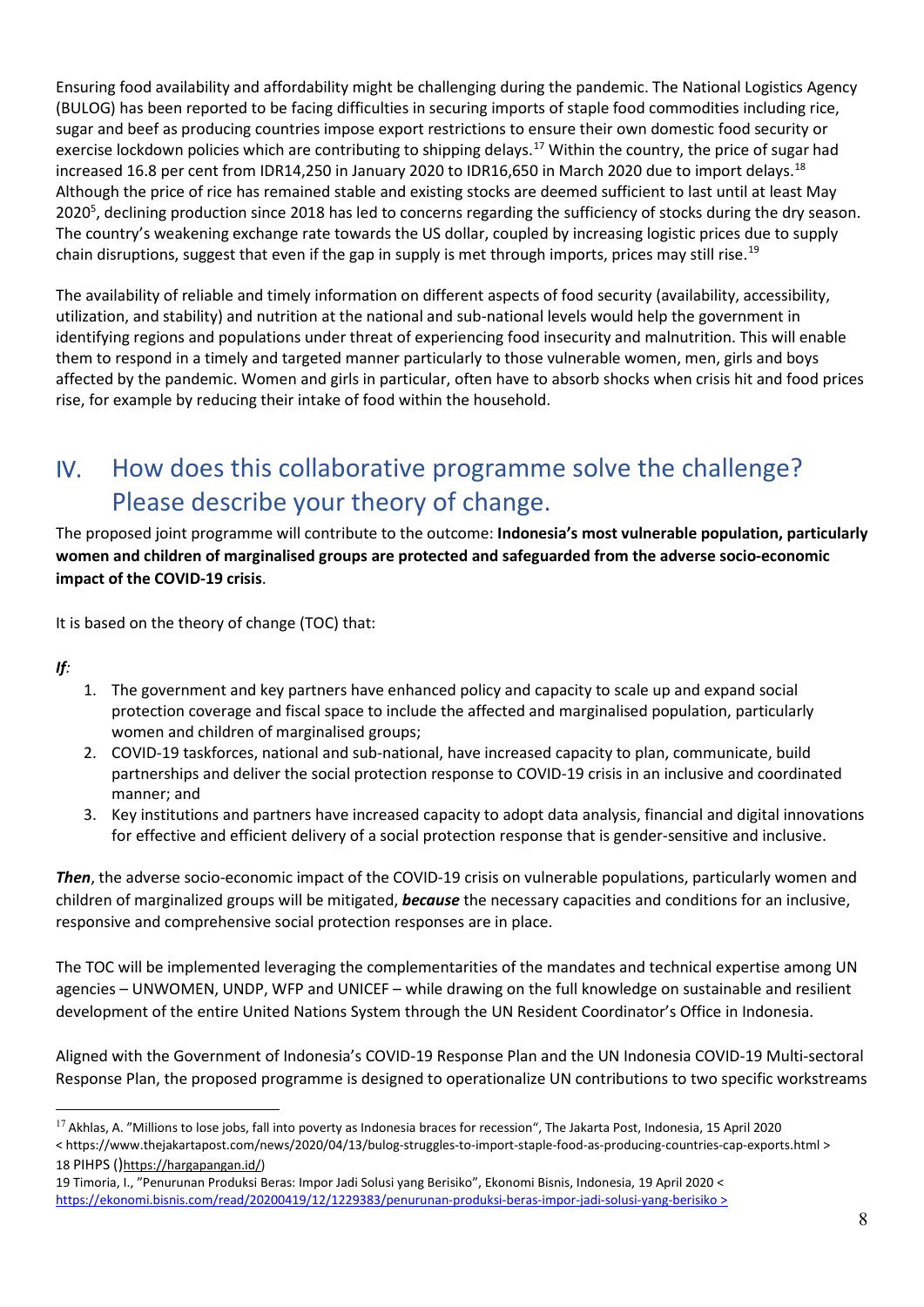of the UN framework for the immediate socio-economic response to COVID-19: Protecting People, Social Protection and Basic Services; and Macroeconomic Response and Multilateral Collaboration<sup>[20](#page-8-0)</sup>

While focusing urgent action for people in need and immediate mitigation of adverse effects of COVID-19 on the most vulnerable and farthest left behind, the proposed interventions focus on building back better with the women empowerment approach as a cross-cutting priority. It aims at reinforcing basic social protection services to minimize the impact of the pandemic on the most vulnerable populations as well as expanding and strengthening the social protection system efficiency and effectiveness.

The programme will utilize the following **strategic approaches** to achieve the results above:

- **Technical backstopping and capacity building:** Across all the results areas, UN agencies offer strong technical support to enhance the capacity of both national and sub-national governments to scale up initiatives to enhance the social protection response to the COVID-19 crisis, and strengthen government capacity to plan, monitor and deliver the expanded social protection programmes.
- **Strong gender and human rights-based approach:** The design of the programme and proposed interventions incorporate gender analysis of the socio-economic impact of COVID19 in Indonesia with some specific challenges faced by women and girls. Gender has been integrated into the proposed solutions, theory of change and result framework, and target populations. Overall the programme will strive to minimize the harm it may inadvertently cause through providing social protection in line with global Do No Harm principles.
- **Coordination of multi-stakeholders, partnerships building, communications and advocacy**: Coordination of multiple stakeholders within the government and the engagement of faith-based groups, civil society and women's organisations, alongside communication with communities and improving beneficiary access to information about social protection programmes, will be a key strategic approach that the programme will support. It is crucial to ensure that beneficiaries receive comprehensive information on social protection programmes as well as support the enrollment of stakeholders that enable beneficiaries to express their needs and priorities and provide feedback on the effectiveness of the programmes. Capacity of the national and sub-national government for risk communication will be enhanced to help develop key messages for community engagement in COVID-19 response, particularly participation of women at the local/community level in decision making processes to identify community-based solutions and recovery, including prevention of and response to violence against women and girls during the COVID-19 crisis. To ensure that the gender perspective is incorporated at the community level, it is important to support and engage grassroots women's rights organizations, especially those that provide essential services to hard-to-reach, remote and vulnerable populations. Advocacy will be a key strategy to influence policy and practices of key stakeholders in Indonesia across all areas.
- **Enhancing transparency and accountability of delivery:** The programme will develop transparent and accessible feedback mechanisms to capture beneficiary complaints or grievances related to targeting, service delivery or other programme functions and provide redress swiftly. Unlike the more established social protection programmes like BLT that already have SOP and a feed-back mechanism system, the new social protection programme still needs to develop effective management systems. Given the need for a rapid response, it may be possible to build on existing feedback platforms such as UNDP's LAPOR platform that is already established and will ensure sustainability.
- **Leveraging technology and innovative solutions:** The programme's strategic approach is to utilize financial, data and digital innovation to enhance an effective social protection response to the COVID-19 crisis, including scaling up solutions to deal with new and emerging challenges faced by vulnerable groups of the population such as women in informal and vulnerable employment and women-owned enterprises, in order to safeguard people's livelihoods. This includes identifying innovative financing options, data analytics, new

<span id="page-8-0"></span><sup>20</sup>See, https://www.un.org/en/un-coronavirus-communications-team/launch-report-socio-economic-impacts-covid-19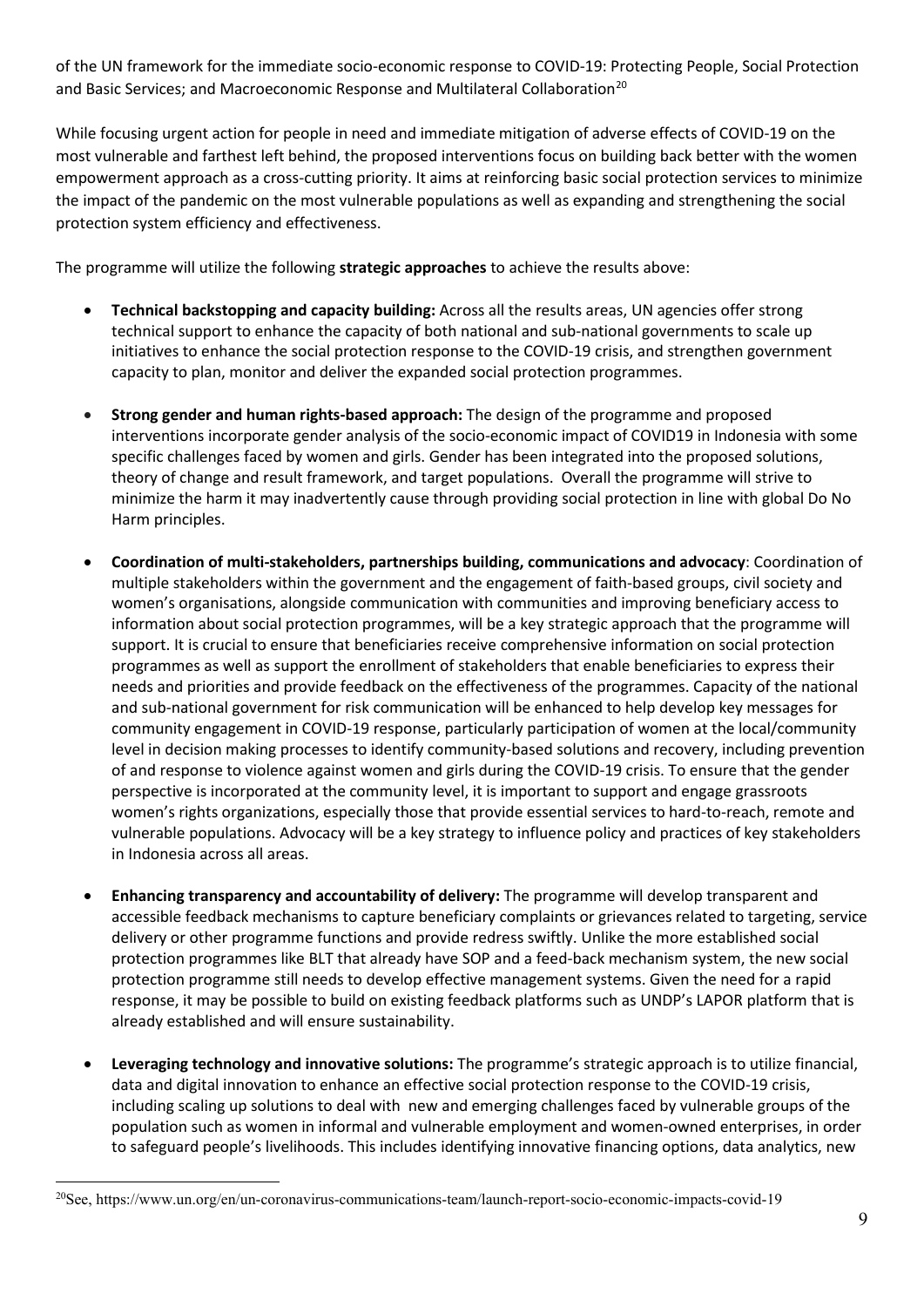sources of data collection to enhance capacity to deliver the improved social protection responses at the national and sub-national levels.

• **Strong evidence to inform decision making**: Providing empirical evidence on the adequacy of social protection programmes provided by government will serve the long-run budgetary projection in order to minimize the economic impact of COVID-19 on all people, especially the vulnerable groups (children, elderly people, female-headed households and daily wage workers, people with disabilities, women migrant workers). A mechanism for registering beneficiaries from all governmental layers should also be improved to better target the groups with highest needs. This includes strengthening the capacity of the social welfare workforce, including frontline social workers and village cadre to identify, verify and refer vulnerable populations to social protection programmes.

### V. Documentation

Since the outbreak of the COVID-19 disease in Indonesia the World Health Organization (WHO) has provided technical advice to the Government of Indonesia concerning the management and containment of the virus. WHO has supported the Indonesian Government to forecast essential supply and human resource needs across the country to facilitate the capacity increase of the health system to cope with the COVID-19 outbreak. The government has used these estimates for their response plan (called "Plan for operational response to and mitigation of corona virus disease (COVID-19)") that was made available to the UN system on April 20 and which is expected to be published on the WHO partner portal.

To support the Government of Indonesia, the United Nations Country Team (UNCT) is in the final stages in the formulation of the 'UN COVID-19 Response Plan' that is being developed through the Humanitarian Country Team. This plan caters to life saving humanitarian objectives as well as those focused on early recovery and strengthening resilience. The UN response plan has three main objectives (i) to contain the spread of the COVID-19 pandemic and decrease morbidity and mortality (ii) to decrease the deterioration of human assets and rights, social cohesion and livelihoods and (iii) to protect, assist and advocate for particularly vulnerable groups, such as refugees, internally displaced people, migrants and host communities.

Through the different agencies several assessments are in the process of being launched especially in the field of socioeconomic recovery. Since the peak of the COVID-19 outbreak has not yet been reached in Indonesia, there are practical limitations to carry out all types of assessments. The UNCT relies in the meantime on studies conducted by think tanks, World Bank analysis and other studies by reputable institutions such as ADB, JPAL, SMERU Research Institute an[d The Economist Intelligence Unit.](http://country.eiu.com/indonesia) Further, the Office of the Coordination of Humanitarian Affairs (OCHA) and the RCO are documenting [the planned and ongoing assessments](https://eur03.safelinks.protection.outlook.com/?url=https%3A%2F%2Fdocs.google.com%2Fspreadsheets%2Fd%2F1IohiQJxsT2I4NAZ8O2NSyIpRBxd-s2mXnUrUnstca0w%2Fedit%23gid%3D544245823&data=02%7C01%7Cdiandra.pratami%40one.un.org%7Ca5643c238a9f4c7ae3fd08d7e5fa97b1%7Cb3e5db5e2944483799f57488ace54319%7C0%7C0%7C637230736755104498&sdata=bquDPSVb7XtVu0J6nJSLOhukQCN3vFBzEcR5nwsDgiY%3D&reserved=0) by UN Agencies in Indonesia. These include a rapid assessment on socio-economic impact of COVID-19 that will be jointly undertaken by UNDP and UNICEF focusing on (i) micro, small, medium enterprises (MSMEs) (ii) vulnerable households and (iii) impact on gender. WFP also produced a food price monitoring of 10 strategic commodities and will continue to do so through this fund. The UN Resident Coordinator Office is also producing [weekly updates](https://eur03.safelinks.protection.outlook.com/?url=https%3A%2F%2Fundp.sharepoint.com%2Fsites%2FUNRCOinIndonesia%2FShared%2520Documents%2FCOVID-19%2FCovid-19%2520Socio-economic%2520impact%2FWeekly%2520Update%2520for%2520UNCT&data=02%7C01%7Cdiandra.pratami%40one.un.org%7Ca5643c238a9f4c7ae3fd08d7e5fa97b1%7Cb3e5db5e2944483799f57488ace54319%7C0%7C0%7C637230736755114499&sdata=0HCQy%2BJZ7Irb51YpDx5p3Ps%2BvhcEJNP1A8qblDXxdys%3D&reserved=0) on the socio-economic impact of COVID-19 in Indonesia for the UNCT and keeps stock of the IFI planned and ongoing interventions in the country.

## VI. Target population

The **primary targeted** beneficiaries of the project are vulnerable and marginalized populations of Indonesia particularly affected by the COVID-19 crisis, especially women and children of marginalised groups and those who are vulnerable to the COVID-19 crisis in Indonesia.

The **immediate beneficiaries** include the National COVID-19 Disease Mitigation Acceleration Task Force, MoSA, MoV, BAPPENAS, MoF, and MoWECP (duty bearers) and civil society organizations, women's organizations and associations at regional and national levels (rights holders). It also aims at engaging private sector companies, faithbased organisations and youth.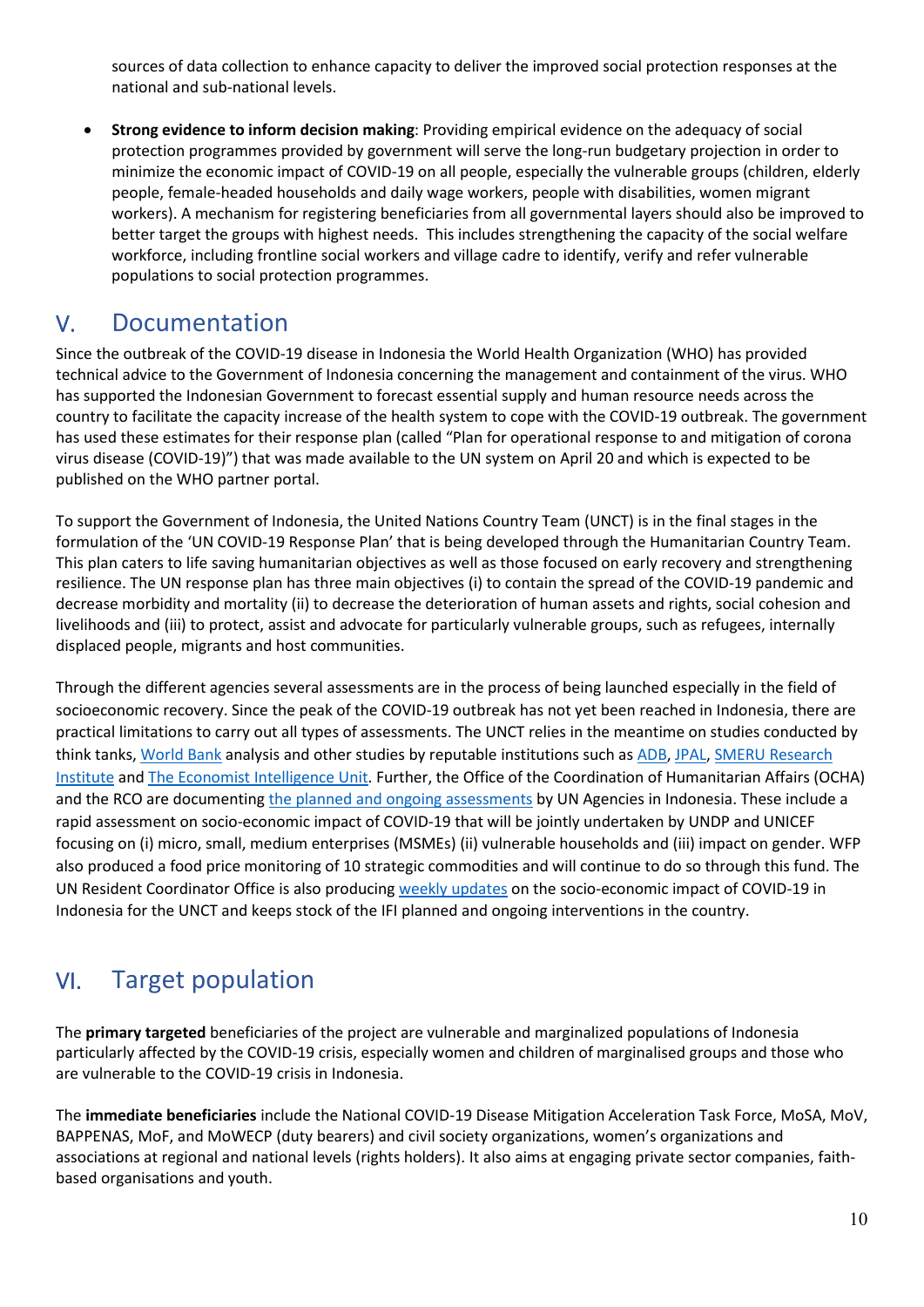### **Direct Users of the Solutions**

### The National COVID-19 Disease Mitigation Acceleration Task Force

The National COVID-19 Disease Mitigation Acceleration Task Force (Gugus Tugas Percepatan Penanganan COVID-19) is a national task force that coordinates and oversees the Indonesian government's efforts to accelerate the mitigation of COVID-19. It was established on 13 March 2020, coordinated by Indonesian National Board for Disaster Management, involves the Ministry of Health, Indonesian National Police and Indonesian Armed Forces. The task force executive board is led by the head of the National Board for Disaster Management, with the Coordinating Minister for Human Development and Cultural Affairs as the head of the advisory board.

### The Ministry of Social Affairs

The Ministry of Social Affairs is the ministry in charge of internal affairs within the government to assist the President in administering state governance in the social field. The work of the ministry is to improve the ability of the population to fulfill basic needs including fulfillment of basic rights and inclusiveness for the poor and vulnerable, persons with disabilities, and other marginalized groups and implementation and increased quality of management of the social protection programmes.

### The Ministry of Villages, Disadvantaged Regions, and Transmigration

The Ministry of Villages, Development of Disadvantaged Regions, and Transmigration (Kemendesa) has the task of assisting the President in developing the rural and disadvantaged areas in Indonesia. Through its community development, the ministry is expected to lead the speed-up of the development of villages. Kemendesa is also responsible to coordinate the implementation of the Village Fund programme that guarantees that the central government allocates a specific amount of funds to all 74,093 villages so that they can finance their development based on their individual needs and priorities.

### The Ministry of National Development Planning

The Ministry of National Development Planning Indonesia, or National Development Planning Agency (BAPPENAS), formulates and determines the Government of Indonesia's development policies and builds synergy between planning, budgeting, regulations and institutions at the central and regional level. It is the leading institution in the formulation of the medium-term national development plan document, translating every elected President's visions and missions into development priority programmes and targets. Functioning as well as a think-tank institution, BAPPENAS builds policies based on evidence and knowledge, through participatory and forward-oriented approaches.

### Ministry of Women Empowerment and Child Protection

The Ministry of Women Empowerment and Child Protection has a core duty to assist the President in formulating policies and promoting coordination in women's empowerment and child welfare and protection. As part of this mandate, it is responsible for coordinating the implementation of the Convention on the Elimination of all Forms of Discrimination Against Women (CEDAW) and the Convention on the Rights of the Child (CRC). The Ministry participates in joint programming with other ministries for coordinated delivery of services for women and children. It is also instrumental in issuing policy guidelines for protection of the rights of women and children to sub-national counterparts. It also focuses on gender mainstreaming and includes coordination mechanisms to enhance prevention and response to violence against women and children. Under the current administration, it has a priority to promote women's economic empowerment and other relevant areas of responsibility to promote gender equality and empowerment of women and girls in Indonesia. The Ministry needs dedicated support to enhance its capacity to fulfil its important role in advancing the rights of women and children in Indonesia.

### The Ministry of Agriculture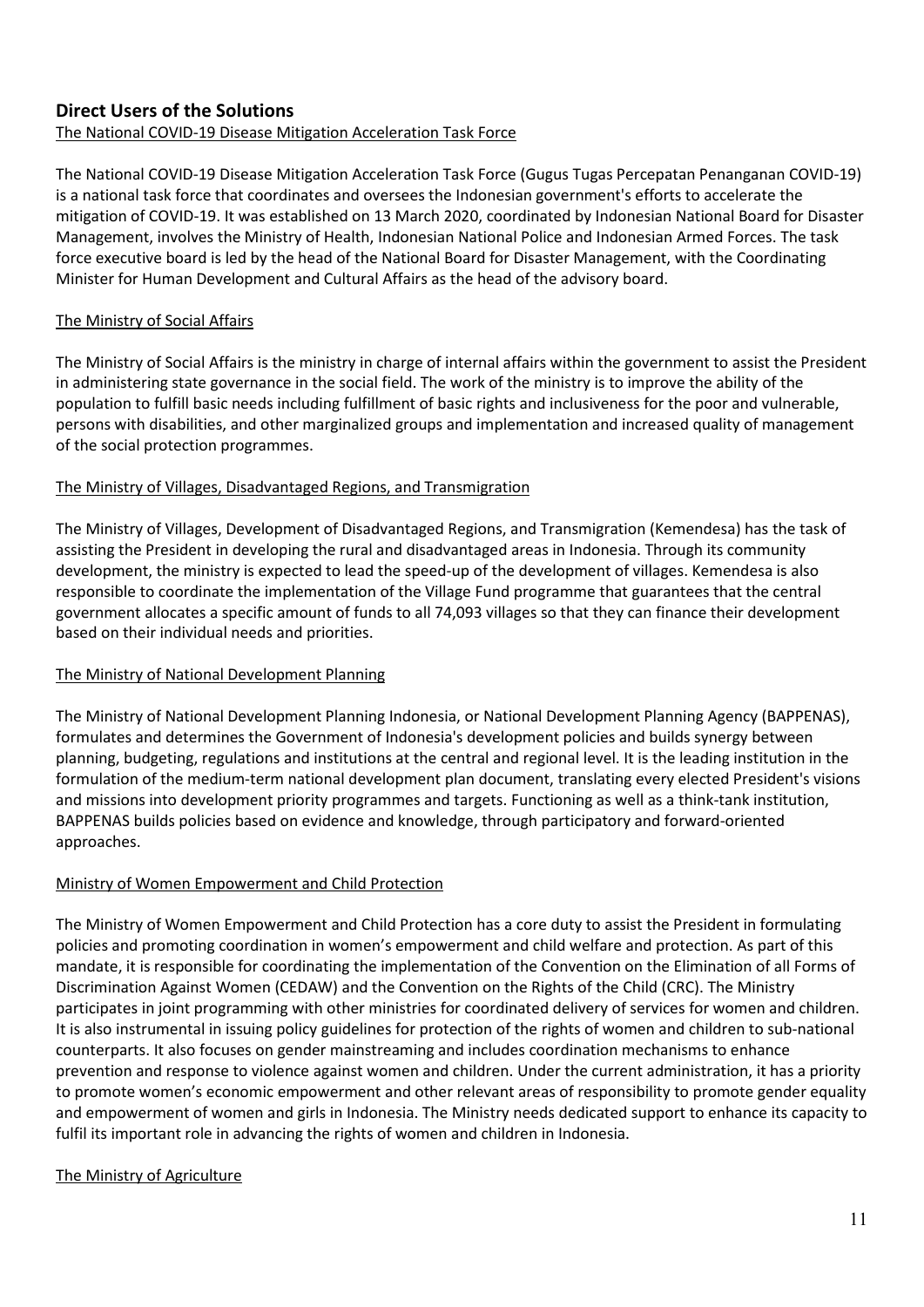The Ministry of Agriculture is responsible for assisting the President in administering state governance by organizing government affairs in the agriculture sector. The Ministry of Agriculture's main functions include the formulation, stipulation and implementation of policies as well as provision of technical guidance and supervision on matters related to agricultural infrastructure and facilities, production and competitiveness of agricultural commodities; implementation of research, development and innovation in agriculture; coordination and implementation of diversification and food security improvements; counseling and human resource development in agriculture; as well as agricultural quarantine implementation and biosafety supervision.

### **Groups that are directly or indirectly impacted**

The beneficiaries of the programme are the beneficiaries of the current and expanded social protection programme for COVID-19 consisting of 10 million households (PKH); 20 million households (*Kartu Sembako*); and 11.6 million households (Village Cash Transfer).

## VII. Who will deliver this solution?

Collectively, the UN System is among the strongest organisational proponents of results-based management as well as risk-based management approaches to programme quality assurance. The participating agencies will draw on shared and agency-specific partnerships and tools to comprehensively monitor the action using specific data and participation tools such as Vulnerability Analysis and Monitoring (WFP) and U-Report (UNICEF) to afford and triangulate crucial data to ensure no vulnerable person, child or woman remains invisible. This will be supported by a long-standing collaboration with the National Statistics Office (BPS) on SDG progress monitoring.

The four agencies will commission a joint evaluation of the action according to United Nations Evaluation Group (UNEG) and OECD-DAC principles, norms and standards including criteria for development evaluation. This will provide a formative scope to inform the continuing scale-up of the Indonesia social protection system, but also includes specific evaluation criteria for evaluating humanitarian action, namely coverage, coherence, connectedness, protection and coordination to generate learning about the integrated contribution of the UNS working as one.

### **WFP**

### Staff deployed:

• The intervention will consist of staff from the Country Office with corporate support. Staff include food security and vulnerability officers, nutritionists, economists, data analysts/statisticians and web developers

### Expertise:

- Strong partnership with government institutions, including the Food Security Agency (BKP), BPS, Bappenas, Ministry of Health, Ministry of Agriculture and sub-national government.
- In-depth expertise on food security and nutrition vulnerability analysis and mapping through use of innovative technology and of market price monitoring.
- Technical expertise in adaptive social protection, preparedness and response to emergencies and disasters.

WFP will focus on analysis of socio-economic data and information from the pandemic period and integrate it into the early warning (VAMPIRE) platform. WFP will provide support for a system for regular price monitoring and analysis as well as the impact of COVID-19 on food security and nutrition of vulnerable populations to inform policy and programme formulation. This includes working with partners to explore the feasibility of remote data collection and monitoring to assess household food security and nutrition status during the COVID-19 response, identify vulnerability criteria for pandemics to propose triggers for disbursement of funds based on needs and provide technical support in analysis and mapping of COVID-19 Joint Market Assessment. It is crucial to ensure that populations are able maintain their caloric and nutrient intake and regular monitoring of food security and nutrition status at both the national and local levels assist the Government in taking immediate action. WFP will work with partners to strengthen the unified food security and nutrition early-warning system, which builds on the existing Food and Nutrition Surveillance System (FNSS/SKPG). In order to further identify vulnerabilities, there is a need for nutrition evidence including intensified and disaggregated nutrition data in existing work on vulnerability analysis. WFP will undertake a "Fill the Nutrient Gap" study to identify levels and barriers linked to affordability, accessibility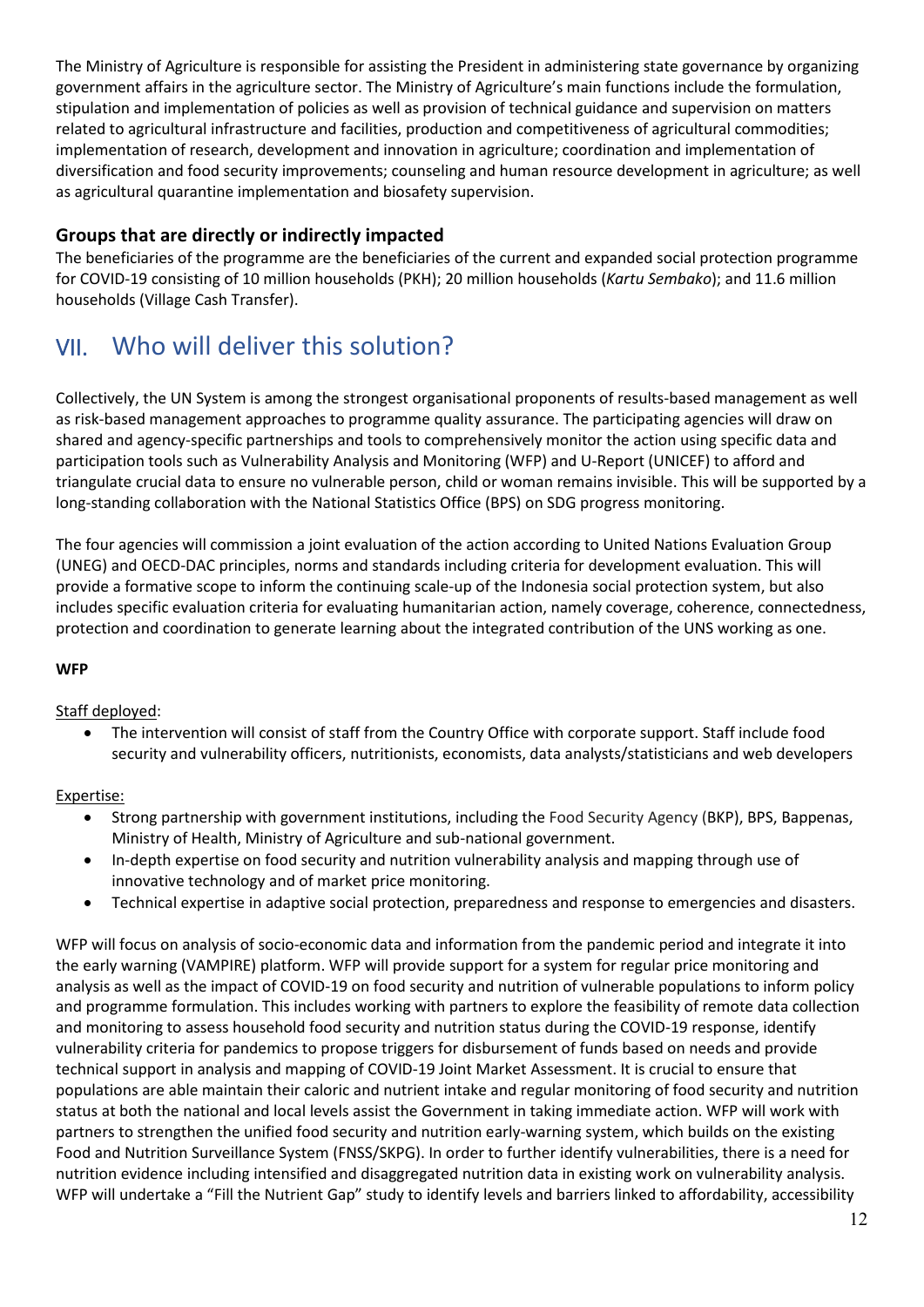and consumption of nutritious diets.

#### **UN Women**

Staff deployed:

• Regional advisors and technical experts on gender and humanitarian action, gender data and statistics, women's economic empowerment and Country Office gender and governance experts as well as a dedicated country team, including support and operational staff for project implementation and coordination with the RC office and UN partners.

### Expertise:

- Technical assistance on application of gender markers and associated mechanisms
- Rapid assessment of the COVID-19 outbreak and its impact on women's socioeconomic opportunities in the specific context, including time use and livelihoods impact.
- Women's economic opportunities and empowerment through private sector engagement
- Technical support to address violence against women are integrated in national COVID-19 response plans, engaging government and multi-stakeholder partners to enhance essential services as part of a social protection package.<sup>21</sup>
- Gender data and statistics and expertise in producing sex-disaggregated data to gather evidence for targeted advocacy, awareness raising, communication, programming and the promotion of gender equality in COVID-19 response and recovery.<sup>22</sup>.

UN Women is the United Nations entity dedicated to gender equality and the empowerment of women. A global champion for women and girls, UN Women was established to accelerate progress on meeting their needs worldwide. UN Women supports UN member states as they set global standards for achieving gender equality and works with governments and civil society to design laws, policies, programmes and services needed to ensure that the standards are effectively implemented and truly benefit women and girls worldwide. It works globally to make the vision of the Sustainable Development Goals a reality for women and girls and stands behind women's equal participation in all aspects of life, focusing on four strategic priorities:

- Women lead, participate in and benefit equally from governance systems
- Women have income security, decent work and economic autonomy
- All women and girls live a life free from all forms of violence
- Women and girls contribute to and have greater influence in building sustainable peace and resilience, and benefit equally from the prevention of natural disasters and conflicts and humanitarian action

UN Women will focus on integrating and mainstreaming the gender perspective into COVID-19 response and recovery to mitigate the socio-economic impact and safeguard people and livelihoods, including support to the government and key stakeholders in developing comprehensive policy and programme interventions to protect the human rights of women and girls in COVID-19 response and recovery.

### **UNDP**

Staff Deployed:

• CO technical experts on recovery, country economist, SDGs advisor, management information systems

<span id="page-12-0"></span><sup>&</sup>lt;sup>21</sup> UN Women, COVID-19 and Ending Violence Against Women and Girls, April 2020, available at

[https://www.unwomen.org/en/digital-library/publications/2020/04/issue-brief-covid-19-and-ending-violence-against-women-and](https://www.unwomen.org/en/digital-library/publications/2020/04/issue-brief-covid-19-and-ending-violence-against-women-and-girls)[girls](https://www.unwomen.org/en/digital-library/publications/2020/04/issue-brief-covid-19-and-ending-violence-against-women-and-girls) [accessed April 2020]

<span id="page-12-1"></span> $^{22}$  UN Women, Gender and Statistics, 'Making Every Woman and Girl Count' to support the national statistical office and relevant Ministries, including Ministry of Health, to ensure collection of sex disaggregated data and gender analysis on the COVID-19 impact, including collection of data on specific indicators that are most relevant for women and other marginalised groups, see<https://data.unwomen.org/resources/covid-19-emerging-gender-data-and-why-it-matters> [accessed April 2020]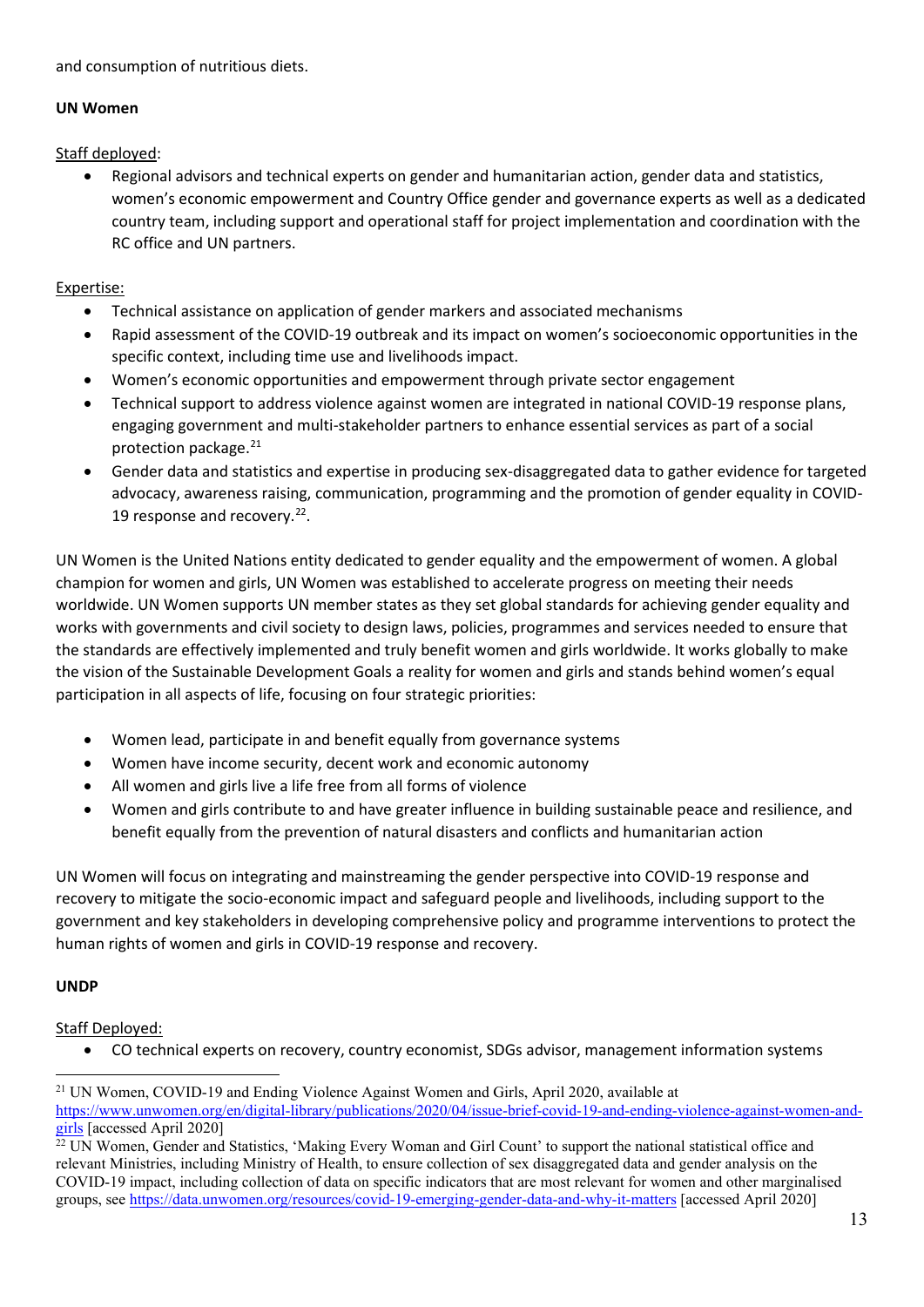(MIS), Innovative Financing Lab, partnerships and quality assurance supported with operational support personnel for finance and administration and CO operation team (procurement, HR, and finance units). The CO will also work with global/regional technical advisor to bring best practices from similar interventions to Indonesia.

### Expertise:

- Strong partnerships with relevant authorities Ministry of Village (MoV) and Disadvantaged Area Development and Baznas (National Zakat Agency)
- Technical expertise in adaptive social protection and disaster recovery and reconstruction
- Innovative approaches in ensuring inclusivity (no one left behind)
- Transparency of the beneficiary's targeting and registration
- Expertise in data synchronization that allow MoV to be able to cross-check whether their programme recipient already receives similar assistance from a different institution to avoid duplication and ensure funding effectiveness.
- Experience in implementing Cash for Work programmes as an approach to social protection rooted in recent experiences across the country
- Provision of technical assistance and to develop applications to monitor work progress and to ensure the financial transparency for the implementation of programmes

UNDP brings its technical expertise in adaptive social protection, disaster recovery and reconstruction, innovative approaches in ensuring inclusivity (no one left behind) and transparency of the beneficiary's targeting and registration on different response programmes that are implemented by MoV through the Village Fund (e.g. Cash for Work and Unconditional Cash Transfer). Based upon the existing platform, SP4N-LAPOR! can be utilized as a vehicle to provide feedback from social protection programme implementation. UNDP also supports data synchronization of beneficiaries and programmes to ensure funding effectiveness. Experiences in implementing Cash for Work Programmes as an approach to contribute to social protection (cash injection to recover local economy activities and household income) for the affected community in post-disaster areas in Indonesia such as Aceh (2004 Tsunami & Earthquake), Central Sulawesi (2018 Tsunami and Earthquake) and NTB (2018 Earthquake), gives UNDP an advantage to provide technical assistance and to develop applications to monitor work progress and to ensure financial transparency for the implementation of similar programmes by MoV and Baznas. The team of experts and supporting staff will be deployed to ensure implementation of all support planned. Finally, in coordination with other UN agencies, UNDP will work together with their programme partners to design and to develop monitoring and evaluation systems for tracking the work progress and reporting the result and measuring the impact of programmes.

### **UNICEF**

### Staff Deployed:

• In addition to in Jakarta, UNICEF has seven field-offices across the country with over 160 staff. Contributors to this proposal will come from the Social Policy Cluster (four specialists in social protection, public finance, statistics, and innovation), Child Protection (four specialists in social welfare workforce development and child protection system building), as well as colleagues from communications, planning, monitoring and evaluation sections.

### Expertise:

- Child-responsive social protection system strengthening
- Cash-based assistance in emergencies and cash-transfers for children
- Translation of **social protection** goals into laws and policies, through technical support for national and subnational partners
- Capacity strengthening of the social welfare workforce; development of policy, protocols and guidelines for inter-sectoral coordination; and development of sector-specific real time data systems
- Impact measurement

UNICEF will focus on the child-responsive aspect of social protection services in relation to the government of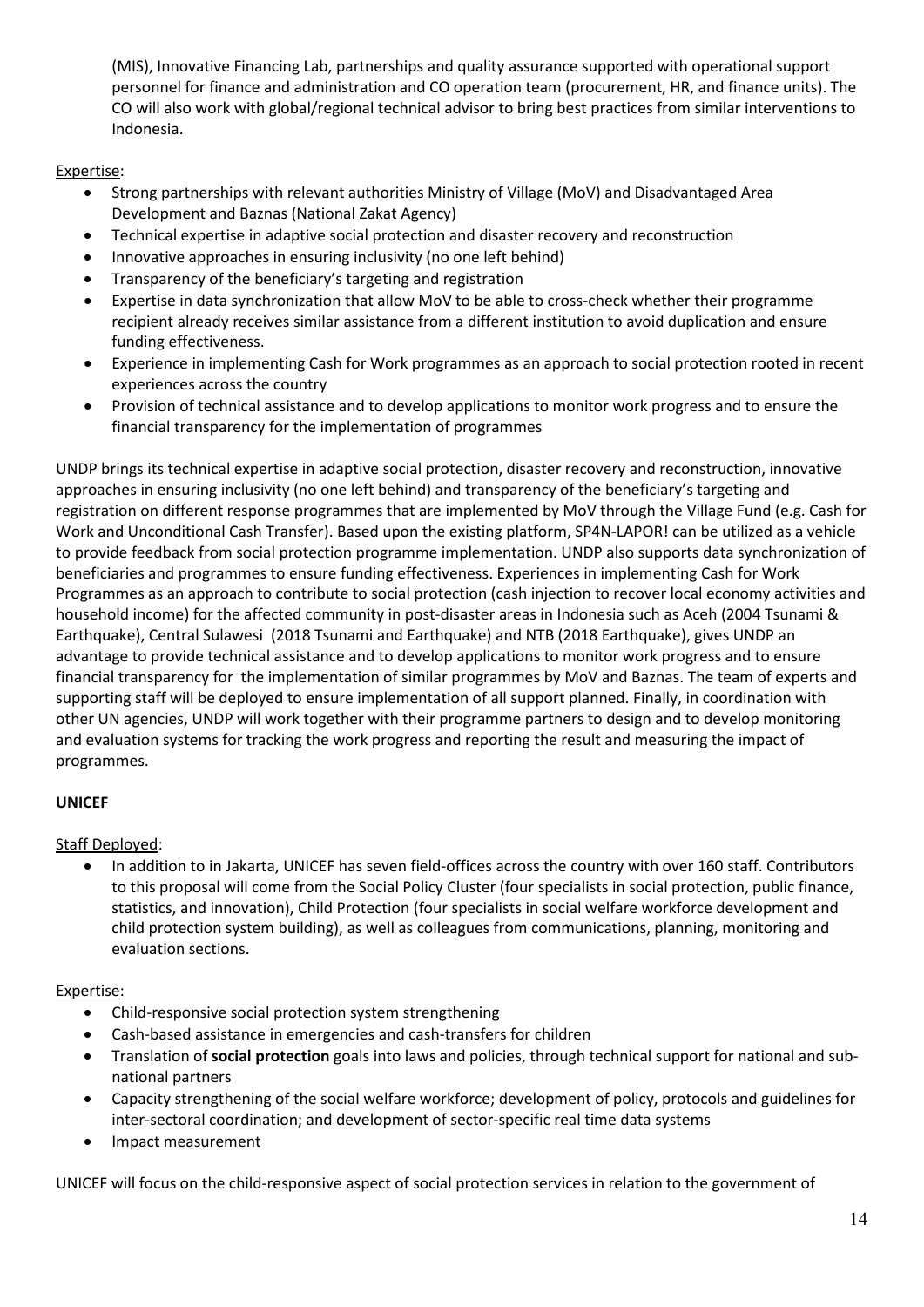Indonesia's responses to COVID-19. UNICEF, a leading global partner on social protection, has expertise ranging from cash transfer programmes to social welfare services. UNICEF's social protection activities include generating evidence on child poverty and vulnerability, and the impact of social protection programmes on children and communities; translating social protection goals into laws and policies; providing technical support to national and sub-national partners through core diagnostics, registries, monitoring and evaluation systems, and decentralized capacity development; as well as enhancing the responsiveness of social protection systems, especially in times of crises and emergencies. UNICEF's expertise in strengthening child protection systems will ensure the inclusion of vulnerable populations in policy dialogue and solutions and strengthening coordination and capacity for delivery of social services. UNICEF maintains strong partnerships with the Government of Indonesia, including MoSA, MoV, MoWECP, Bappenas and other partners at national and sub-national level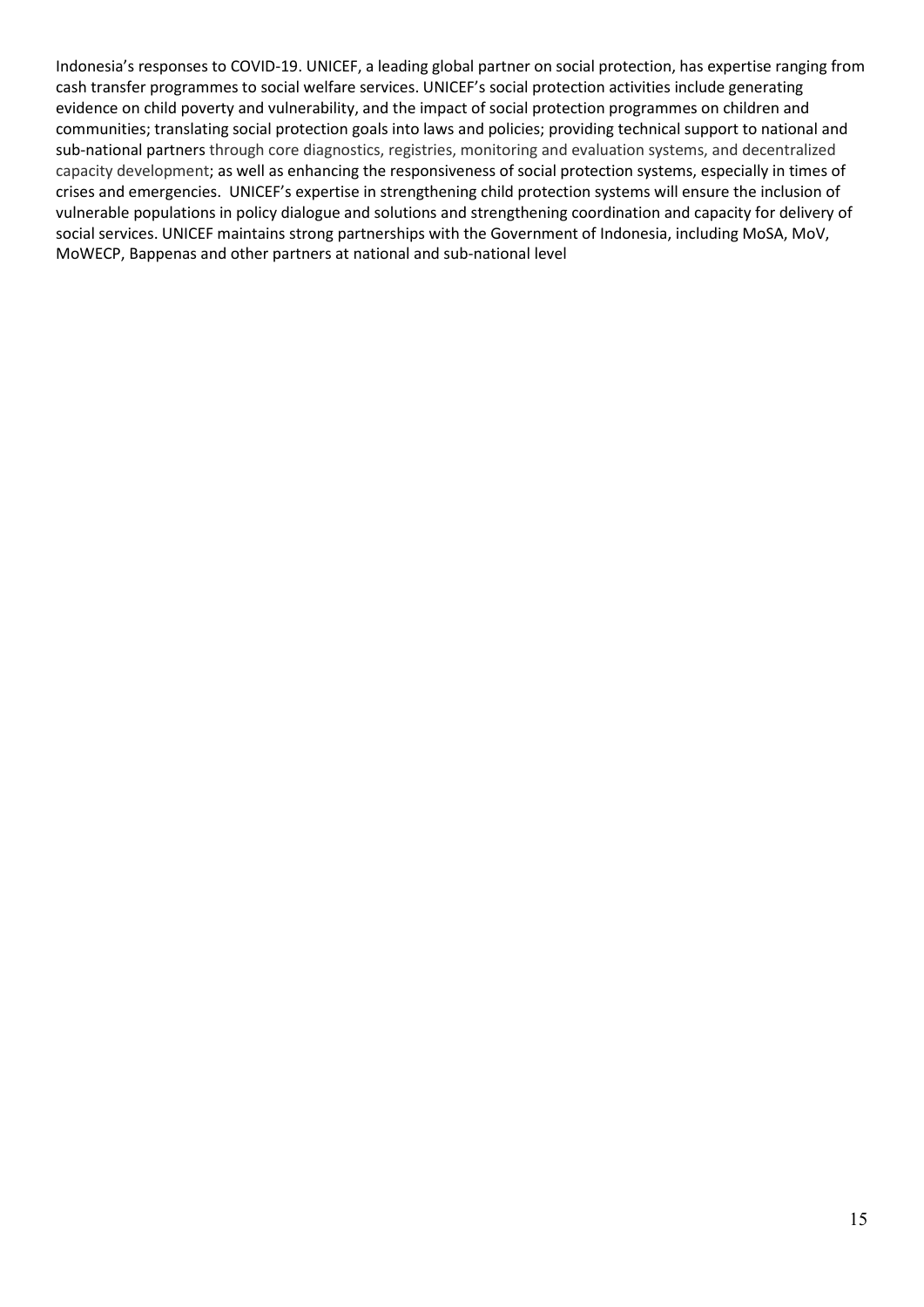# Cover Page

| <b>Contacts</b>          | Resident Coordinator or Focal Point in his/her Office                                       |
|--------------------------|---------------------------------------------------------------------------------------------|
|                          | <b>Name: Anita Nirody</b>                                                                   |
|                          | Email: anita.nirody@one.un.org                                                              |
|                          | <b>Position: Resident Coordinator</b>                                                       |
|                          | Other Email: Afke Bootsman - afke.bootsman@un.org (Head of RC's Office)                     |
|                          | Telephone: +628119567799                                                                    |
|                          | Skype:                                                                                      |
| <b>Description</b>       | COVID-19 contention measures have had a devastating impact on the socio-economic            |
|                          | status of the extremely poor, the vulnerable and the middle class in Indonesia. Rapid       |
|                          | impoverishment has affected almost 150 million people, with a significant proportion of     |
|                          | them facing food insecurity and malnutrition. Children, women and the elderly are the       |
|                          | most vulnerable in this context, with a vast majority of them living in densely populated   |
|                          | provinces of Indonesia.                                                                     |
|                          |                                                                                             |
|                          | The Government of Indonesia has identified this poverty challenge and is acting swiftly     |
|                          | through its existing social protection programmes. Those social protection schemes have     |
|                          | been expanded in terms of the number of beneficiaries and the amount of benefits.           |
|                          | However, before COVID-19, social safety nets covered mostly the extremely poor and a        |
|                          | small proportion of the vulnerable. Even with the expanded social protection schemes        |
|                          | approved by the Government, vast numbers of families and communities lack support.          |
|                          | This programme aims to ensure that in these times of socio-economic crisis, no one,         |
|                          | particularly children and women, is left behind. It offers support to the Government of     |
|                          | Indonesia and key partners (civil society, private sector, faith-based organizations)       |
|                          | through three major channels: enhancing the inclusivity of the social protection system;    |
|                          | strengthening the governance of the social protection response to COVID-19; and             |
|                          | introducing innovations for a more efficient and effective social protection response.      |
|                          |                                                                                             |
|                          | The United Nations System in Indonesia, and particularly the four agencies involved in      |
|                          | this initiative (UNWOMEN, WFP, UNDP and UNICEF), are using their existing technical,        |
|                          | institutional and innovation capacity to ensure that results are delivered in an effective  |
|                          | and timely manner. The funding provided by the MPTF (USD2,000,00) will expand and           |
|                          | enhance that capacity, allowing the UN to play a catalytic role in strengthening the social |
|                          | protection response to COVID-19 by the Government of Indonesia.                             |
|                          |                                                                                             |
|                          | Key allies in this endeavor will be the International Financial Institutions (IMF, WB, ADB, |
|                          | IsDB) and the bilateral cooperation agencies (DFAT, GIZ) that are supporting social         |
|                          | protection policy and COVID 19 response in Indonesia.                                       |
| <b>Universal Markers</b> | <b>Gender Marker:</b>                                                                       |
|                          | a) Have gender equality and/or the empowerment of women and girls as the                    |
|                          | primary or principal objective.                                                             |
|                          | b) Make a significant contribution to gender equality and/or the empowerment                |
|                          | of women and girls;                                                                         |
|                          | c) Make a limited contribution or no contribution to gender equality and/or the             |
|                          | empowerment of women and girls.                                                             |
| <b>Fund Specific</b>     | Human Rights Based Approach to COVID-19 Response (bold the selected):                       |
| <b>Markers</b>           | Yes/No                                                                                      |
|                          | Considered OHCHR guidance in proposal development <b>UN OHCHR COVID-19</b>                  |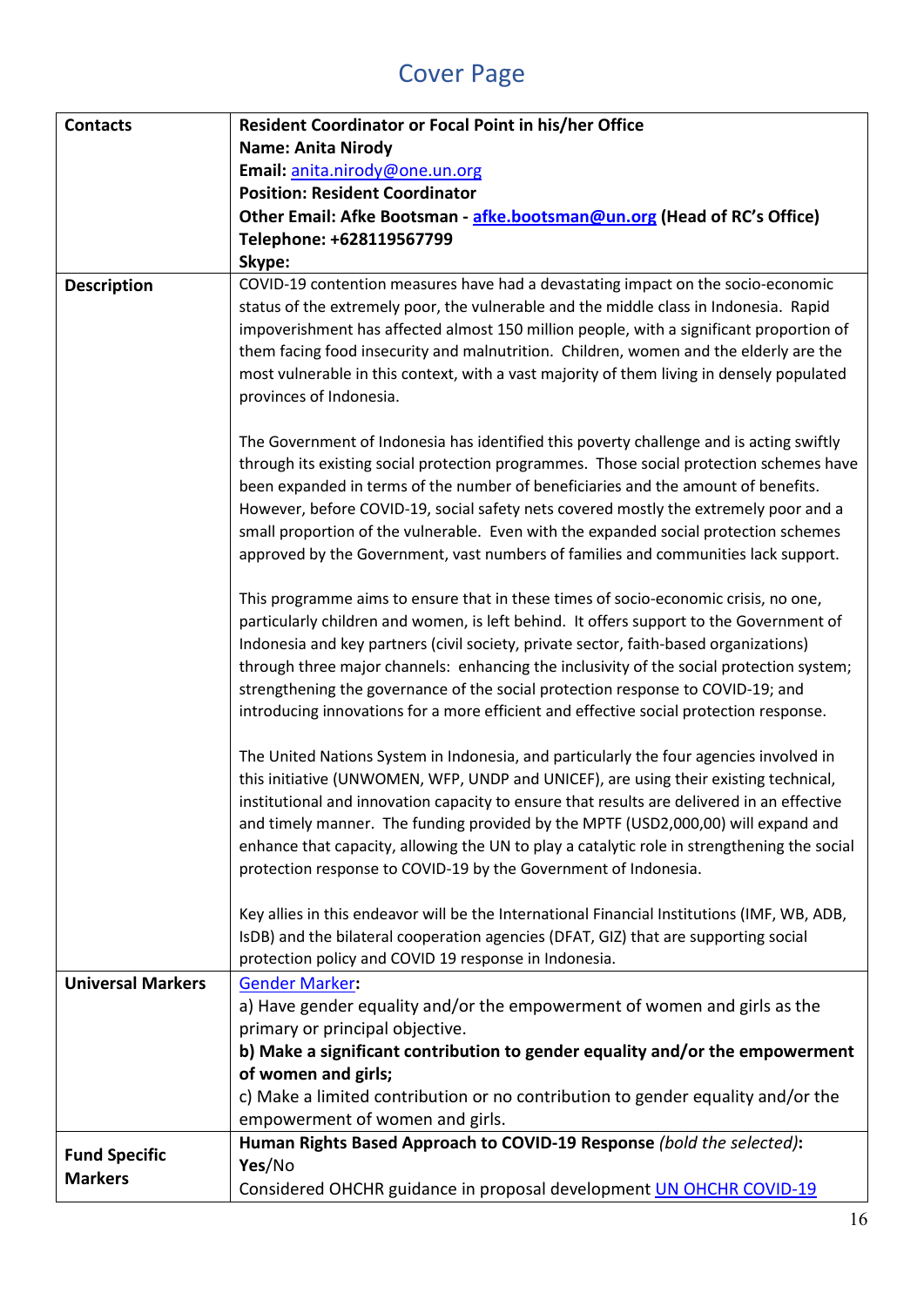|                                             | Guidance                                                                                                                                                           |                                                                                                                                                                                                                                                                                               |   |                 |                |               |                                                                                                                                                                                                                          |  |  |
|---------------------------------------------|--------------------------------------------------------------------------------------------------------------------------------------------------------------------|-----------------------------------------------------------------------------------------------------------------------------------------------------------------------------------------------------------------------------------------------------------------------------------------------|---|-----------------|----------------|---------------|--------------------------------------------------------------------------------------------------------------------------------------------------------------------------------------------------------------------------|--|--|
|                                             | <b>Fund Windows</b><br>Window 1: Enable Governments and Communities to Tackle the Emergency<br><b>Window 2: Reduce Social Impact and Promote Economic Response</b> |                                                                                                                                                                                                                                                                                               |   |                 |                |               |                                                                                                                                                                                                                          |  |  |
| <b>Geographical Scope</b>                   | Regions: South-East Asia<br>Country: Indonesia                                                                                                                     |                                                                                                                                                                                                                                                                                               |   |                 |                |               |                                                                                                                                                                                                                          |  |  |
| <b>Recipient UN</b><br><b>Organizations</b> |                                                                                                                                                                    | UNDP, UN Women, WFP, UNICEF                                                                                                                                                                                                                                                                   |   |                 |                |               |                                                                                                                                                                                                                          |  |  |
| Implementing<br><b>Partners</b>             |                                                                                                                                                                    | The National COVID-19 Disease Mitigation Acceleration Task Force, Ministry of<br>Social Affairs, Ministry of Villages, Disadvantaged Regions and Transmigration,<br>Ministry of National Development Planning, Ministry of Women Empowerment<br>and Child Protection, Ministry of Agriculture |   |                 |                |               |                                                                                                                                                                                                                          |  |  |
| Programme and                               | <b>Budget</b>                                                                                                                                                      | <b>UN Women UNDP</b>                                                                                                                                                                                                                                                                          |   | <b>WFP</b>      | <b>UNICEF</b>  | <b>Amount</b> | <b>Comments</b>                                                                                                                                                                                                          |  |  |
| <b>Project Cost</b>                         | <b>Budget</b><br><b>Requested</b>                                                                                                                                  | 270,000                                                                                                                                                                                                                                                                                       |   | 600,000 450,000 | 680,000        | 2,000,000     | <b>Budget for UNICEF</b><br>includes 80,000 for a joint<br>Evaluation                                                                                                                                                    |  |  |
|                                             | In-kind<br>Contributions*                                                                                                                                          | 0                                                                                                                                                                                                                                                                                             | 0 | 0               | $\overline{0}$ | 0             | *This intervention builds on<br>numerous ongoing<br>programmes of the<br>agencies, in particular<br>the UN SDG Fund Joint<br>programme "Leaving No<br>One Behind: Adaptive<br>Social Protection for All in<br>Indonesia" |  |  |
|                                             | <b>Total</b>                                                                                                                                                       | 270,000                                                                                                                                                                                                                                                                                       |   | 600,000 450,000 | 680,000        | 2,000,000     |                                                                                                                                                                                                                          |  |  |
| <b>Comments</b>                             |                                                                                                                                                                    |                                                                                                                                                                                                                                                                                               |   |                 |                |               |                                                                                                                                                                                                                          |  |  |
| Programme<br><b>Duration</b>                | Start Date: 01 May 2020                                                                                                                                            |                                                                                                                                                                                                                                                                                               |   |                 |                |               |                                                                                                                                                                                                                          |  |  |
|                                             | Duration (In months): Eight months                                                                                                                                 |                                                                                                                                                                                                                                                                                               |   |                 |                |               |                                                                                                                                                                                                                          |  |  |
|                                             | End Date: 31 December 2020                                                                                                                                         |                                                                                                                                                                                                                                                                                               |   |                 |                |               |                                                                                                                                                                                                                          |  |  |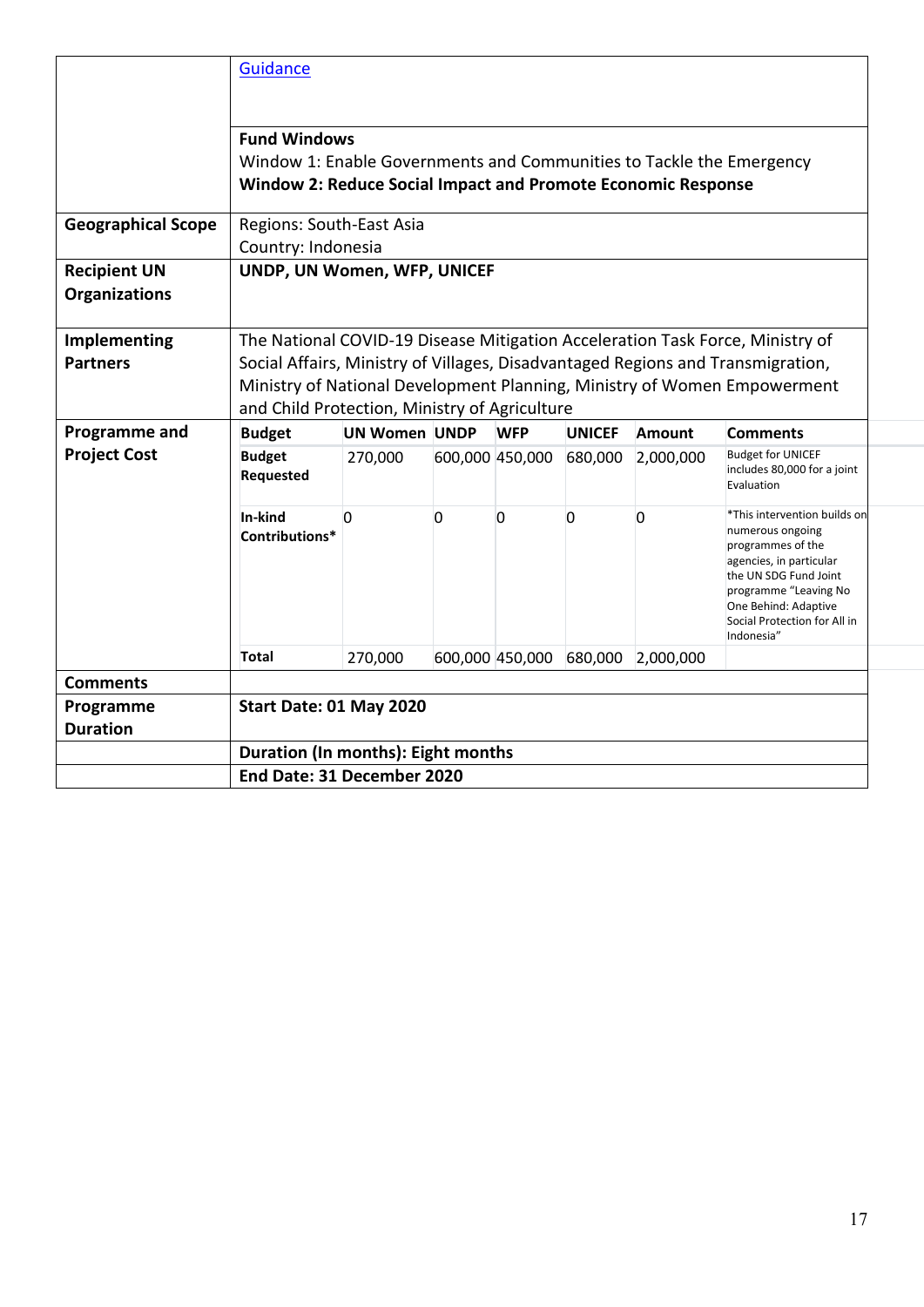# Results Framework

| <b>Window 2:</b>  | By December 2020, Indonesia's most vulnerable population, particularly                           |                 |               |                     | <b>Outcome</b> |
|-------------------|--------------------------------------------------------------------------------------------------|-----------------|---------------|---------------------|----------------|
| <b>Proposal</b>   | women and children of marginalised groups are protected and safeguarded                          |                 |               |                     | <b>Total</b>   |
| outcome           | from the adverse socio-economic impact of the COVID-19 crisis                                    |                 |               |                     | <b>Budget</b>  |
|                   |                                                                                                  |                 |               |                     | (USD)          |
|                   |                                                                                                  |                 |               |                     | 2,000,000      |
|                   |                                                                                                  | <b>Baseline</b> | <b>Target</b> | <b>Means of</b>     | Responsible    |
|                   |                                                                                                  |                 |               | verification        | Org            |
| <b>Outcome</b>    | A) SDG 1.3.1 Proportion of                                                                       | 38%             | 57%           | MoSA institutional  | UN Women,      |
| Indicator         | population covered by                                                                            |                 |               | records             | UNDP, WFP,     |
|                   | social protection                                                                                |                 |               |                     | <b>UNICEF</b>  |
|                   | floors/systems, by sex,                                                                          |                 |               |                     |                |
|                   | distinguishing children,                                                                         |                 |               |                     |                |
|                   | unemployed persons, older                                                                        |                 |               |                     |                |
|                   | persons, persons with                                                                            |                 |               |                     |                |
|                   | disabilities, pregnant                                                                           |                 |               |                     |                |
|                   | women, newborns, work-                                                                           |                 |               |                     |                |
|                   | injury victims and the poor                                                                      |                 |               |                     |                |
|                   | and the vulnerable                                                                               |                 |               |                     |                |
|                   |                                                                                                  | 173/514 local   | 190/514       |                     | UN Women,      |
|                   | B) 1.5.4 - Proportion of<br>local governments that                                               | governments,    | have a DRR    | <b>BNPB</b> reports | UNDP, WFP,     |
|                   | adopt and implement local                                                                        | have a DRR      | plan at       |                     | <b>UNICEF</b>  |
|                   | disaster risk reduction                                                                          | plan of which   | least partly  |                     |                |
|                   | strategies in line with                                                                          | 90 are partly   | integrated    |                     |                |
|                   | national disaster risk                                                                           | integrated      | with          |                     |                |
|                   | reduction strategies                                                                             | with Sendai     | Sendai        |                     |                |
|                   |                                                                                                  | Framework       | Framework     |                     |                |
|                   | C) 2.1.1 Prevalence of                                                                           | 6.7%            | 6.4%          | National            | UN Women,      |
|                   | undernourishment                                                                                 | (2019)          |               | Socioeconomic       | UNDP, WFP,     |
|                   |                                                                                                  |                 |               | Survey (Susenas)    | <b>UNICEF</b>  |
| Proposal          | 1. The government and key partners have enhanced policy and capacity to scale up and expand      |                 |               |                     |                |
| <b>Outputs</b>    | social protection coverage and fiscal space to include the affected and marginalised population, |                 |               |                     |                |
|                   | particularly women and children of marginalised groups;                                          |                 |               |                     |                |
|                   | 2. COVID-19 taskforces, national and sub-national, have increased capacity to plan,              |                 |               |                     |                |
|                   | communicate, build partnerships and deliver the social protection response to COVID-19 crisis    |                 |               |                     |                |
|                   | in an inclusive and coordinated manner                                                           |                 |               |                     |                |
|                   | 3. Key institutions and partners have increased capacity to adopt data analysis, financial and   |                 |               |                     |                |
|                   | digital innovations for effective and efficient delivery of a social protection response that is |                 |               |                     |                |
|                   | gender-sensitive and inclusive                                                                   |                 |               |                     |                |
| Proposal          |                                                                                                  |                 |               |                     |                |
| Output            |                                                                                                  |                 |               |                     |                |
| <b>Indicators</b> |                                                                                                  |                 |               |                     |                |
|                   | Output Indicator 1.1                                                                             | 0               | 750           | MoSA training       | UN Women,      |
|                   | Number of social welfare                                                                         |                 |               | reports             | UNDP, WFP,     |
|                   | workers/village cadre with                                                                       |                 |               | MOV training        | <b>UNICEF</b>  |
|                   | increased capacity for social                                                                    |                 |               | reports             |                |
|                   | protection response                                                                              |                 |               |                     |                |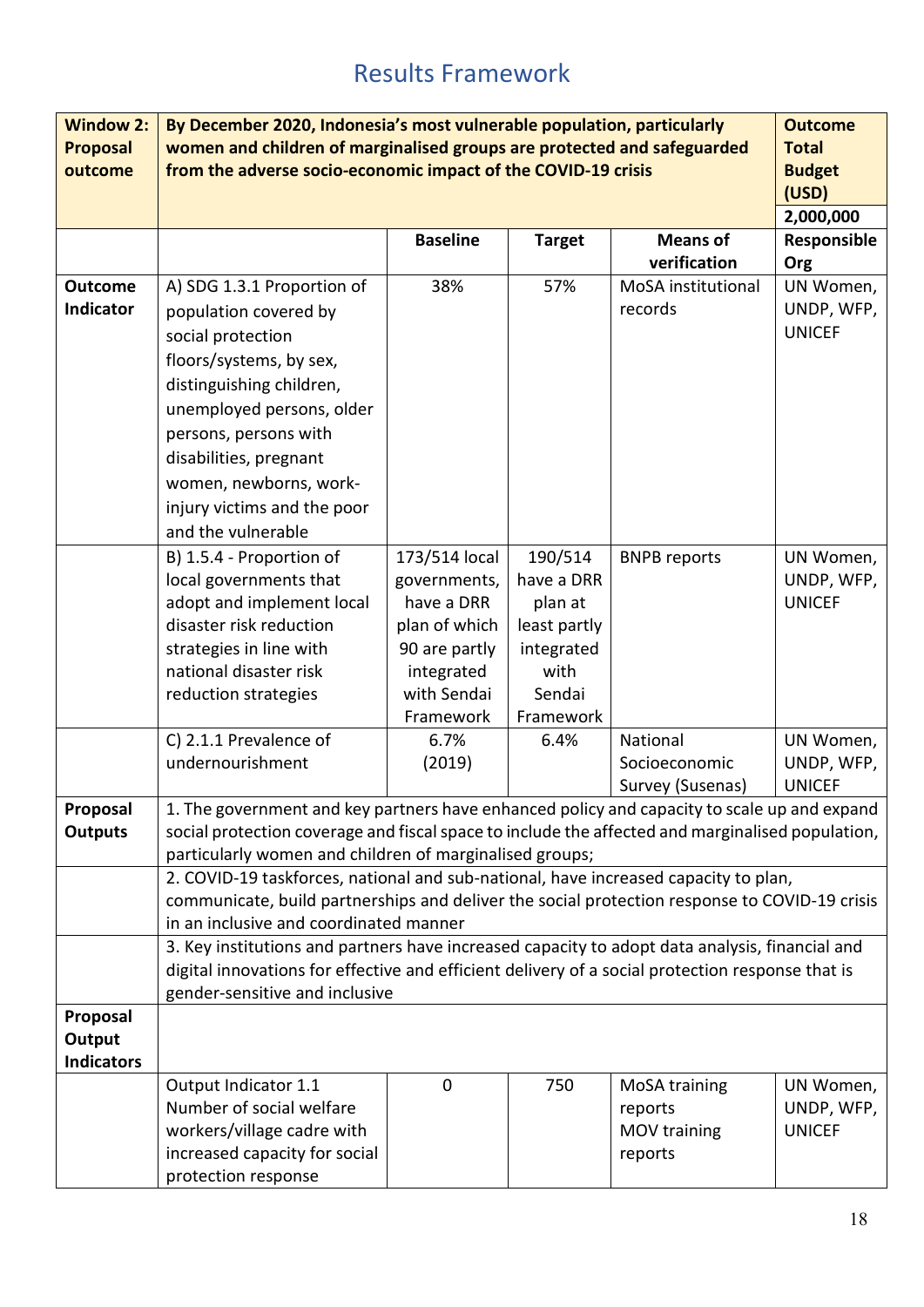| Output Indicator 1.2<br>Number of integrated<br>rights-based, equity and<br>gender-responsive policy<br>solutions (including food<br>security and nutrition)<br>creating an enabling<br>environment for pandemic<br>response that have been<br>implemented | $\mathbf 0$ | $\mathbf{1}$                                       | Modifications to<br>existing national<br>policies or social<br>protection<br>schemes with<br>reference to<br>activities in the UN<br>COVID-19 MPTF | UN Women,<br>UNDP, WFP,<br><b>UNICEF</b> |
|------------------------------------------------------------------------------------------------------------------------------------------------------------------------------------------------------------------------------------------------------------|-------------|----------------------------------------------------|----------------------------------------------------------------------------------------------------------------------------------------------------|------------------------------------------|
| Output Indicator 2.1<br>Number of coordinating<br>mechanisms established<br>under the COVID-19<br>taskforces (TF) with<br>increased capacities                                                                                                             | $\mathbf 0$ | 5                                                  | Public<br>communications<br>by TF<br>Taskforce meeting<br>reports<br><b>Existence of SOPs</b>                                                      | UN Women,<br>UNDP, WFP,<br><b>UNICEF</b> |
| Output Indicator 2.2<br>Number of inter-agency<br>SOPs for coordination of<br>social protection services                                                                                                                                                   | $\mathbf 0$ | $\mathbf{1}$<br>(National)<br>5 (Sub-<br>national) | Programme<br>reports                                                                                                                               | UN Women,<br>UNDP, WFP,<br><b>UNICEF</b> |
| Output Indicator 3.1<br>Number of data analysis,<br>financial and digital<br>innovation (e.g. online<br>applications and platform)<br>that support social<br>protection response to<br>COVID19 crisis that is<br>inclusive and gender<br>sensitive         | $\mathbf 0$ | 5                                                  | Programme<br>reports                                                                                                                               | UN Women,<br>UNDP, WFP,<br><b>UNICEF</b> |
| Output 3.2 indicator<br>Number of women in<br>informal and vulnerable<br>employment, female<br>headed households and<br>single mothers supported<br>through financial and digital<br>innovations                                                           | $\mathbf 0$ | 10,000,000<br>(indicative)                         | MoSA institutional<br>records                                                                                                                      | UN Women,<br>UNDP, WFP,<br><b>UNICEF</b> |

| <b>Output</b>                                        | <b>List of Activities</b>                                                                        |  |  |
|------------------------------------------------------|--------------------------------------------------------------------------------------------------|--|--|
| Output 1: The government and key stakeholders        | Activity 1.1 (UNICEF):                                                                           |  |  |
| have enhanced policy and capacity to scale up and    | Technical support to the Ministry of Social Affairs and Ministry<br>$\qquad \qquad \blacksquare$ |  |  |
| expand social protection coverage and fiscal space   | of Villages to regulate and monitor expanded social protection                                   |  |  |
| to include the affected and marginalised population, | programmes at national and village levels.                                                       |  |  |
| particularly women and children of marginalised      | Activity 1.2 (UNICEF, UNDP):                                                                     |  |  |
| group:                                               | Technical support to 5 provincial governments to regulate and<br>$\overline{\phantom{0}}$        |  |  |
| (Partners: Bappenas/MoSA/MoF/MoV/Ministry of         | monitor expanded social protection programmes at provincial                                      |  |  |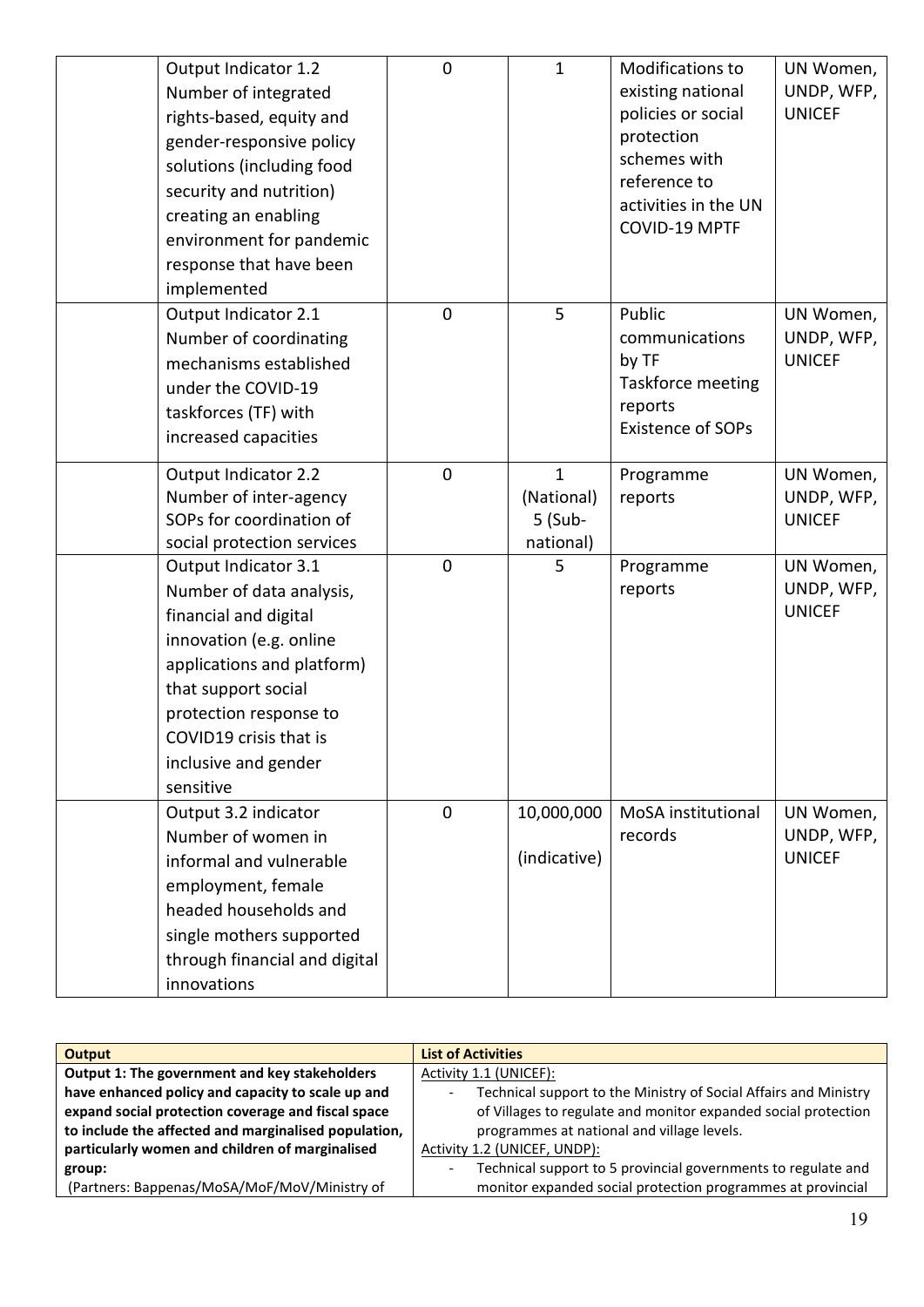| <b>Output</b>                                        | <b>List of Activities</b>                                                                                            |
|------------------------------------------------------|----------------------------------------------------------------------------------------------------------------------|
| Home Affairs (MoHA)/Province & district authorities) | and district levels and to identify fiscal space for gender                                                          |
|                                                      | sensitive, child-responsive and inclusive social protection                                                          |
|                                                      | programmes.                                                                                                          |
|                                                      | Activity 1.3 (UNICEF):                                                                                               |
|                                                      | Technical support to Bappenas and Ministry of Finance to                                                             |
|                                                      | monitor and assess the socio-economic impact of social                                                               |
|                                                      | protection programmes.                                                                                               |
|                                                      | Activity 1.5 (UNICEF, UNDP, UN Women):                                                                               |
|                                                      | Provide technical support to MoSA and MoV for development                                                            |
|                                                      | and delivery of training programme on expanded social                                                                |
|                                                      | protection for social workers and village cadre, including                                                           |
|                                                      | effective identification and verification, referral services and                                                     |
|                                                      | data sharing and confidentiality;                                                                                    |
|                                                      | Activity 1.6 (UNICEF, UNDP, UN Women):                                                                               |
|                                                      | Technical support to MoSA for development of Standard                                                                |
|                                                      | Operating Procedures (SOPS) for coordination and referral of                                                         |
|                                                      | social protection services at national and sub-national levels.                                                      |
|                                                      | Activity 1.6 (UN Women):                                                                                             |
|                                                      | Conduct mapping exercise to analyze sectors such as                                                                  |
|                                                      | manufacturing, tourism and hospitality, and other businesses                                                         |
|                                                      | where women are predominantly employed in precarious                                                                 |
|                                                      | contracts and particularly vulnerable to a global economic<br>recession                                              |
|                                                      | Provide technical support e.g. tools and guidance on gender                                                          |
|                                                      | and impact assessments of business in specific areas, such as                                                        |
|                                                      | value chains and procurement to strengthen gender equality in                                                        |
|                                                      | business practices in COVID-19 response and recovery                                                                 |
| Output 2: COVID-19 taskforces, national and sub-     | Activity 2.1 (UNICEF):                                                                                               |
| national, have increased capacity to plan,           | Technical support to the National COVID-19 Disease Mitigation                                                        |
| communicate, build partnerships and deliver the      | Acceleration Task Force risk communication strategy for Social                                                       |
| social protection response to COVID-19 crisis in an  | Protection response.                                                                                                 |
| inclusive and coordinated manner                     | Activity 2.2 (UNICEF):                                                                                               |
| (Partners: national and subnational COVID-19 Task    | Technical support to 5 Provincial Task Forces for COVID-19 risk                                                      |
| Forces, Indonesian National Board for Disaster       | communication strategy for Social Protection response.                                                               |
| Management (BNPB), Bappenas, MoSA, MoV).             | Activity 2.3 (UNICEF, UNDP, UN Women):                                                                               |
|                                                      | Technical support to faith-based organizations, women                                                                |
|                                                      | organizations, CSOs and Private Sector to improve their                                                              |
|                                                      | engagement and coordination with national and provincial                                                             |
|                                                      | Social Protection response to COVID 19.                                                                              |
|                                                      | Activity 2.4 (UN Women):                                                                                             |
|                                                      | Support MoWECP in developing umbrella protocol for                                                                   |
|                                                      | protecting the rights of women and children in COVID-19<br>response and recovery, including economic empowerment and |
|                                                      | livelihood, GBV, addressing stigmatization and discrimination                                                        |
|                                                      | against women of marginalised groups                                                                                 |
| Output 3: Key institutions and partners have         | Activity 3.1 (UNDP and UN Women):                                                                                    |
| increased capacity to adopt data analysis, financial | Align the allocation for innovative financing to identify the                                                        |
| and digital innovations for effective and efficient  | alternative/innovative schemes to augment the government                                                             |
| delivery of a social protection response that is     | social protection schemes (PKH, JADUP, Non-Cash Food Aid                                                             |
| gender-sensitive and inclusive.                      | (BPNT)) and economic stimuli. Emphasizing creating the                                                               |
| (National Partners: MoF/BPS/Bappenas/BNPB/ Food      | enabling environment for private sector and development                                                              |
| Security Agency (BKP)/Sub national governments)      | partners/FI engagement                                                                                               |
|                                                      | Piloting digital and finance platform building on our                                                                |
|                                                      | partnership with private sector to support Government in                                                             |
|                                                      | mobilizing resources for immediate 'cash' and in-kind support                                                        |
|                                                      | for women in informal and vulnerable employment,                                                                     |
|                                                      | particularly daily wage workers (e.g. street vendors, small                                                          |
|                                                      | merchants) and single mothers and/or female headed                                                                   |
|                                                      | households.                                                                                                          |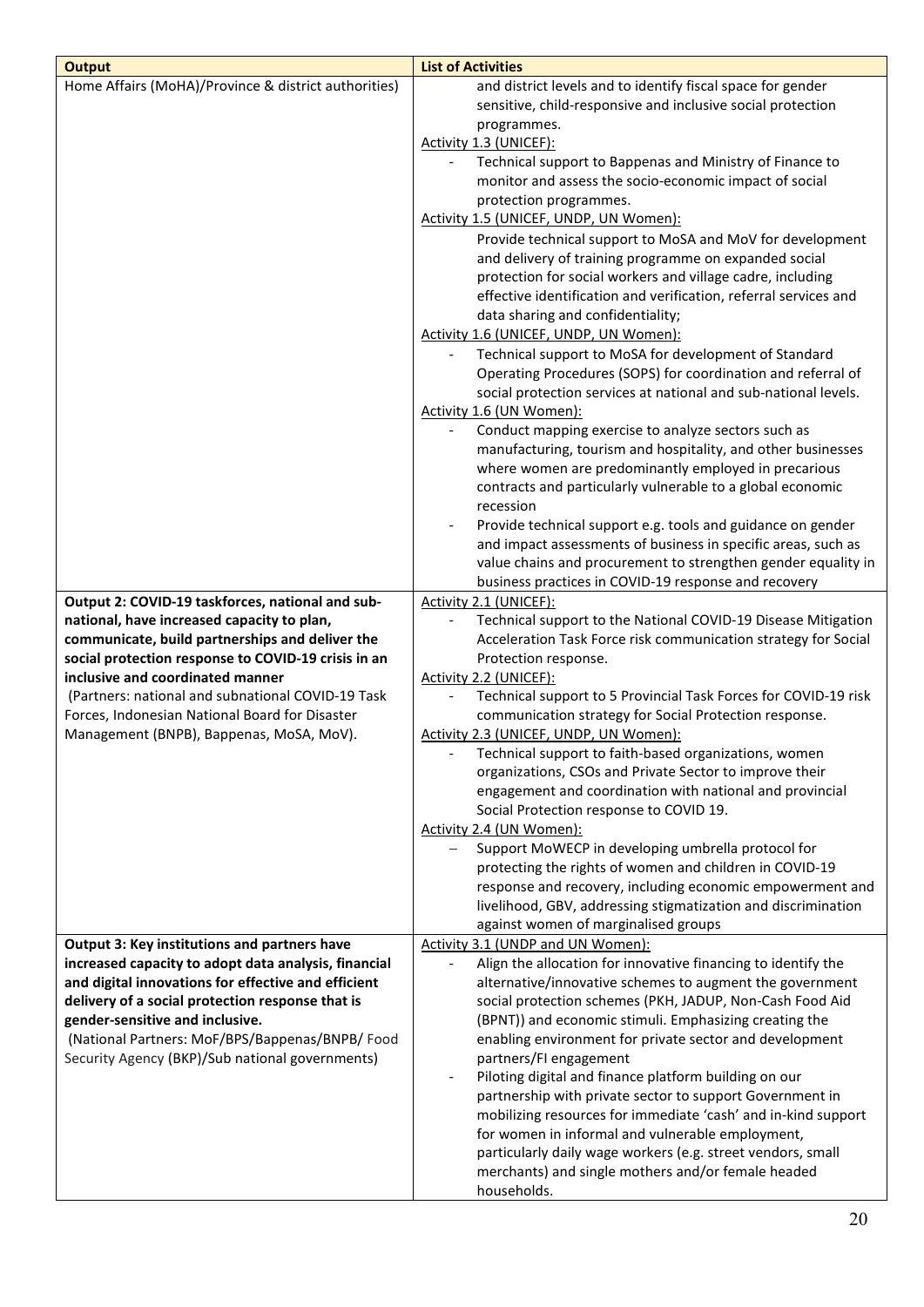| <b>Output</b> | <b>List of Activities</b>                                                                                                   |
|---------------|-----------------------------------------------------------------------------------------------------------------------------|
|               | Activity 3.2 (WFP):                                                                                                         |
|               | Identify/update the socio-economic data and information                                                                     |
|               | during the pandemic period and integrate it into the early                                                                  |
|               | warning (VAMPIRE) platform. The platform will incorporate                                                                   |
|               | those impacted by pandemics in addition to impact of shocks                                                                 |
|               | from natural hazards and slow-onset climate change.                                                                         |
|               | Activity 3.3 (WFP and UN Women):                                                                                            |
|               | Gender data production and analysis of food security and                                                                    |
|               | vulnerability to inform targeting and policy for COVID-19                                                                   |
|               | response and recovery                                                                                                       |
|               | Activity 3.4 (WFP):                                                                                                         |
|               | Conduct regular price monitoring and analysis as well as impact<br>of COVID-19 on food security and nutrition of vulnerable |
|               | populations to support in the formulation of relevant policies                                                              |
|               | and programmes in response.                                                                                                 |
|               | Activity 3.5 (WFP and UN Women):                                                                                            |
|               | As needed, work with UN Women and partners to explore                                                                       |
|               | feasibility of remote data collection and monitoring to assess                                                              |
|               | household food security and nutrition status.                                                                               |
|               | Activity 3.6 (WFP):                                                                                                         |
|               | WFP will identify vulnerability criteria for pandemics in order to                                                          |
|               | propose triggers for disbursement of funds based on needs.                                                                  |
|               | Activity 3.7 (WFP and UN Women):                                                                                            |
|               | Provide technical support in analysis and mapping of COVID-19<br>$\qquad \qquad \blacksquare$                               |
|               | Joint Market Assessment                                                                                                     |
|               | UN Women will leverage 'big data' for conducting assessment<br>$\qquad \qquad \blacksquare$                                 |
|               | of the economic/livelihood impact of COVID-19 outbreak on                                                                   |
|               | women in Indonesia. UN Women has rolled out the rapid                                                                       |
|               | assessment survey questionnaire designed specifically to have<br>better understanding/insights and evidence on the economic |
|               | impact at the household level, particularly on income and time                                                              |
|               | use targeting particularly women in informal work. It also aims                                                             |
|               | to provide better understanding of how this affect the unpaid                                                               |
|               | care burden and domestic work for women.                                                                                    |
|               | Activity 3.8 (WFP):                                                                                                         |
|               | In order to further identify vulnerabilities, WFP will undertake a                                                          |
|               | 'Fill the Nutrient Gap' study, and gender analysis to identify                                                              |
|               | levels and barriers linked to affordability, accessibility and                                                              |
|               | consumption of nutritious diets.                                                                                            |
|               | Activity 3.9 (WFP):                                                                                                         |
|               | Strengthen the unified food security and nutrition early-                                                                   |
|               | warning system with partners building on the existing Food and                                                              |
|               | Nutrition Surveillance System (FNSS/SKPG) in the Food Security                                                              |
|               | Agency (BKP) in the MoA)                                                                                                    |
|               | Activity 3.10 (UNICEF):                                                                                                     |
|               | Technical assistance to BPS for incorporating Big Data Analytics                                                            |
|               | in monitoring the socio-economic impact of COVID 19.                                                                        |
|               | Engaging youth leaders and youth-led organizations in<br>$\overline{\phantom{a}}$                                           |
|               | mainstreaming innovation into the Social Protection response,                                                               |
|               | both at national and subnational level.                                                                                     |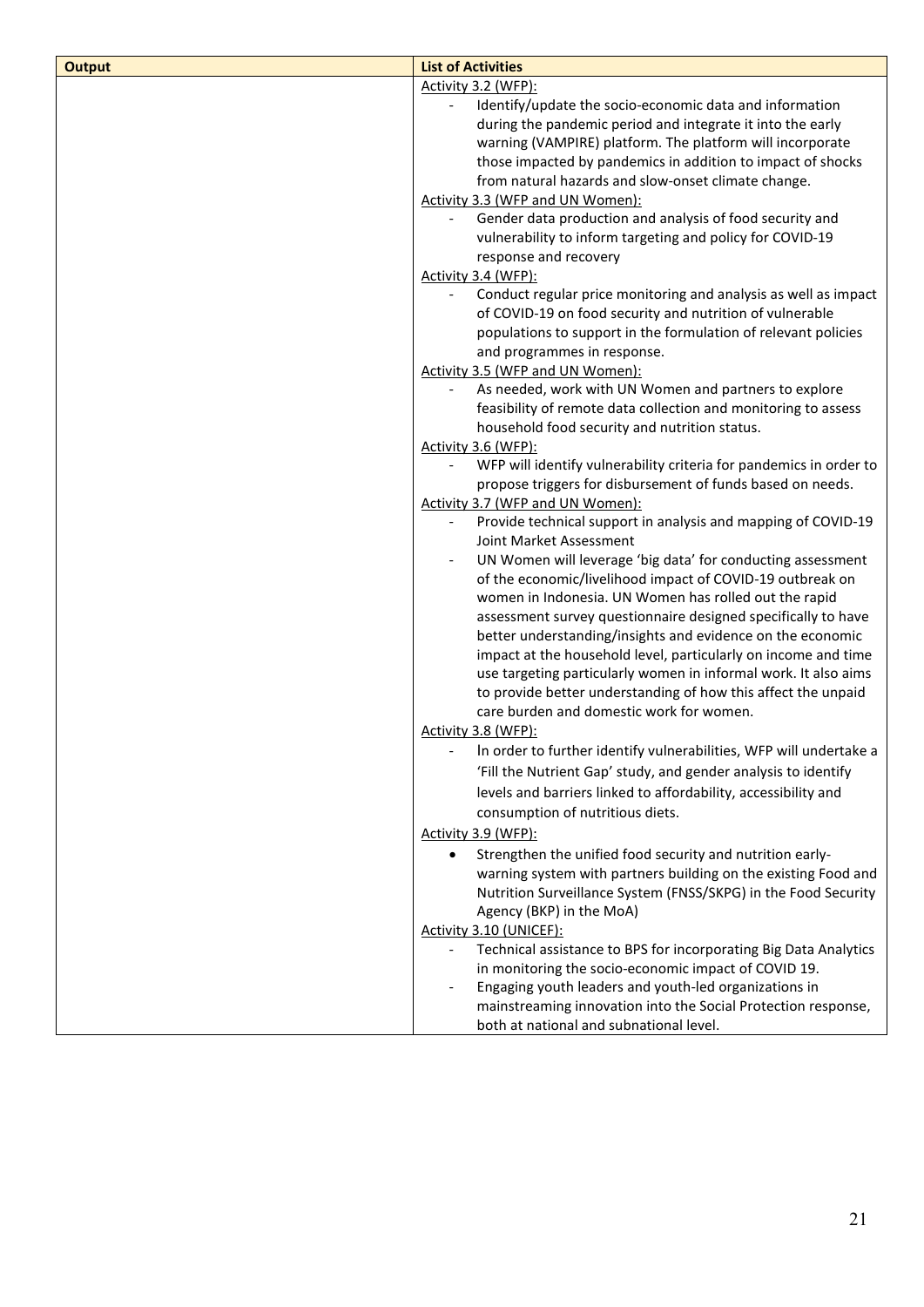# SDG Targets and Indicators

### **Please consult Annex: [SDG List](#page-26-0)**

**Please select no more than three Goals and five SDG targets relevant to your programme.** 

|          | Sustainable Development Goals (SDGs) [select max 3 goals] |                                                                                                                                                                                                                                  |                                                    |  |  |  |  |  |
|----------|-----------------------------------------------------------|----------------------------------------------------------------------------------------------------------------------------------------------------------------------------------------------------------------------------------|----------------------------------------------------|--|--|--|--|--|
|          | SDG 1 (No poverty)                                        |                                                                                                                                                                                                                                  | SDG 9 (Industry, Innovation and<br>Infrastructure) |  |  |  |  |  |
| $\times$ | SDG 2 (Zero hunger)                                       |                                                                                                                                                                                                                                  | SDG 10 (Reduced Inequalities)                      |  |  |  |  |  |
|          | SDG 3 (Good health & well-being)                          |                                                                                                                                                                                                                                  | SDG 11 (Sustainable Cities &<br>Communities)       |  |  |  |  |  |
|          | SDG 4 (Quality education)                                 |                                                                                                                                                                                                                                  | SDG 12 (Responsible Consumption &<br>Production)   |  |  |  |  |  |
| $\times$ | SDG 5 (Gender equality)                                   |                                                                                                                                                                                                                                  | SDG 13 (Climate action)                            |  |  |  |  |  |
|          | SDG 6 (Clean water and sanitation)                        |                                                                                                                                                                                                                                  | SDG 14 (Life below water)                          |  |  |  |  |  |
|          | SDG 7 (Sustainable energy)                                |                                                                                                                                                                                                                                  | SDG 15 (Life on land)                              |  |  |  |  |  |
|          | SDG 8 (Decent work & Economic<br>Growth)                  |                                                                                                                                                                                                                                  | SDG 16 (Peace, justice & strong<br>institutions)   |  |  |  |  |  |
|          | SDG 17 (Partnerships for the Goals)                       |                                                                                                                                                                                                                                  |                                                    |  |  |  |  |  |
|          | Relevant SDG Targets and Indicators                       |                                                                                                                                                                                                                                  |                                                    |  |  |  |  |  |
|          |                                                           | $\mathbf{r}$ , and the set of the set of the set of the set of the set of the set of the set of the set of the set of the set of the set of the set of the set of the set of the set of the set of the set of the set of the set |                                                    |  |  |  |  |  |

| <b>Target</b>                                                                                                                                                                                                                                | Indicator # and                                                                                                                                                                                                                                                                                                     | <b>Estimated % Budget allocated</b> |  |
|----------------------------------------------------------------------------------------------------------------------------------------------------------------------------------------------------------------------------------------------|---------------------------------------------------------------------------------------------------------------------------------------------------------------------------------------------------------------------------------------------------------------------------------------------------------------------|-------------------------------------|--|
|                                                                                                                                                                                                                                              | <b>Description</b>                                                                                                                                                                                                                                                                                                  |                                     |  |
| 1.3 Implement nationally appropriate social<br>protection systems and measures for all,<br>including floors, and by 2030 achieve<br>substantial coverage of the poor and the<br>vulnerable                                                   | Indicator 1.3.1<br>Proportion of<br>population<br>covered by social<br>protection<br>floors/systems, by<br>sex, distinguishing<br>children,<br>unemployed<br>persons, older<br>persons, persons<br>with disabilities,<br>pregnant women,<br>newborns, work-<br>injury victims and<br>the poor and the<br>vulnerable | 20                                  |  |
| 1.5 By 2030, build the resilience of the poor and<br>those in vulnerable situations and reduce their<br>exposure and vulnerability to climate-related<br>extreme events and other economic, social and<br>environmental shocks and disasters | 1.5.4 - Proportion<br>of local<br>governments that<br>adopt and<br>implement local<br>disaster risk                                                                                                                                                                                                                 | 22                                  |  |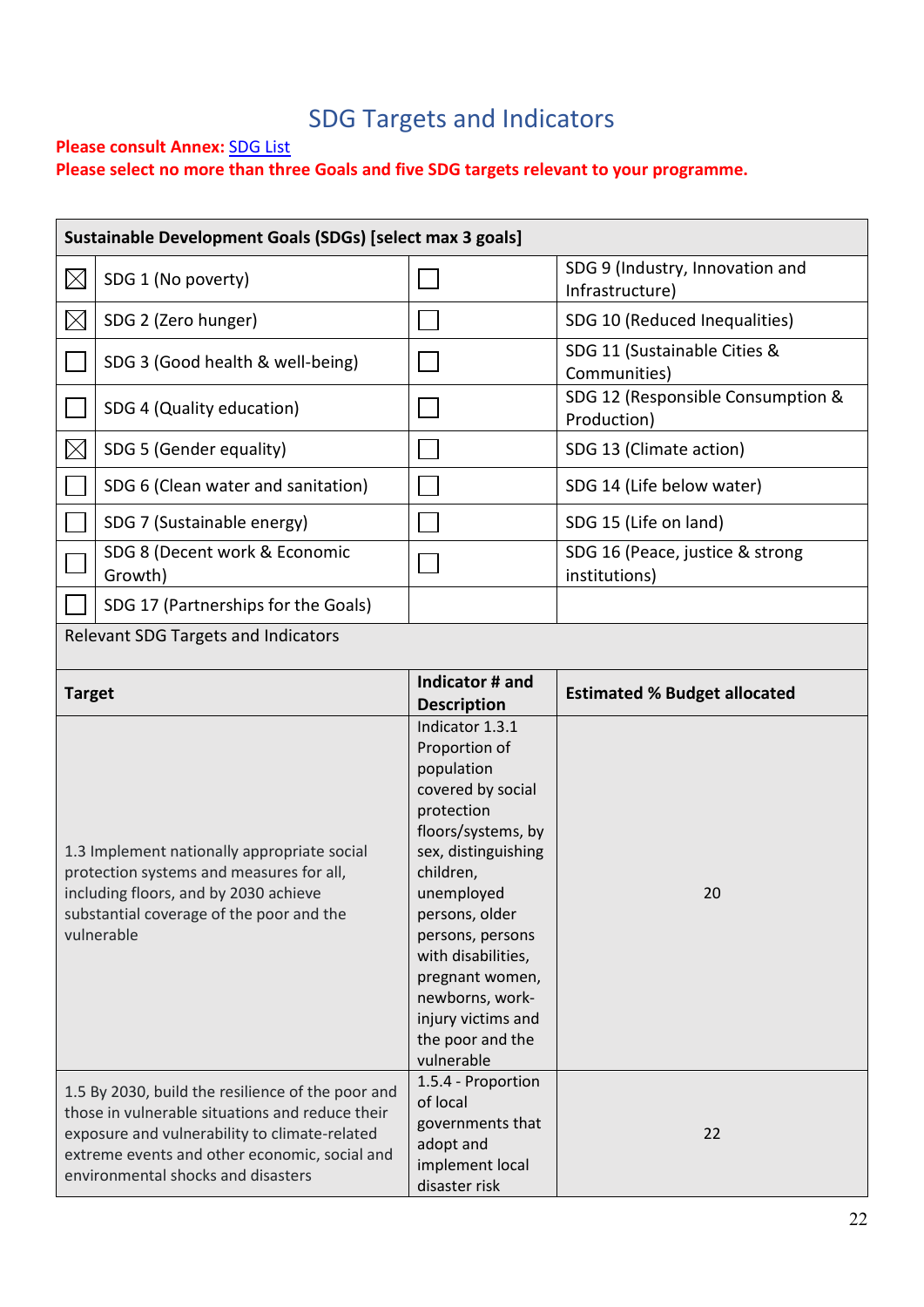|                                                                                                                                                                                                                                                                       | reduction<br>strategies in line<br>with national<br>disaster risk<br>reduction<br>strategies                                                                   |    |
|-----------------------------------------------------------------------------------------------------------------------------------------------------------------------------------------------------------------------------------------------------------------------|----------------------------------------------------------------------------------------------------------------------------------------------------------------|----|
| 2.1 By 2030, end hunger and ensure access by<br>all people, in particular the poor and people in<br>vulnerable situations, including infants, to safe,<br>nutritious and sufficient food all year round                                                               | 2.1.1 Prevalence<br>$\alpha$ f<br>undernourishment                                                                                                             | 30 |
| 5.1 End all forms of discrimination against all<br>women and girls everywhere                                                                                                                                                                                         | 5.1.1 Whether or<br>not legal<br>frameworks are in<br>place to promote,<br>enforce and<br>monitor equality<br>and<br>non-discrimination<br>on the basis of sex | 6  |
| 5.4 Recognize and value unpaid care and<br>domestic work through the provision of public<br>services, infrastructure and social protection<br>policies and the promotion of shared<br>responsibility within the household and the<br>family as nationally appropriate | 5.4.1: Proportion<br>of time spent on<br>unpaid domestic<br>and care work, by<br>sex, age and<br>location                                                      | 22 |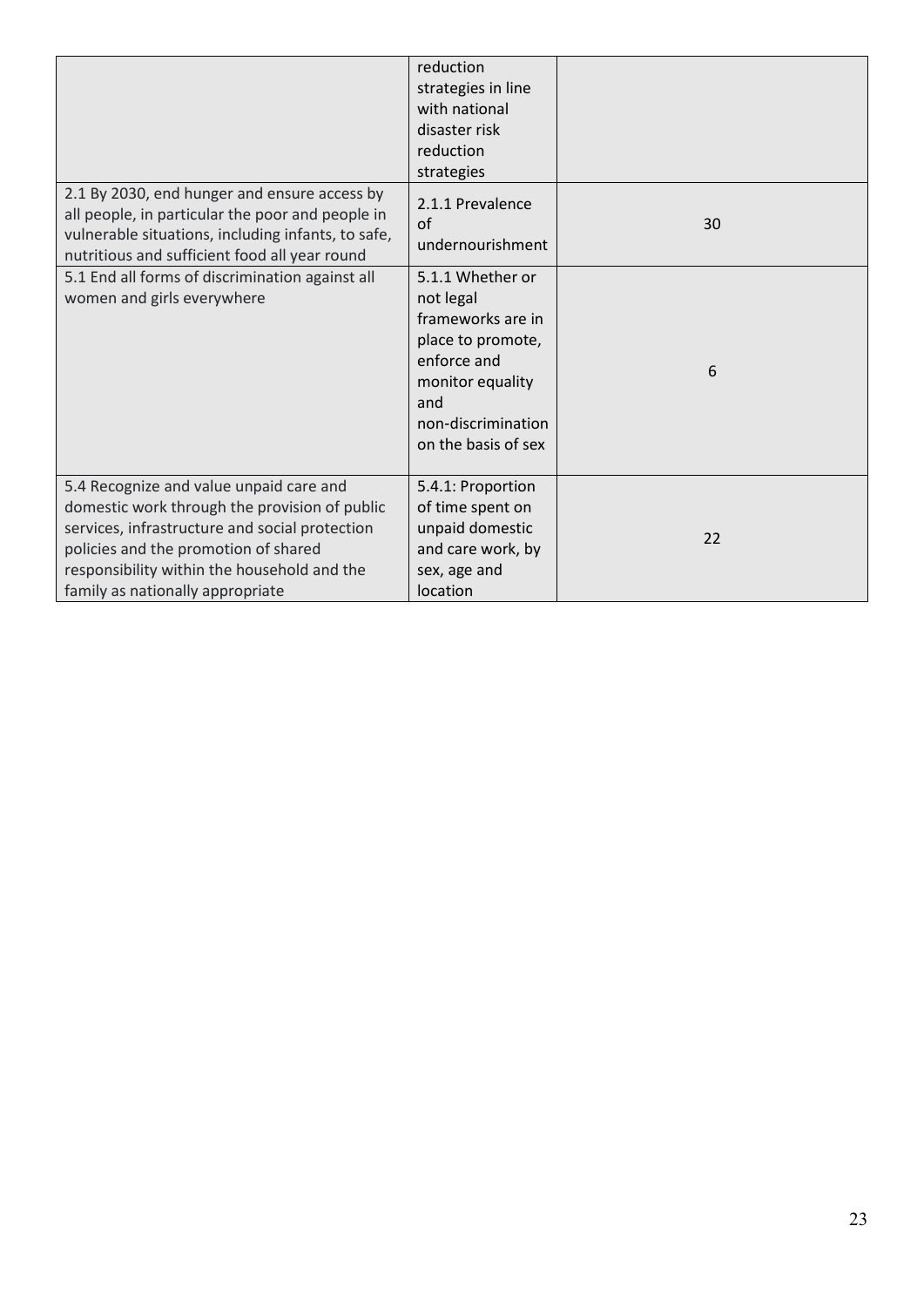## Risk

### **What risks and challenges will complicate this solution, and how they will be managed and overcome?**

*(COVID-19 has created an unprecedented and fast changing development context. Accepting this volatile situation, please identify up to three risk to the success of the proposal based on best available analysis to the UN)* **Please enter no more than 3.**

| Event                                                                                                                                                                                                                                                            | Categories<br>Financial<br>Operational<br>Organizational<br>Political<br>(regulatory and/or<br>strategic) | Level<br>$3 -$ Very High<br>$2 - Medium$<br>High<br>$1 - Low$ | Likelihood<br>$6$ – Expected<br>5 - Highly Likely<br>$4$ – Likely<br>3 - Moderate<br>2-Low Likelihood<br>1- Not Likely<br>0-Not Applicable | Impact<br>$5 -$ Extreme<br>$4 -$ Major<br>$3 -$ Moderate<br>$2 -$ Minor<br>$1$ – Insignificant | <b>Mitigating Measures</b><br>(List the specific mitigation measures)                                                                                                                                                                                                                                                                                                                                                                                                                 | <b>Risk Owner</b>             |
|------------------------------------------------------------------------------------------------------------------------------------------------------------------------------------------------------------------------------------------------------------------|-----------------------------------------------------------------------------------------------------------|---------------------------------------------------------------|--------------------------------------------------------------------------------------------------------------------------------------------|------------------------------------------------------------------------------------------------|---------------------------------------------------------------------------------------------------------------------------------------------------------------------------------------------------------------------------------------------------------------------------------------------------------------------------------------------------------------------------------------------------------------------------------------------------------------------------------------|-------------------------------|
| Risk 1<br>Government contributions and<br>partnership on programme<br>implementation become<br>unavailable because of<br>pandemic-related drastic<br>reduction of public<br>administration functioning or<br>deprioritisation of needs of the<br>most vulnerable | Operational                                                                                               | Medium                                                        | Moderate                                                                                                                                   | Major                                                                                          | Strengthen remote cooperation<br>capacities and communication/data<br>systems, minimizing risk of infection and<br>spread of COVID-19 among<br>implementing partner staff<br>Maintain a close principled and data<br>driven advocacy to keep the<br>Government's policy focus on putting<br>the most vulnerable upfront through its<br>social protection system                                                                                                                       | All associated<br>UN agencies |
| Risk <sub>2</sub><br>Financial and programmatic<br>assurance activities are<br>affected by a decline in safety<br>and security of agency staff<br>from COVID-19 related<br>increases in delinquency and<br>violence                                              | Operational                                                                                               | Select from<br>above                                          | Low                                                                                                                                        | Moderate                                                                                       | Rigorous application and use of the<br>Harmonised Approach to Cash Transfer<br>(HACT for UNICEF and UNDP) and<br>agencies' similar available risk-based<br>management tools, including remote<br>financial spot checks<br>Close engagement with communities and<br>their needs during implementation,<br>Conflict-sensitive design<br>Strict compliance with applicable and<br>updated UNDSS guidance and protocols,<br>in coordination with national security<br>measures and advice | All associated<br>UN agencies |
| Risk 3                                                                                                                                                                                                                                                           | Financial                                                                                                 | Medium                                                        | Moderate                                                                                                                                   | Moderate                                                                                       | Selection and expansion of existing                                                                                                                                                                                                                                                                                                                                                                                                                                                   | All associated                |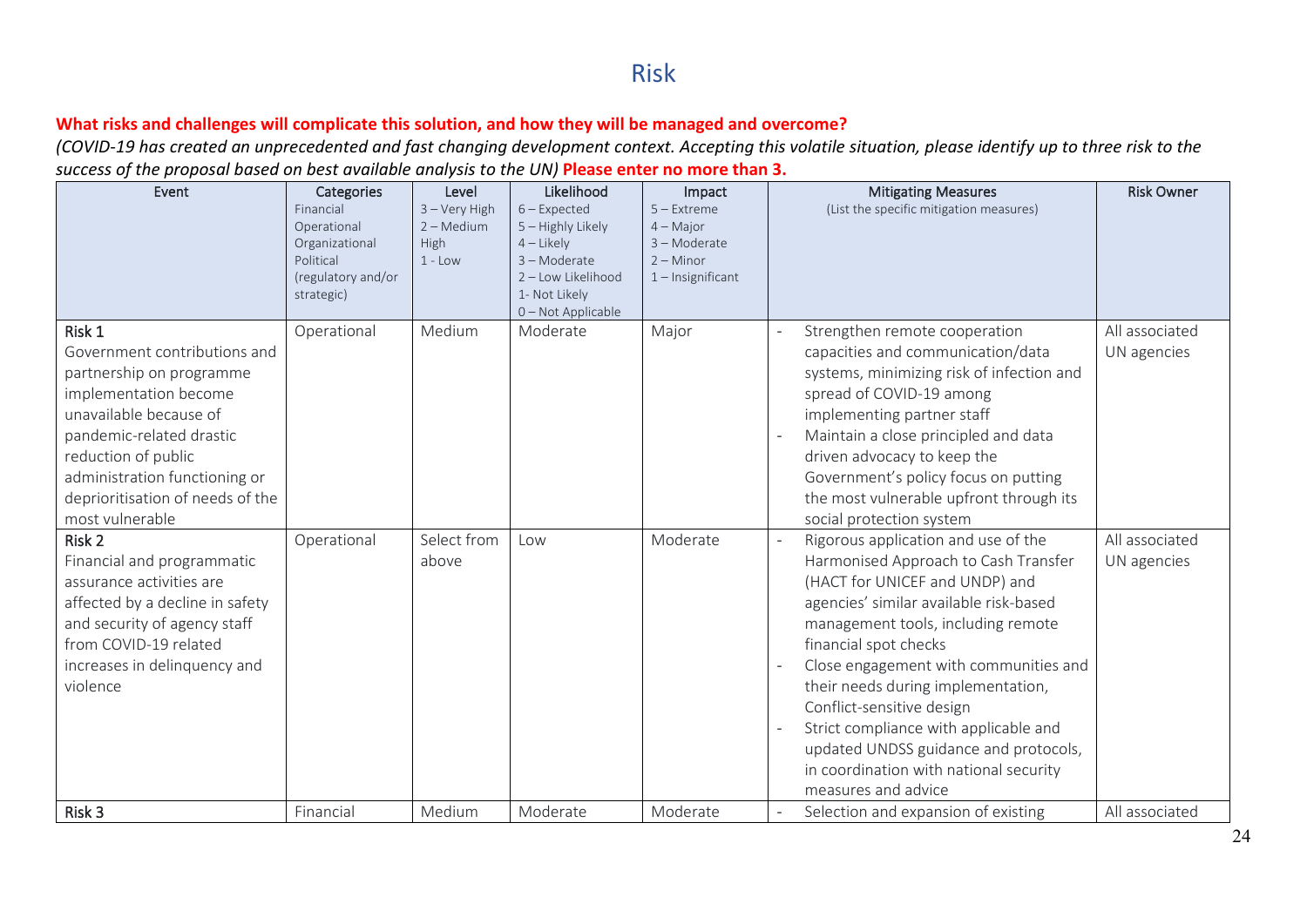| Event                          | Categories         | Level           | Likelihood         | Impact              | <b>Mitigating Measures</b>                | <b>Risk Owner</b> |
|--------------------------------|--------------------|-----------------|--------------------|---------------------|-------------------------------------------|-------------------|
|                                | Financial          | $3 -$ Very High | $6$ – Expected     | $5 -$ Extreme       | (List the specific mitigation measures)   |                   |
|                                | Operational        | $2 - Medium$    | 5 – Highly Likely  | $4 -$ Major         |                                           |                   |
|                                | Organizational     | <b>High</b>     | $4$ – Likely       | $3 -$ Moderate      |                                           |                   |
|                                | Political          | $1 - Low$       | 3 - Moderate       | $2 -$ Minor         |                                           |                   |
|                                | (regulatory and/or |                 | 2 - Low Likelihood | $1$ – Insignificant |                                           |                   |
|                                | strategic)         |                 | 1- Not Likely      |                     |                                           |                   |
|                                |                    |                 | 0 - Not Applicable |                     |                                           |                   |
| Fraud or misuse of resources   |                    |                 |                    |                     | partners with a record of probity and     | UN agencies       |
| outside the intended purpose   |                    |                 |                    |                     | adequate financial management             |                   |
| or for other than the intended |                    |                 |                    |                     | capacities and controls, where applicable |                   |
| beneficiaries                  |                    |                 |                    |                     | Rigorous monitoring of activities,        |                   |
|                                |                    |                 |                    |                     | including cash-based components, jointly  |                   |
|                                |                    |                 |                    |                     | and severally                             |                   |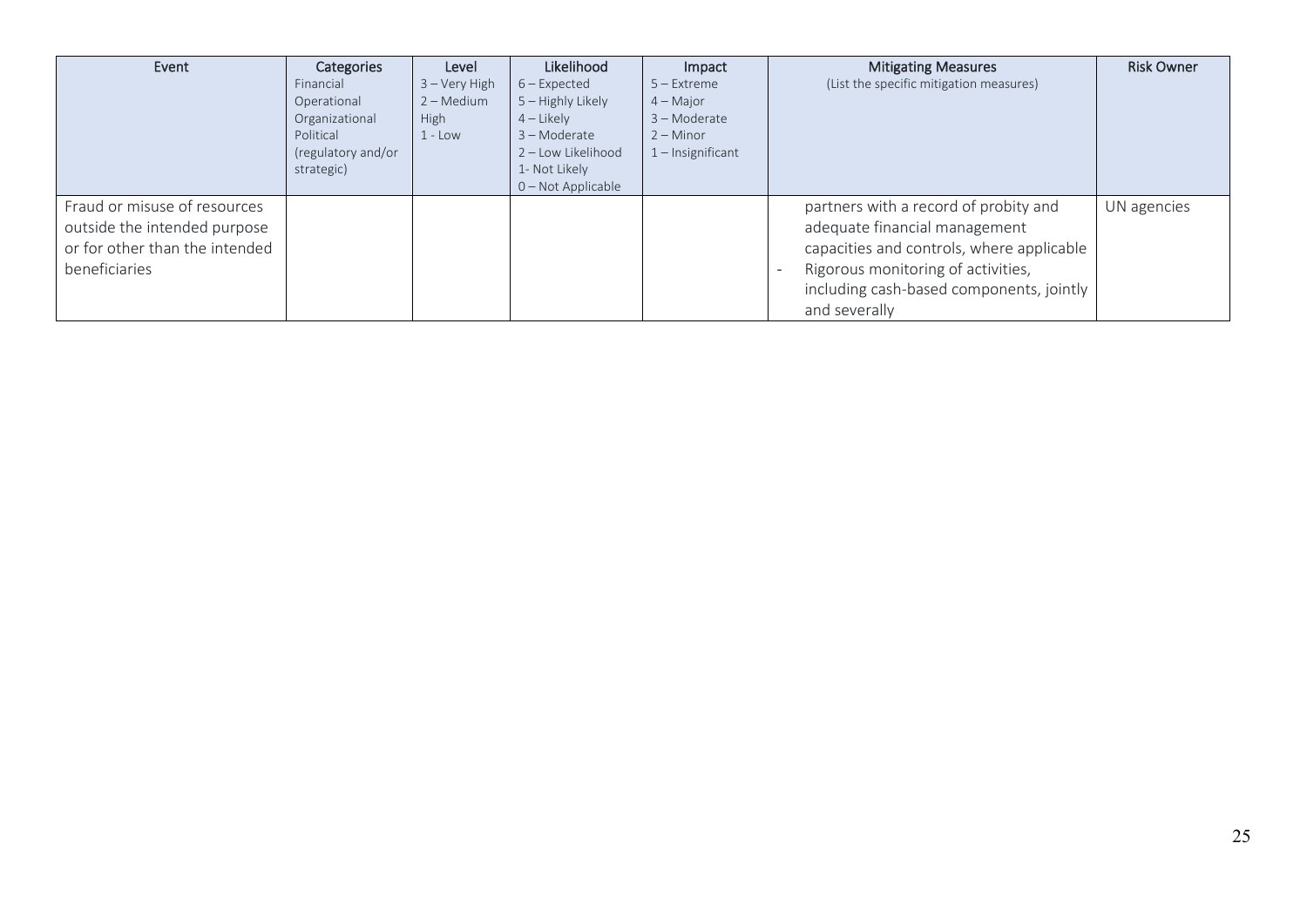## Budget by UNDG Categories

| <b>Budget Lines</b>                                           | <b>Fiscal</b><br>Year | <b>Description</b><br>[OPTIONAL] | <b>UNDP</b>           | <b>UN Women</b>       | <b>WFP</b>            | UNICEF <sup>*</sup> includes<br>80,000 for a joint<br>evaluation | Total<br><b>USD</b>      |
|---------------------------------------------------------------|-----------------------|----------------------------------|-----------------------|-----------------------|-----------------------|------------------------------------------------------------------|--------------------------|
| 1. Staff and other personnel                                  | 2020                  |                                  | \$60,000              | \$0                   | \$66,615              | \$110,000                                                        | \$236,615                |
| 2. Supplies, Commodities, Materials                           | 2020                  |                                  | \$30,000              | \$5,000               | \$12,000              | \$0                                                              | \$47,000                 |
| 3. Equipment, Vehicles, and Furniture, incl.<br>Depreciation  | 2020                  |                                  | \$30,000              | \$3,000               | \$5,000               | \$10,000                                                         | \$48,000                 |
| 4. Contractual services                                       | 2020                  |                                  | \$300,000             | \$91,336              | \$205,770             | \$234,514                                                        | \$831,620                |
| 5. Travel                                                     | 2020                  |                                  | \$0                   | \$0                   | \$9,500               | \$18,000                                                         | \$27,500                 |
| 6. Transfers and Grants to Counterparts                       | 2020                  |                                  | \$100,000             | \$150,000             | \$0                   | \$218,000                                                        | \$468,000                |
| 7. General Operating and other Direct Costs                   | 2020                  |                                  | \$40,748              | \$3,000               | \$123,650             | \$45,000                                                         | \$212,398                |
| <b>Sub Total Programme Costs</b>                              |                       |                                  | \$560,748             | \$252,336             | \$422,535             | \$635,514                                                        | \$1,871,133              |
| 8. Indirect Support Costs * 7% (6.5% for WFP)<br><b>Total</b> |                       |                                  | \$39,252<br>\$600,000 | \$17,664<br>\$270,000 | \$27,465<br>\$450,000 | \$44,486<br>\$680,000                                            | \$128,867<br>\$2,000,000 |

*\* The rate shall not exceed 7% of the total of categories 1-7, as specified in the COVID-19 Response MOU and should follow the rules and guidelines of each recipient organization. Note that Agency-incurred direct project implementation costs should be charged to the relevant budget line, in line with UNSDG guidance.*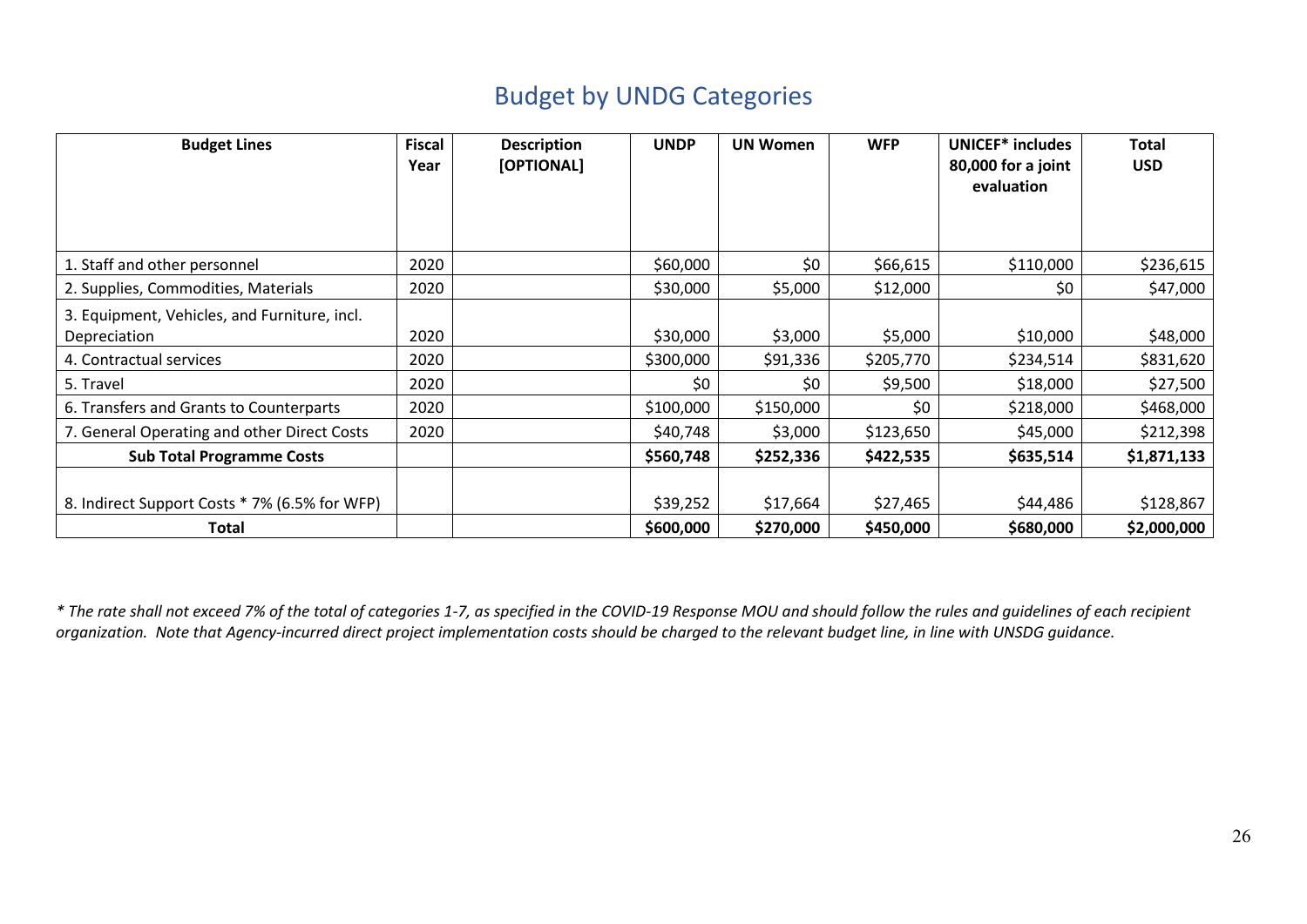### Annex: SDG List

<span id="page-26-0"></span>

| <b>Target</b> | <b>Description</b>                                                                                                                                                                                                                                                                                                                                                                                                                                              |
|---------------|-----------------------------------------------------------------------------------------------------------------------------------------------------------------------------------------------------------------------------------------------------------------------------------------------------------------------------------------------------------------------------------------------------------------------------------------------------------------|
| TARGET_1.1    | 1.1 By 2030, eradicate extreme poverty for all people everywhere, currently measured as people living on less than \$1.25 a day                                                                                                                                                                                                                                                                                                                                 |
| TARGET_1.2    | 1.2 By 2030, reduce at least by half the proportion of men, women and children of all ages living in poverty in all its dimensions according to national<br>definitions                                                                                                                                                                                                                                                                                         |
| TARGET_1.3    | 1.3 Implement nationally appropriate social protection systems and measures for all, including floors, and by 2030 achieve substantial coverage of<br>the poor and the vulnerable                                                                                                                                                                                                                                                                               |
| TARGET_1.4    | 1.4 By 2030, ensure that all men and women, in particular the poor and the vulnerable, have equal rights to economic resources, as well as access to<br>basic services, ownership and control over land and other forms of property, inheritance, natural resources, appropriate new technology and<br>financial services, including microfinance                                                                                                               |
| TARGET_1.5    | 1.5 By 2030, build the resilience of the poor and those in vulnerable situations and reduce their exposure and vulnerability to climate-related<br>extreme events and other economic, social and environmental shocks and disasters                                                                                                                                                                                                                             |
| TARGET_1.a    | 1.a Ensure significant mobilization of resources from a variety of sources, including through enhanced development cooperation, in order to provide<br>adequate and predictable means for developing countries, in particular least developed countries, to implement programmes and policies to end<br>poverty in all its dimensions                                                                                                                           |
| TARGET 1.b    | 1.b Create sound policy frameworks at the national, regional and international levels, based on pro-poor and gender-sensitive development<br>strategies, to support accelerated investment in poverty eradication actions                                                                                                                                                                                                                                       |
| TARGET_2.1    | 2.1 By 2030, end hunger and ensure access by all people, in particular the poor and people in vulnerable situations, including infants, to safe,<br>nutritious and sufficient food all year round                                                                                                                                                                                                                                                               |
| TARGET 2.2    | 2.2 By 2030, end all forms of malnutrition, including achieving, by 2025, the internationally agreed targets on stunting and wasting in children under<br>5 years of age, and address the nutritional needs of adolescent girls, pregnant and lactating women and older persons                                                                                                                                                                                 |
| TARGET_2.3    | 2.3 By 2030, double the agricultural productivity and incomes of small-scale food producers, in particular women, indigenous peoples, family<br>farmers, pastoralists and fishers, including through secure and equal access to land, other productive resources and inputs, knowledge, financial<br>services, markets and opportunities for value addition and non-farm employment                                                                             |
| TARGET 2.4    | 2.4 By 2030, ensure sustainable food production systems and implement resilient agricultural practices that increase productivity and production,<br>that help maintain ecosystems, that strengthen capacity for adaptation to climate change, extreme weather, drought, flooding and other disasters<br>and that progressively improve land and soil quality                                                                                                   |
| TARGET_2.5    | 2.5 By 2020, maintain the genetic diversity of seeds, cultivated plants and farmed and domesticated animals and their related wild species, including<br>through soundly managed and diversified seed and plant banks at the national, regional and international levels, and promote access to and fair and<br>equitable sharing of benefits arising from the utilization of genetic resources and associated traditional knowledge, as internationally agreed |
| TARGET 2.a    | 2.a Increase investment, including through enhanced international cooperation, in rural infrastructure, agricultural research and extension services,<br>technology development and plant and livestock gene banks in order to enhance agricultural productive capacity in developing countries, in<br>particular least developed countries                                                                                                                     |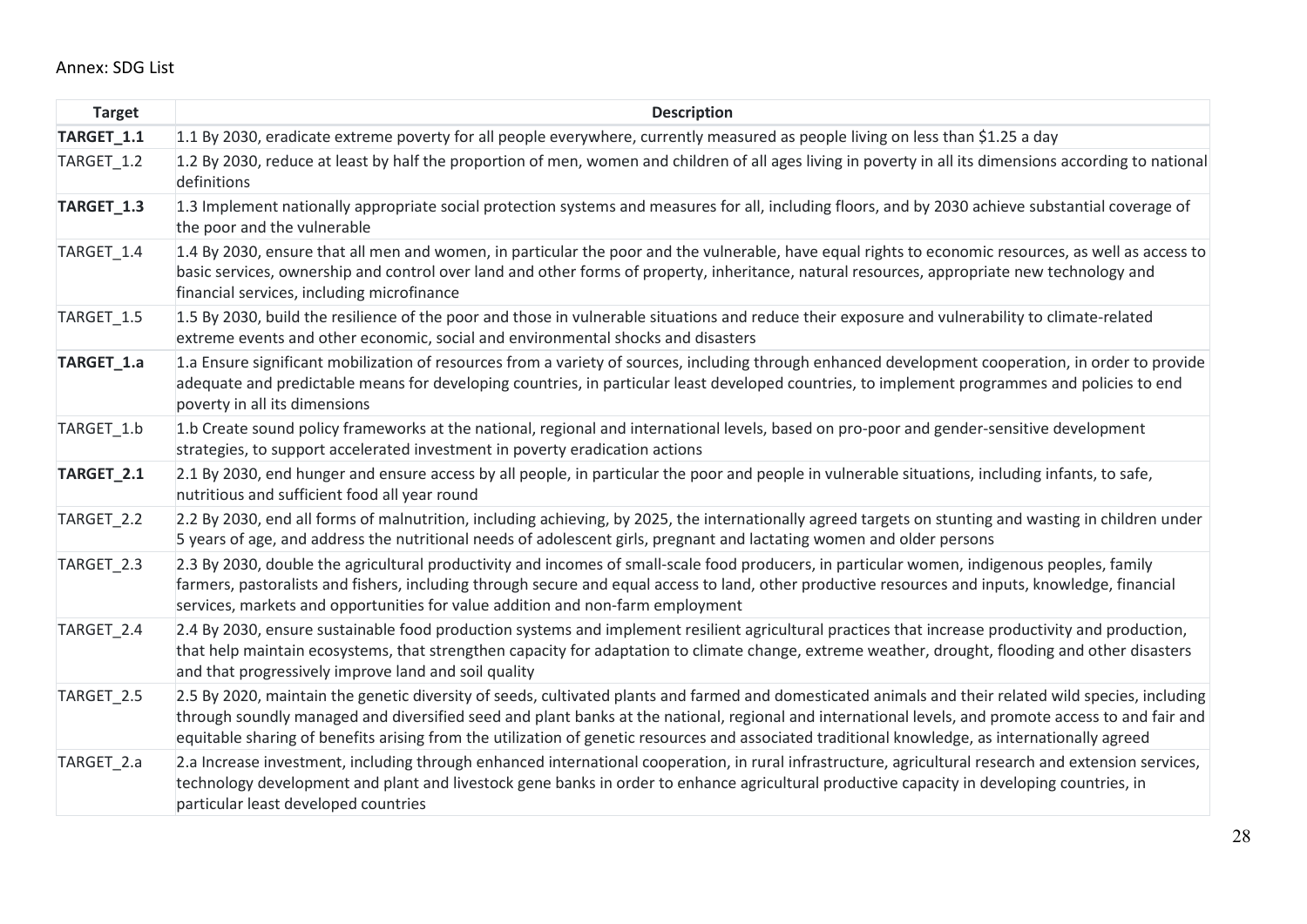| <b>Target</b> | <b>Description</b>                                                                                                                                                                                                                                                                                                                                                                                                                                                                                                                                                                                |
|---------------|---------------------------------------------------------------------------------------------------------------------------------------------------------------------------------------------------------------------------------------------------------------------------------------------------------------------------------------------------------------------------------------------------------------------------------------------------------------------------------------------------------------------------------------------------------------------------------------------------|
| TARGET 2.b    | 2.b Correct and prevent trade restrictions and distortions in world agricultural markets, including through the parallel elimination of all forms of<br>agricultural export subsidies and all export measures with equivalent effect, in accordance with the mandate of the Doha Development Round                                                                                                                                                                                                                                                                                                |
| TARGET_2.c    | 2.c Adopt measures to ensure the proper functioning of food commodity markets and their derivatives and facilitate timely access to market<br>information, including on food reserves, in order to help limit extreme food price volatility                                                                                                                                                                                                                                                                                                                                                       |
| TARGET_3.1    | 3.1 By 2030, reduce the global maternal mortality ratio to less than 70 per 100,000 live births                                                                                                                                                                                                                                                                                                                                                                                                                                                                                                   |
| TARGET_3.2    | 3.2 By 2030, end preventable deaths of newborns and children under 5 years of age, with all countries aiming to reduce neonatal mortality to at<br>least as low as 12 per 1,000 live births and under-5 mortality to at least as low as 25 per 1,000 live births                                                                                                                                                                                                                                                                                                                                  |
| TARGET_3.3    | 3.3 By 2030, end the epidemics of AIDS, tuberculosis, malaria and neglected tropical diseases and combat hepatitis, water-borne diseases and other<br>communicable diseases                                                                                                                                                                                                                                                                                                                                                                                                                       |
| TARGET_3.4    | 3.4 By 2030, reduce by one third premature mortality from non-communicable diseases through prevention and treatment and promote mental<br>health and well-being                                                                                                                                                                                                                                                                                                                                                                                                                                  |
| TARGET_3.5    | 3.5 Strengthen the prevention and treatment of substance abuse, including narcotic drug abuse and harmful use of alcohol                                                                                                                                                                                                                                                                                                                                                                                                                                                                          |
| TARGET_3.6    | 3.6 By 2020, halve the number of global deaths and injuries from road traffic accidents                                                                                                                                                                                                                                                                                                                                                                                                                                                                                                           |
| TARGET_3.7    | 3.7 By 2030, ensure universal access to sexual and reproductive health-care services, including for family planning, information and education, and<br>the integration of reproductive health into national strategies and programmes                                                                                                                                                                                                                                                                                                                                                             |
| TARGET_3.8    | 3.8 Achieve universal health coverage, including financial risk protection, access to quality essential health-care services and access to safe, effective,<br>quality and affordable essential medicines and vaccines for all                                                                                                                                                                                                                                                                                                                                                                    |
| TARGET_3.9    | 3.9 By 2030, substantially reduce the number of deaths and illnesses from hazardous chemicals and air, water and soil pollution and contamination                                                                                                                                                                                                                                                                                                                                                                                                                                                 |
| TARGET_3.a    | 3.a Strengthen the implementation of the World Health Organization Framework Convention on Tobacco Control in all countries, as appropriate                                                                                                                                                                                                                                                                                                                                                                                                                                                       |
| TARGET_3.b    | 3.b Support the research and development of vaccines and medicines for the communicable and non-communicable diseases that primarily affect<br>developing countries, provide access to affordable essential medicines and vaccines, in accordance with the Doha Declaration on the TRIPS<br>Agreement and Public Health, which affirms the right of developing countries to use to the full the provisions in the Agreement on Trade-Related<br>Aspects of Intellectual Property Rights regarding flexibilities to protect public health, and, in particular, provide access to medicines for all |
| TARGET_3.c    | 3.c Substantially increase health financing and the recruitment, development, training and retention of the health workforce in developing<br>countries, especially in least developed countries and small island developing States                                                                                                                                                                                                                                                                                                                                                               |
| TARGET_3.d    | 3.d Strengthen the capacity of all countries, in particular developing countries, for early warning, risk reduction and management of national and<br>global health risks                                                                                                                                                                                                                                                                                                                                                                                                                         |
| TARGET_4.1    | 4.1 By 2030, ensure that all girls and boys complete free, equitable and quality primary and secondary education leading to relevant and effective<br>learning outcomes                                                                                                                                                                                                                                                                                                                                                                                                                           |
| TARGET_4.2    | 4.2 By 2030, ensure that all girls and boys have access to quality early childhood development, care and pre-primary education so that they are<br>ready for primary education                                                                                                                                                                                                                                                                                                                                                                                                                    |
| TARGET_4.3    | 4.3 By 2030, ensure equal access for all women and men to affordable and quality technical, vocational and tertiary education, including university                                                                                                                                                                                                                                                                                                                                                                                                                                               |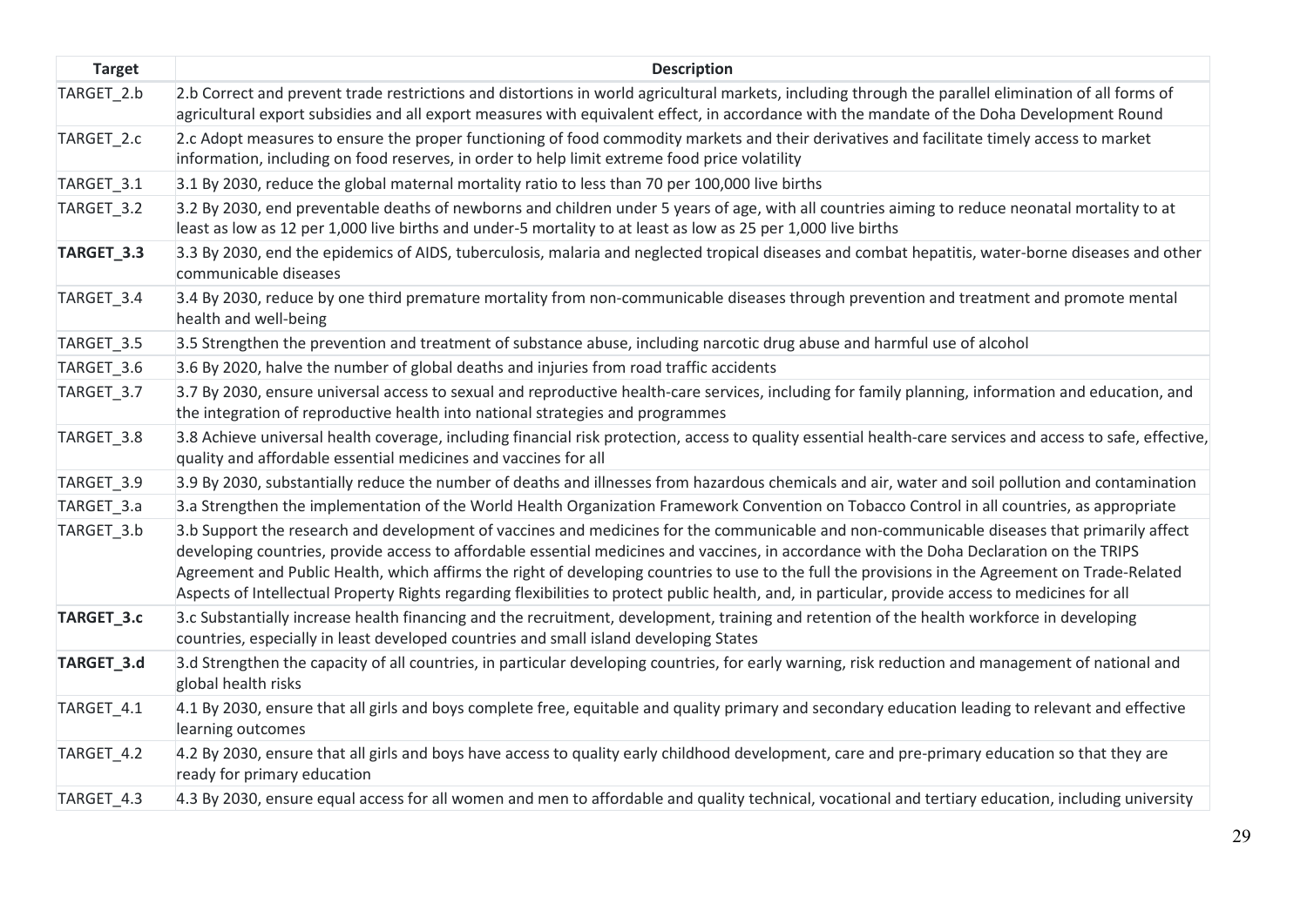| <b>Target</b> | <b>Description</b>                                                                                                                                                                                                                                                                                                                                                                                                                    |
|---------------|---------------------------------------------------------------------------------------------------------------------------------------------------------------------------------------------------------------------------------------------------------------------------------------------------------------------------------------------------------------------------------------------------------------------------------------|
| TARGET_4.4    | 4.4 By 2030, substantially increase the number of youth and adults who have relevant skills, including technical and vocational skills, for<br>employment, decent jobs and entrepreneurship                                                                                                                                                                                                                                           |
| TARGET_4.5    | 4.5 By 2030, eliminate gender disparities in education and ensure equal access to all levels of education and vocational training for the vulnerable,<br>including persons with disabilities, indigenous peoples and children in vulnerable situations                                                                                                                                                                                |
| TARGET_4.6    | 4.6 By 2030, ensure that all youth and a substantial proportion of adults, both men and women, achieve literacy and numeracy                                                                                                                                                                                                                                                                                                          |
| TARGET_4.7    | 4.7 By 2030, ensure that all learners acquire the knowledge and skills needed to promote sustainable development, including, among others,<br>through education for sustainable development and sustainable lifestyles, human rights, gender equality, promotion of a culture of peace and non-<br>violence, global citizenship and appreciation of cultural diversity and of culture's contribution to sustainable development       |
| TARGET_4.a    | 4.a Build and upgrade education facilities that are child, disability and gender sensitive and provide safe, non-violent, inclusive and effective learning<br>environments for all                                                                                                                                                                                                                                                    |
| TARGET 4.b    | 4.b By 2020, substantially expand globally the number of scholarships available to developing countries, in particular least developed countries,<br>small island developing States and African countries, for enrolment in higher education, including vocational training and information and<br>communications technology, technical, engineering and scientific programmes, in developed countries and other developing countries |
| TARGET_4.c    | 4.c By 2030, substantially increase the supply of qualified teachers, including through international cooperation for teacher training in developing<br>countries, especially least developed countries and small island developing States                                                                                                                                                                                            |
| TARGET_5.1    | 5.1 End all forms of discrimination against all women and girls everywhere                                                                                                                                                                                                                                                                                                                                                            |
| TARGET_5.2    | 5.2 Eliminate all forms of violence against all women and girls in the public and private spheres, including trafficking and sexual and other types of<br>exploitation                                                                                                                                                                                                                                                                |
| TARGET_5.3    | 5.3 Eliminate all harmful practices, such as child, early and forced marriage and female genital mutilation                                                                                                                                                                                                                                                                                                                           |
| TARGET_5.4    | 5.4 Recognize and value unpaid care and domestic work through the provision of public services, infrastructure and social protection policies and<br>the promotion of shared responsibility within the household and the family as nationally appropriate                                                                                                                                                                             |
| TARGET_5.5    | 5.5 Ensure women's full and effective participation and equal opportunities for leadership at all levels of decision-making in political, economic and<br>public life                                                                                                                                                                                                                                                                 |
| TARGET_5.6    | 5.6 Ensure universal access to sexual and reproductive health and reproductive rights as agreed in accordance with the Programme of Action of the<br>International Conference on Population and Development and the Beijing Platform for Action and the outcome documents of their review<br>conferences                                                                                                                              |
| TARGET_5.a    | 5.a Undertake reforms to give women equal rights to economic resources, as well as access to ownership and control over land and other forms of<br>property, financial services, inheritance and natural resources, in accordance with national laws                                                                                                                                                                                  |
| TARGET_5.b    | 5.b Enhance the use of enabling technology, in particular information and communications technology, to promote the empowerment of women                                                                                                                                                                                                                                                                                              |
| TARGET_5.c    | 5.c Adopt and strengthen sound policies and enforceable legislation for the promotion of gender equality and the empowerment of all women and<br>girls at all levels                                                                                                                                                                                                                                                                  |
| TARGET 6.1    | 6.1 By 2030, achieve universal and equitable access to safe and affordable drinking water for all                                                                                                                                                                                                                                                                                                                                     |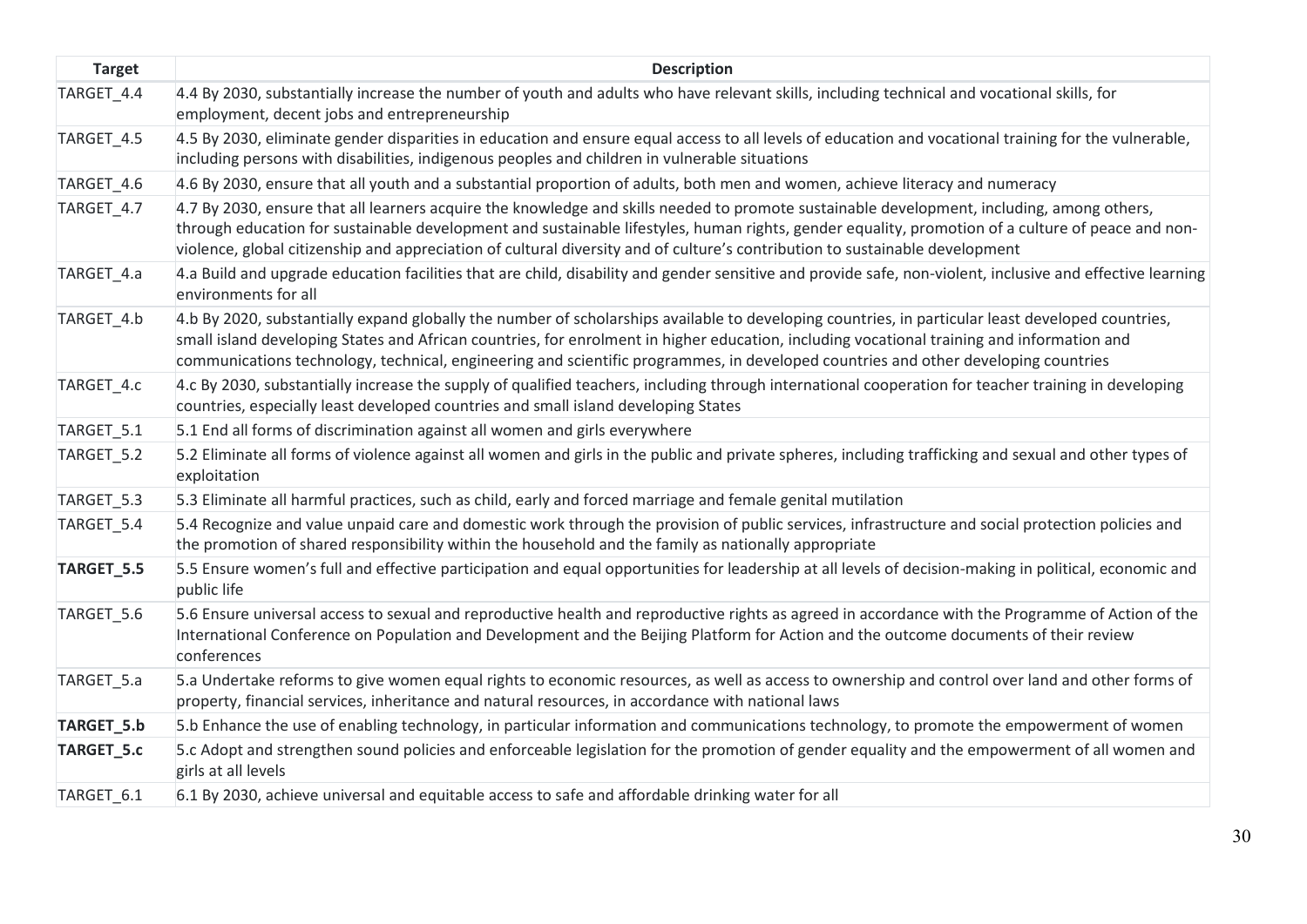| <b>Target</b> | <b>Description</b>                                                                                                                                                                                                                                                                                                           |
|---------------|------------------------------------------------------------------------------------------------------------------------------------------------------------------------------------------------------------------------------------------------------------------------------------------------------------------------------|
| TARGET_6.2    | 6.2 By 2030, achieve access to adequate and equitable sanitation and hygiene for all and end open defecation, paying special attention to the needs<br>of women and girls and those in vulnerable situations                                                                                                                 |
| TARGET_6.3    | 6.3 By 2030, improve water quality by reducing pollution, eliminating dumping and minimizing release of hazardous chemicals and materials, halving<br>the proportion of untreated wastewater and substantially increasing recycling and safe reuse globally                                                                  |
| TARGET_6.4    | 6.4 By 2030, substantially increase water-use efficiency across all sectors and ensure sustainable withdrawals and supply of freshwater to address<br>water scarcity and substantially reduce the number of people suffering from water scarcity                                                                             |
| TARGET_6.5    | 6.5 By 2030, implement integrated water resources management at all levels, including through transboundary cooperation as appropriate                                                                                                                                                                                       |
| TARGET_6.6    | 6.6 By 2020, protect and restore water-related ecosystems, including mountains, forests, wetlands, rivers, aquifers and lakes                                                                                                                                                                                                |
| TARGET_6.a    | 6.a By 2030, expand international cooperation and capacity-building support to developing countries in water- and sanitation-related activities and<br>programmes, including water harvesting, desalination, water efficiency, wastewater treatment, recycling and reuse technologies                                        |
| TARGET_6.b    | 6.b Support and strengthen the participation of local communities in improving water and sanitation management                                                                                                                                                                                                               |
| TARGET_7.1    | 7.1 By 2030, ensure universal access to affordable, reliable and modern energy services                                                                                                                                                                                                                                      |
| TARGET_7.2    | 7.2 By 2030, increase substantially the share of renewable energy in the global energy mix                                                                                                                                                                                                                                   |
| TARGET_7.3    | 7.3 By 2030, double the global rate of improvement in energy efficiency                                                                                                                                                                                                                                                      |
| TARGET_7.a    | 7.a By 2030, enhance international cooperation to facilitate access to clean energy research and technology, including renewable energy, energy<br>efficiency and advanced and cleaner fossil-fuel technology, and promote investment in energy infrastructure and clean energy technology                                   |
| TARGET_7.b    | 7.b By 2030, expand infrastructure and upgrade technology for supplying modern and sustainable energy services for all in developing countries, in<br>particular least developed countries, small island developing States and landlocked developing countries, in accordance with their respective<br>programmes of support |
| TARGET_8.1    | 8.1 Sustain per capita economic growth in accordance with national circumstances and, in particular, at least 7 per cent gross domestic product<br>growth per annum in the least developed countries                                                                                                                         |
| TARGET_8.2    | 8.2 Achieve higher levels of economic productivity through diversification, technological upgrading and innovation, including through a focus on<br>high-value added and labour-intensive sectors                                                                                                                            |
| TARGET_8.3    | 8.3 Promote development-oriented policies that support productive activities, decent job creation, entrepreneurship, creativity and innovation, and<br>encourage the formalization and growth of micro-, small- and medium-sized enterprises, including through access to financial services                                 |
| TARGET_8.4    | 8.4 Improve progressively, through 2030, global resource efficiency in consumption and production and endeavour to decouple economic growth<br>from environmental degradation, in accordance with the 10-Year Framework of Programmes on Sustainable Consumption and Production, with<br>developed countries taking the lead |
| TARGET_8.5    | 8.5 By 2030, achieve full and productive employment and decent work for all women and men, including for young people and persons with<br>disabilities, and equal pay for work of equal value                                                                                                                                |
| TARGET_8.6    | 8.6 By 2020, substantially reduce the proportion of youth not in employment, education or training                                                                                                                                                                                                                           |
| TARGET 8.7    | 8.7 Take immediate and effective measures to eradicate forced labour, end modern slavery and human trafficking and secure the prohibition and                                                                                                                                                                                |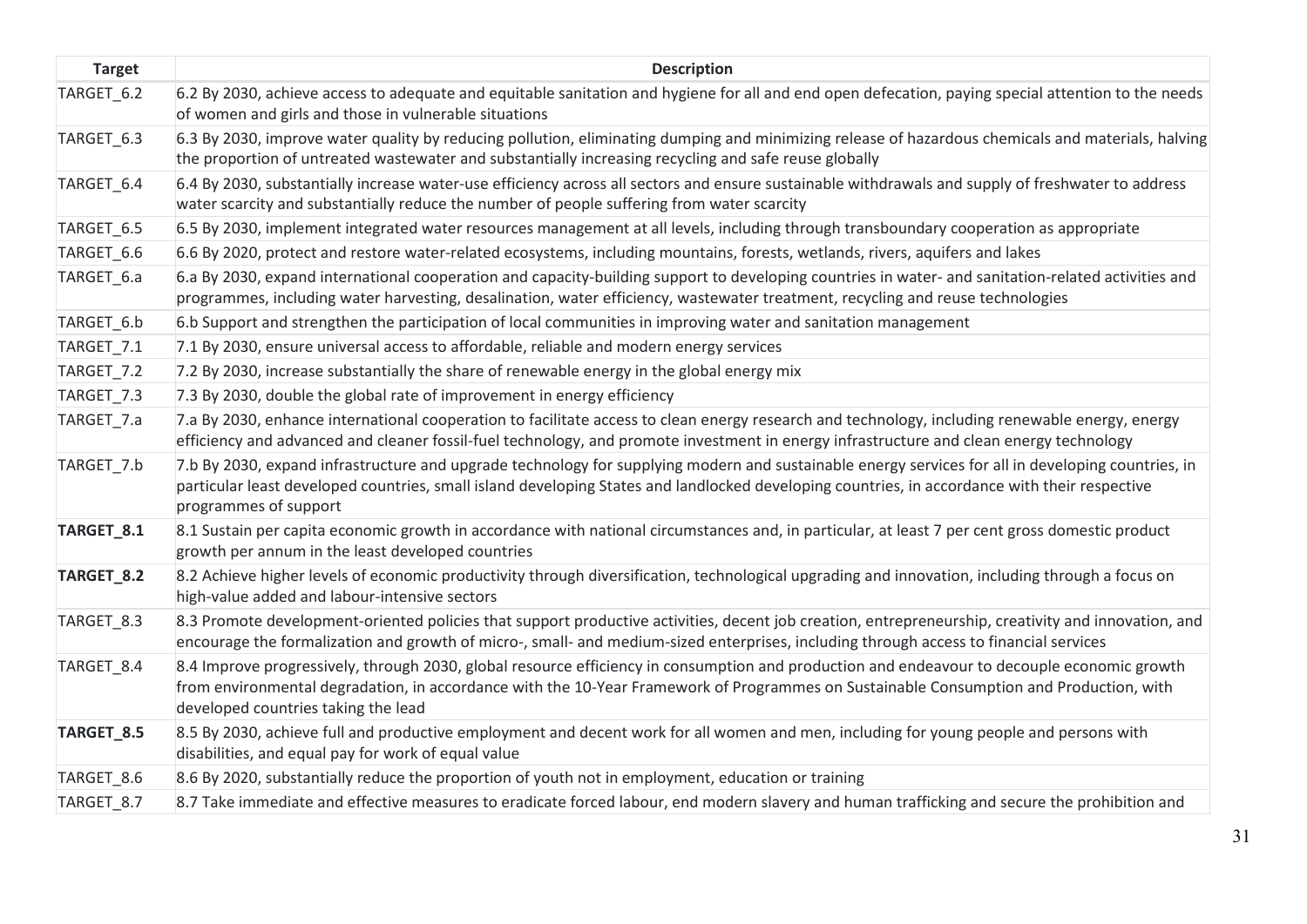| <b>Target</b>         | <b>Description</b>                                                                                                                                                                                                                                                                                                                                             |
|-----------------------|----------------------------------------------------------------------------------------------------------------------------------------------------------------------------------------------------------------------------------------------------------------------------------------------------------------------------------------------------------------|
|                       | elimination of the worst forms of child labour, including recruitment and use of child soldiers, and by 2025 end child labour in all its forms                                                                                                                                                                                                                 |
| TARGET_8.8            | 8.8 Protect labour rights and promote safe and secure working environments for all workers, including migrant workers, in particular women<br>migrants, and those in precarious employment                                                                                                                                                                     |
| TARGET_8.9            | 8.9 By 2030, devise and implement policies to promote sustainable tourism that creates jobs and promotes local culture and products                                                                                                                                                                                                                            |
| TARGET_8.10           | 8.10 Strengthen the capacity of domestic financial institutions to encourage and expand access to banking, insurance and financial services for all                                                                                                                                                                                                            |
| TARGET_8.a            | 8.a Increase Aid for Trade support for developing countries, in particular least developed countries, including through the Enhanced Integrated<br>Framework for Trade-related Technical Assistance to Least Developed Countries                                                                                                                               |
| TARGET_8.b            | 8.b By 2020, develop and operationalize a global strategy for youth employment and implement the Global Jobs Pact of the International Labour<br>Organization                                                                                                                                                                                                  |
| TARGET <sub>9.1</sub> | 9.1 Develop quality, reliable, sustainable and resilient infrastructure, including regional and transborder infrastructure, to support economic<br>development and human well-being, with a focus on affordable and equitable access for all                                                                                                                   |
| TARGET_9.2            | 9.2 Promote inclusive and sustainable industrialization and, by 2030, significantly raise industry's share of employment and gross domestic product,<br>in line with national circumstances, and double its share in least developed countries                                                                                                                 |
| TARGET 9.3            | 9.3 Increase the access of small-scale industrial and other enterprises, in particular in developing countries, to financial services, including affordable<br>credit, and their integration into value chains and markets                                                                                                                                     |
| TARGET 9.4            | 9.4 By 2030, upgrade infrastructure and retrofit industries to make them sustainable, with increased resource-use efficiency and greater adoption of<br>clean and environmentally sound technologies and industrial processes, with all countries taking action in accordance with their respective<br>capabilities                                            |
| TARGET_9.5            | 9.5 Enhance scientific research, upgrade the technological capabilities of industrial sectors in all countries, in particular developing countries,<br>including, by 2030, encouraging innovation and substantially increasing the number of research and development workers per 1 million people and<br>public and private research and development spending |
| TARGET_9.a            | 9.a Facilitate sustainable and resilient infrastructure development in developing countries through enhanced financial, technological and technical<br>support to African countries, least developed countries, landlocked developing countries and small island developing States                                                                             |
| TARGET_9.b            | 9.b Support domestic technology development, research and innovation in developing countries, including by ensuring a conducive policy<br>environment for, inter alia, industrial diversification and value addition to commodities                                                                                                                            |
| TARGET_9.c            | 9.c Significantly increase access to information and communications technology and strive to provide universal and affordable access to the Internet<br>in least developed countries by 2020                                                                                                                                                                   |
| TARGET_10.1           | 10.1 By 2030, progressively achieve and sustain income growth of the bottom 40 per cent of the population at a rate higher than the national<br>average                                                                                                                                                                                                        |
| <b>TARGET_10.2</b>    | 10.2 By 2030, empower and promote the social, economic and political inclusion of all, irrespective of age, sex, disability, race, ethnicity, origin,<br>religion or economic or other status                                                                                                                                                                  |
| TARGET 10.3           | 10.3 Ensure equal opportunity and reduce inequalities of outcome, including by eliminating discriminatory laws, policies and practices and                                                                                                                                                                                                                     |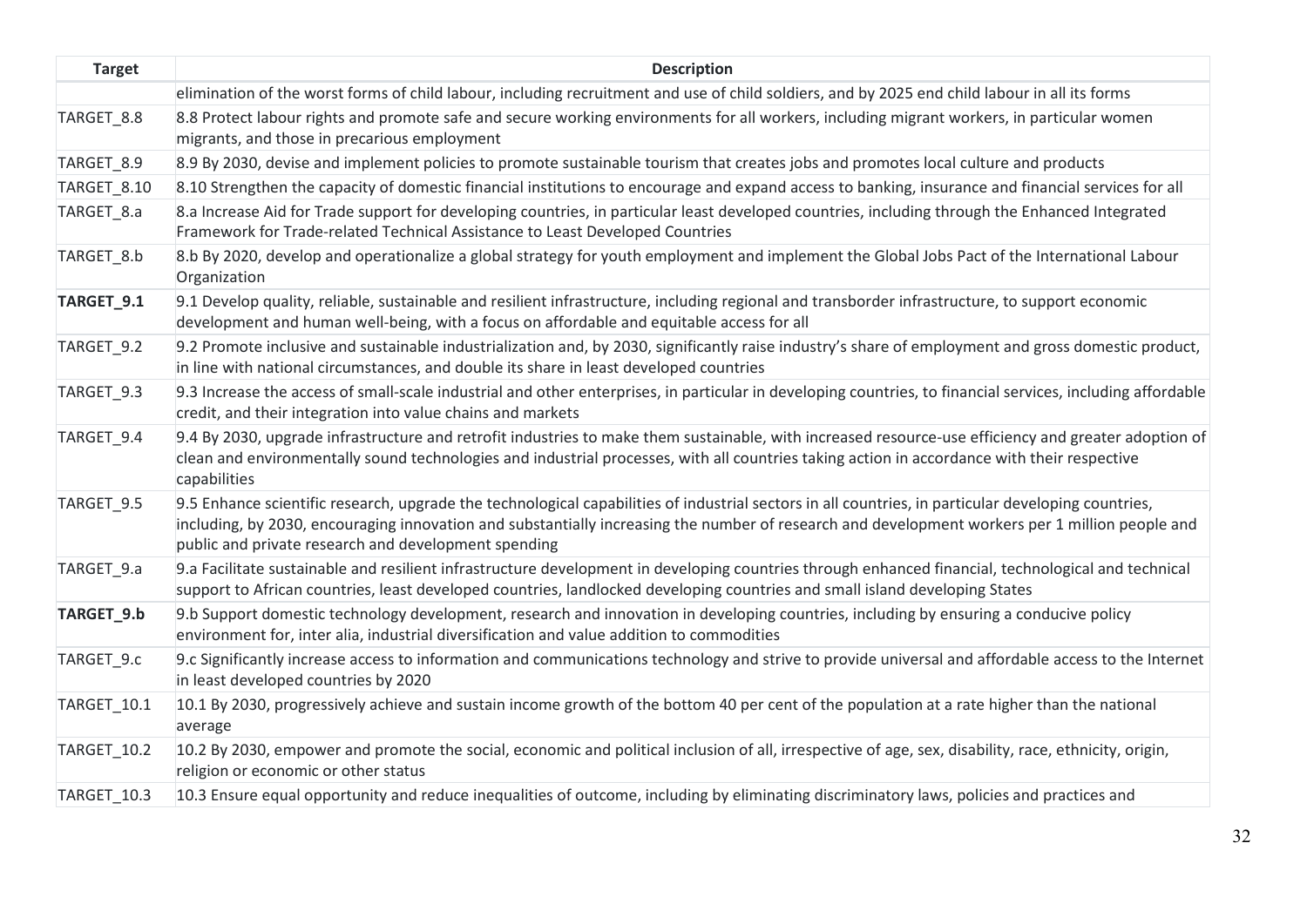| <b>Target</b> | <b>Description</b>                                                                                                                                                                                                                                                                                                                                                                                              |
|---------------|-----------------------------------------------------------------------------------------------------------------------------------------------------------------------------------------------------------------------------------------------------------------------------------------------------------------------------------------------------------------------------------------------------------------|
|               | promoting appropriate legislation, policies and action in this regard                                                                                                                                                                                                                                                                                                                                           |
| TARGET_10.4   | 10.4 Adopt policies, especially fiscal, wage and social protection policies, and progressively achieve greater equality                                                                                                                                                                                                                                                                                         |
| TARGET_10.5   | 10.5 Improve the regulation and monitoring of global financial markets and institutions and strengthen the implementation of such regulations                                                                                                                                                                                                                                                                   |
| TARGET_10.6   | 10.6 Ensure enhanced representation and voice for developing countries in decision-making in global international economic and financial<br>institutions in order to deliver more effective, credible, accountable and legitimate institutions                                                                                                                                                                  |
| TARGET 10.7   | 10.7 Facilitate orderly, safe, regular and responsible migration and mobility of people, including through the implementation of planned and well-<br>managed migration policies                                                                                                                                                                                                                                |
| TARGET_10.a   | 10.a Implement the principle of special and differential treatment for developing countries, in particular least developed countries, in accordance<br>with World Trade Organization agreements                                                                                                                                                                                                                 |
| TARGET_10.b   | 10.b Encourage official development assistance and financial flows, including foreign direct investment, to States where the need is greatest, in<br>particular least developed countries, African countries, small island developing States and landlocked developing countries, in accordance with their<br>national plans and programmes                                                                     |
| TARGET_10.c   | 10.c By 2030, reduce to less than 3 per cent the transaction costs of migrant remittances and eliminate remittance corridors with costs higher than<br>5 per cent                                                                                                                                                                                                                                               |
| TARGET 11.1   | 11.1 By 2030, ensure access for all to adequate, safe and affordable housing and basic services and upgrade slums                                                                                                                                                                                                                                                                                               |
| TARGET_11.2   | 11.2 By 2030, provide access to safe, affordable, accessible and sustainable transport systems for all, improving road safety, notably by expanding<br>public transport, with special attention to the needs of those in vulnerable situations, women, children, persons with disabilities and older persons                                                                                                    |
| TARGET_11.3   | 11.3 By 2030, enhance inclusive and sustainable urbanization and capacity for participatory, integrated and sustainable human settlement planning<br>and management in all countries                                                                                                                                                                                                                            |
| TARGET_11.4   | 11.4 Strengthen efforts to protect and safeguard the world's cultural and natural heritage                                                                                                                                                                                                                                                                                                                      |
| TARGET_11.5   | 11.5 By 2030, significantly reduce the number of deaths and the number of people affected and substantially decrease the direct economic losses<br>relative to global gross domestic product caused by disasters, including water-related disasters, with a focus on protecting the poor and people in<br>vulnerable situations                                                                                 |
| TARGET 11.6   | 11.6 By 2030, reduce the adverse per capita environmental impact of cities, including by paying special attention to air quality and municipal and<br>other waste management                                                                                                                                                                                                                                    |
| TARGET_11.7   | 11.7 By 2030, provide universal access to safe, inclusive and accessible, green and public spaces, in particular for women and children, older persons<br>and persons with disabilities                                                                                                                                                                                                                         |
| TARGET_11.a   | 11.a Support positive economic, social and environmental links between urban, peri-urban and rural areas by strengthening national and regional<br>development planning                                                                                                                                                                                                                                         |
| TARGET 11.b   | 11.b By 2020, substantially increase the number of cities and human settlements adopting and implementing integrated policies and plans towards<br>inclusion, resource efficiency, mitigation and adaptation to climate change, resilience to disasters, and develop and implement, in line with the<br>Sendai Framework for Disaster Risk Reduction 2015-2030, holistic disaster risk management at all levels |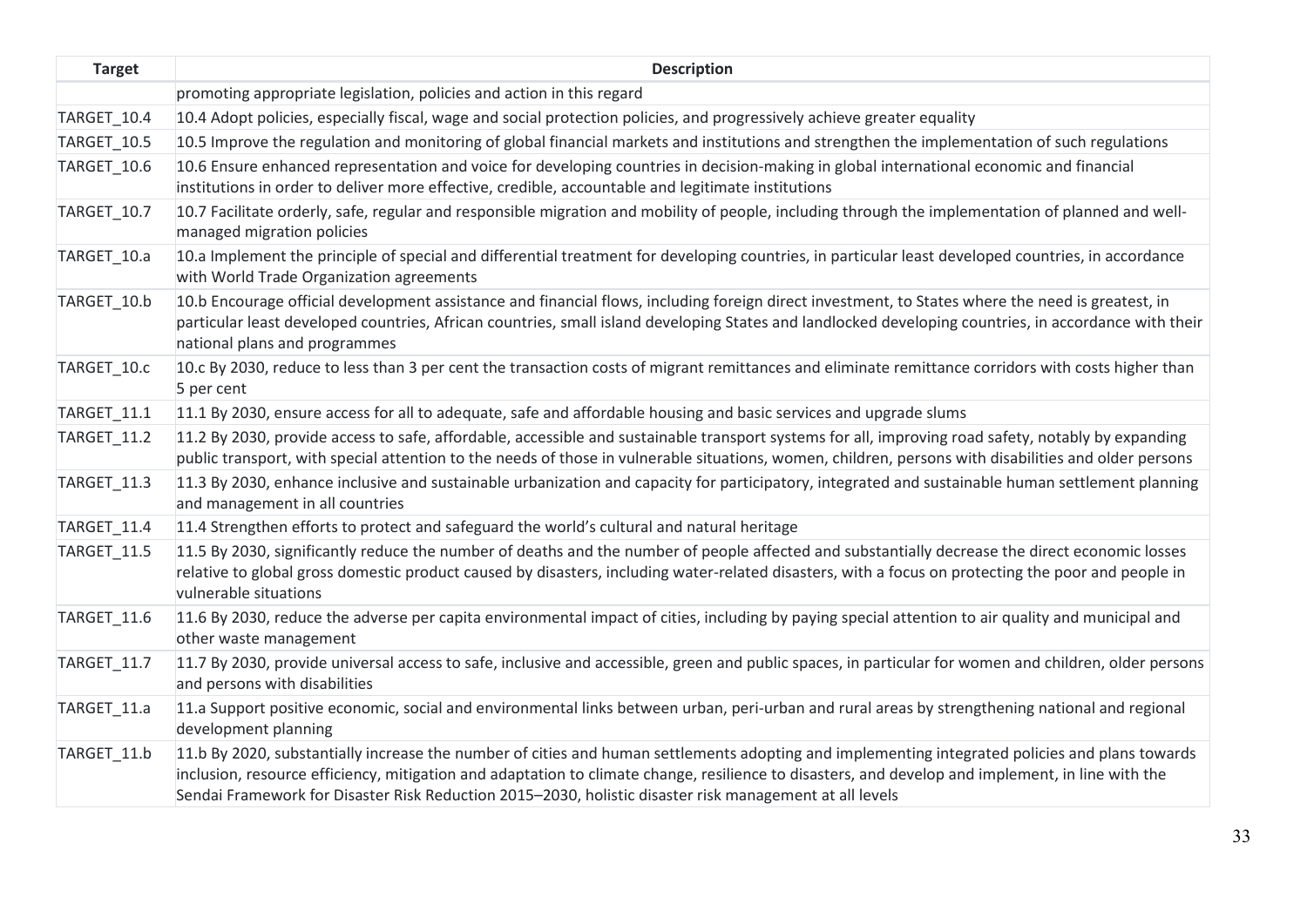| <b>Target</b>      | <b>Description</b>                                                                                                                                                                                                                                                                                                                                                                                                                                                                                                                     |
|--------------------|----------------------------------------------------------------------------------------------------------------------------------------------------------------------------------------------------------------------------------------------------------------------------------------------------------------------------------------------------------------------------------------------------------------------------------------------------------------------------------------------------------------------------------------|
| TARGET_11.c        | 11.c Support least developed countries, including through financial and technical assistance, in building sustainable and resilient buildings utilizing<br>local materials                                                                                                                                                                                                                                                                                                                                                             |
| TARGET_12.1        | 12.1 Implement the 10-Year Framework of Programmes on Sustainable Consumption and Production Patterns, all countries taking action, with<br>developed countries taking the lead, taking into account the development and capabilities of developing countries                                                                                                                                                                                                                                                                          |
| TARGET_12.2        | 12.2 By 2030, achieve the sustainable management and efficient use of natural resources                                                                                                                                                                                                                                                                                                                                                                                                                                                |
| TARGET_12.3        | 12.3 By 2030, halve per capita global food waste at the retail and consumer levels and reduce food losses along production and supply chains,<br>including post-harvest losses                                                                                                                                                                                                                                                                                                                                                         |
| TARGET_12.4        | 12.4 By 2020, achieve the environmentally sound management of chemicals and all wastes throughout their life cycle, in accordance with agreed<br>international frameworks, and significantly reduce their release to air, water and soil in order to minimize their adverse impacts on human health<br>and the environment                                                                                                                                                                                                             |
| TARGET_12.5        | 12.5 By 2030, substantially reduce waste generation through prevention, reduction, recycling and reuse                                                                                                                                                                                                                                                                                                                                                                                                                                 |
| TARGET_12.6        | 12.6 Encourage companies, especially large and transnational companies, to adopt sustainable practices and to integrate sustainability information<br>into their reporting cycle                                                                                                                                                                                                                                                                                                                                                       |
| <b>TARGET_12.7</b> | 12.7 Promote public procurement practices that are sustainable, in accordance with national policies and priorities                                                                                                                                                                                                                                                                                                                                                                                                                    |
| TARGET_12.8        | 12.8 By 2030, ensure that people everywhere have the relevant information and awareness for sustainable development and lifestyles in harmony<br>with nature                                                                                                                                                                                                                                                                                                                                                                           |
| TARGET_12.a        | 12.a Support developing countries to strengthen their scientific and technological capacity to move towards more sustainable patterns of<br>consumption and production                                                                                                                                                                                                                                                                                                                                                                 |
| TARGET_12.b        | 12.b Develop and implement tools to monitor sustainable development impacts for sustainable tourism that creates jobs and promotes local culture<br>and products                                                                                                                                                                                                                                                                                                                                                                       |
| TARGET_12.c        | 12.c Rationalize inefficient fossil-fuel subsidies that encourage wasteful consumption by removing market distortions, in accordance with national<br>circumstances, including by restructuring taxation and phasing out those harmful subsidies, where they exist, to reflect their environmental impacts,<br>taking fully into account the specific needs and conditions of developing countries and minimizing the possible adverse impacts on their<br>development in a manner that protects the poor and the affected communities |
| TARGET_13.1        | 13.1 Strengthen resilience and adaptive capacity to climate-related hazards and natural disasters in all countries                                                                                                                                                                                                                                                                                                                                                                                                                     |
| TARGET_13.2        | 13.2 Integrate climate change measures into national policies, strategies and planning                                                                                                                                                                                                                                                                                                                                                                                                                                                 |
| TARGET_13.3        | 13.3 Improve education, awareness-raising and human and institutional capacity on climate change mitigation, adaptation, impact reduction and<br>early warning                                                                                                                                                                                                                                                                                                                                                                         |
| TARGET_13.a        | 13.a Implement the commitment undertaken by developed-country parties to the United Nations Framework Convention on Climate Change to a<br>goal of mobilizing jointly \$100 billion annually by 2020 from all sources to address the needs of developing countries in the context of meaningful<br>mitigation actions and transparency on implementation and fully operationalize the Green Climate Fund through its capitalization as soon as<br>possible                                                                             |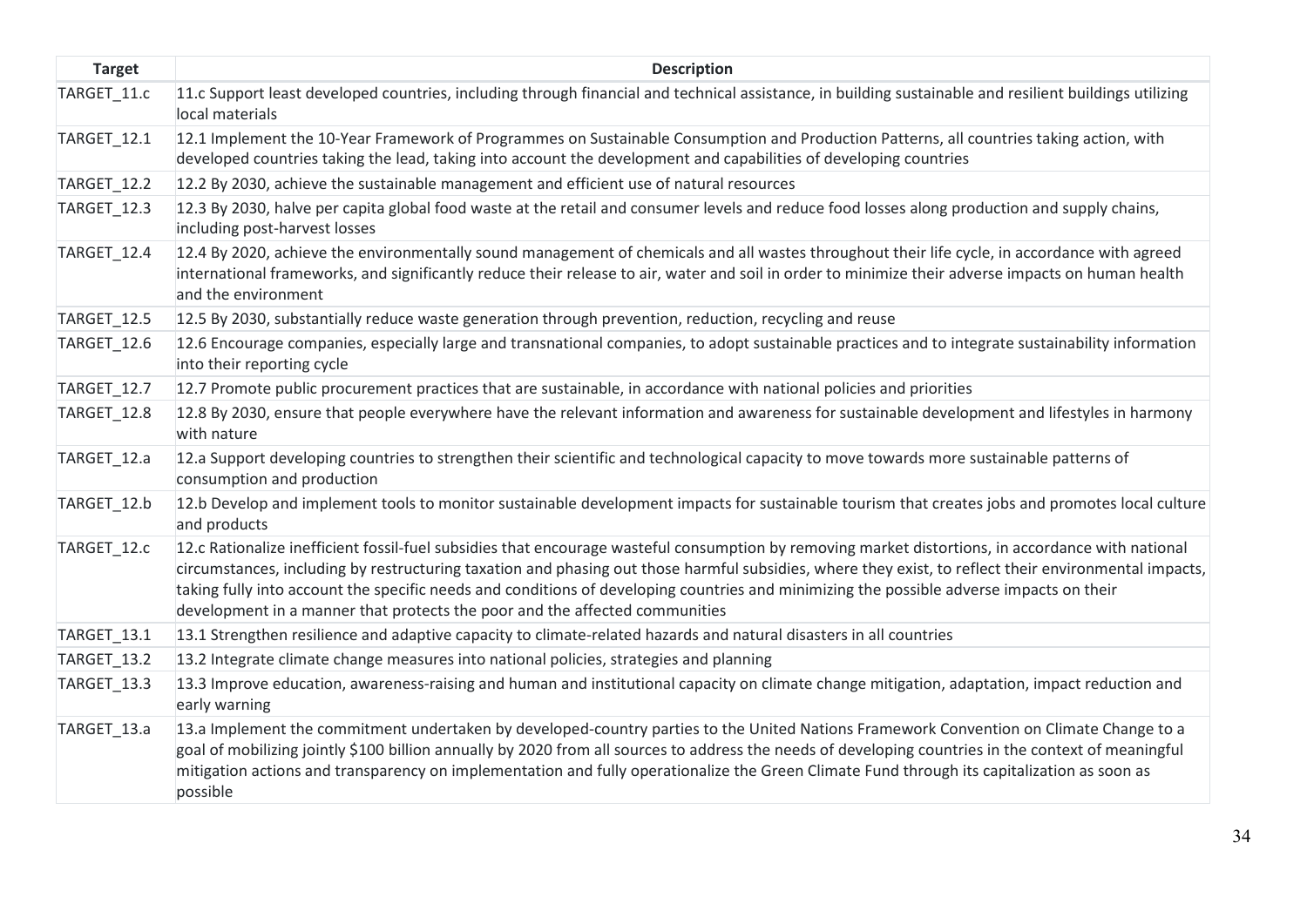| <b>Target</b> | <b>Description</b>                                                                                                                                                                                                                                                                                                                                                                                                                                                                |
|---------------|-----------------------------------------------------------------------------------------------------------------------------------------------------------------------------------------------------------------------------------------------------------------------------------------------------------------------------------------------------------------------------------------------------------------------------------------------------------------------------------|
| TARGET_13.b   | 13.b Promote mechanisms for raising capacity for effective climate change-related planning and management in least developed countries and small<br>island developing States, including focusing on women, youth and local and marginalized communities                                                                                                                                                                                                                           |
| TARGET_14.1   | 14.1 By 2025, prevent and significantly reduce marine pollution of all kinds, in particular from land-based activities, including marine debris and<br>nutrient pollution                                                                                                                                                                                                                                                                                                         |
| TARGET_14.2   | 14.2 By 2020, sustainably manage and protect marine and coastal ecosystems to avoid significant adverse impacts, including by strengthening their<br>resilience, and take action for their restoration in order to achieve healthy and productive oceans                                                                                                                                                                                                                          |
| TARGET_14.3   | 14.3 Minimize and address the impacts of ocean acidification, including through enhanced scientific cooperation at all levels                                                                                                                                                                                                                                                                                                                                                     |
| TARGET_14.4   | 14.4 By 2020, effectively regulate harvesting and end overfishing, illegal, unreported and unregulated fishing and destructive fishing practices and<br>implement science-based management plans, in order to restore fish stocks in the shortest time feasible, at least to levels that can produce<br>maximum sustainable yield as determined by their biological characteristics                                                                                               |
| TARGET_14.5   | 14.5 By 2020, conserve at least 10 per cent of coastal and marine areas, consistent with national and international law and based on the best<br>available scientific information                                                                                                                                                                                                                                                                                                 |
| TARGET_14.6   | 14.6 By 2020, prohibit certain forms of fisheries subsidies which contribute to overcapacity and overfishing, eliminate subsidies that contribute to<br>illegal, unreported and unregulated fishing and refrain from introducing new such subsidies, recognizing that appropriate and effective special and<br>differential treatment for developing and least developed countries should be an integral part of the World Trade Organization fisheries subsidies<br>negotiation3 |
| TARGET_14.7   | 14.7 By 2030, increase the economic benefits to small island developing States and least developed countries from the sustainable use of marine<br>resources, including through sustainable management of fisheries, aquaculture and tourism                                                                                                                                                                                                                                      |
| TARGET_14.a   | 14.a Increase scientific knowledge, develop research capacity and transfer marine technology, taking into account the Intergovernmental<br>Oceanographic Commission Criteria and Guidelines on the Transfer of Marine Technology, in order to improve ocean health and to enhance the<br>contribution of marine biodiversity to the development of developing countries, in particular small island developing States and least developed<br>countries                            |
| TARGET 14.b   | 14.b Provide access for small-scale artisanal fishers to marine resources and markets                                                                                                                                                                                                                                                                                                                                                                                             |
| TARGET_14.c   | 14.c Enhance the conservation and sustainable use of oceans and their resources by implementing international law as reflected in the United<br>Nations Convention on the Law of the Sea, which provides the legal framework for the conservation and sustainable use of oceans and their<br>resources, as recalled in paragraph 158 of "The future we want"                                                                                                                      |
| TARGET_15.1   | 15.1 By 2020, ensure the conservation, restoration and sustainable use of terrestrial and inland freshwater ecosystems and their services, in<br>particular forests, wetlands, mountains and drylands, in line with obligations under international agreements                                                                                                                                                                                                                    |
| TARGET_15.2   | 15.2 By 2020, promote the implementation of sustainable management of all types of forests, halt deforestation, restore degraded forests and<br>substantially increase afforestation and reforestation globally                                                                                                                                                                                                                                                                   |
| TARGET_15.3   | 15.3 By 2030, combat desertification, restore degraded land and soil, including land affected by desertification, drought and floods, and strive to<br>achieve a land degradation-neutral world                                                                                                                                                                                                                                                                                   |
| TARGET 15.4   | 15.4 By 2030, ensure the conservation of mountain ecosystems, including their biodiversity, in order to enhance their capacity to provide benefits                                                                                                                                                                                                                                                                                                                                |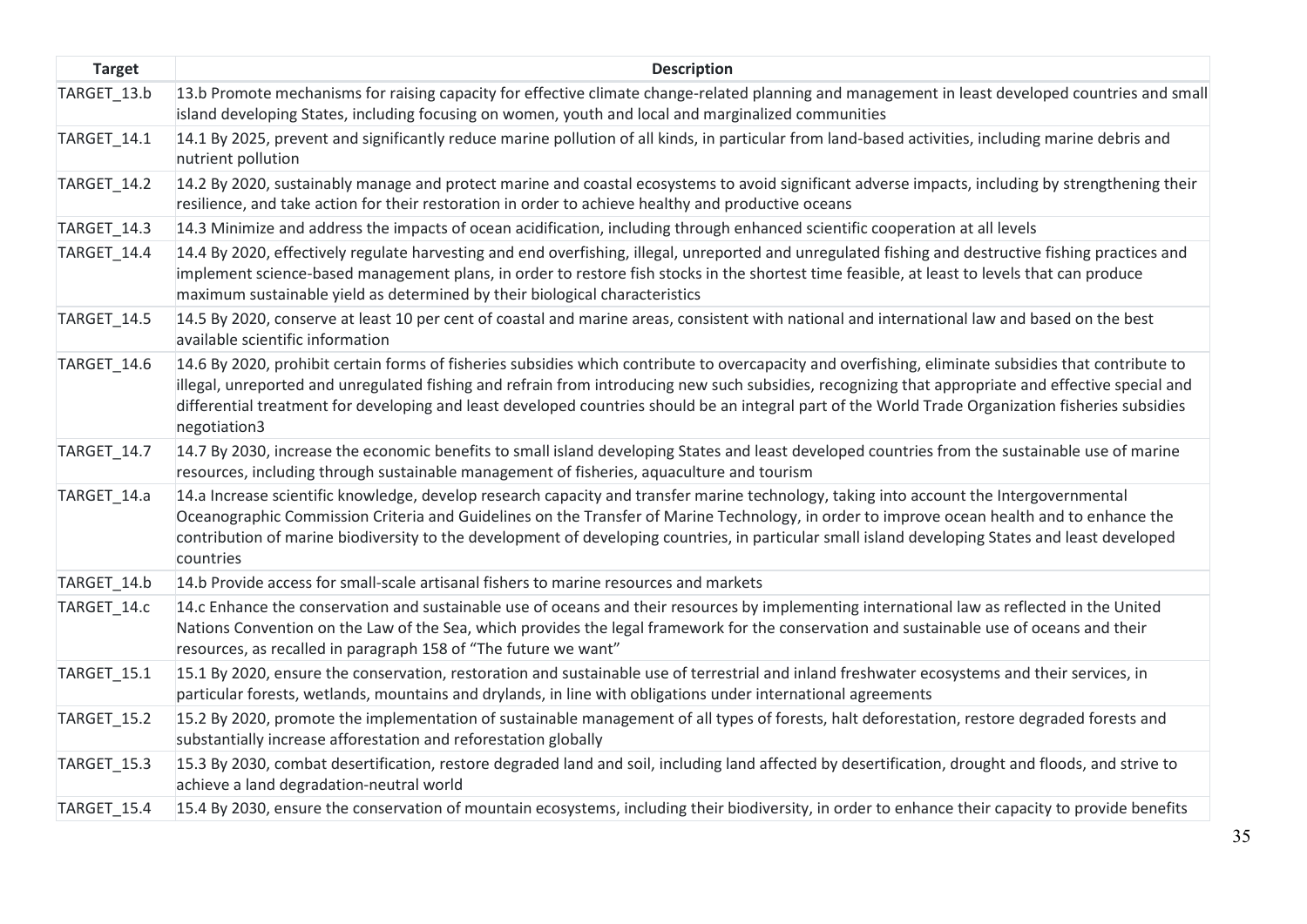| <b>Target</b>      | <b>Description</b>                                                                                                                                                                                                                                  |
|--------------------|-----------------------------------------------------------------------------------------------------------------------------------------------------------------------------------------------------------------------------------------------------|
|                    | that are essential for sustainable development                                                                                                                                                                                                      |
| TARGET_15.5        | 15.5 Take urgent and significant action to reduce the degradation of natural habitats, halt the loss of biodiversity and, by 2020, protect and prevent<br>the extinction of threatened species                                                      |
| TARGET_15.6        | 15.6 Promote fair and equitable sharing of the benefits arising from the utilization of genetic resources and promote appropriate access to such<br>resources, as internationally agreed                                                            |
| TARGET_15.7        | 15.7 Take urgent action to end poaching and trafficking of protected species of flora and fauna and address both demand and supply of illegal<br>wildlife products                                                                                  |
| TARGET_15.8        | 15.8 By 2020, introduce measures to prevent the introduction and significantly reduce the impact of invasive alien species on land and water<br>ecosystems and control or eradicate the priority species                                            |
| <b>TARGET_15.9</b> | 15.9 By 2020, integrate ecosystem and biodiversity values into national and local planning, development processes, poverty reduction strategies and<br>accounts                                                                                     |
| TARGET 15.a        | 15.a Mobilize and significantly increase financial resources from all sources to conserve and sustainably use biodiversity and ecosystems                                                                                                           |
| TARGET_15.b        | 15.b Mobilize significant resources from all sources and at all levels to finance sustainable forest management and provide adequate incentives to<br>developing countries to advance such management, including for conservation and reforestation |
| TARGET_15.c        | 15.c Enhance global support for efforts to combat poaching and trafficking of protected species, including by increasing the capacity of local<br>communities to pursue sustainable livelihood opportunities                                        |
| TARGET_16.1        | 16.1 Significantly reduce all forms of violence and related death rates everywhere                                                                                                                                                                  |
| <b>TARGET_16.2</b> | 16.2 End abuse, exploitation, trafficking and all forms of violence against and torture of children                                                                                                                                                 |
| TARGET_16.3        | 16.3 Promote the rule of law at the national and international levels and ensure equal access to justice for all                                                                                                                                    |
| TARGET_16.4        | 16.4 By 2030, significantly reduce illicit financial and arms flows, strengthen the recovery and return of stolen assets and combat all forms of<br>organized crime                                                                                 |
| TARGET_16.5        | 16.5 Substantially reduce corruption and bribery in all their forms                                                                                                                                                                                 |
| TARGET_16.6        | 16.6 Develop effective, accountable and transparent institutions at all levels                                                                                                                                                                      |
| TARGET_16.7        | 16.7 Ensure responsive, inclusive, participatory and representative decision-making at all levels                                                                                                                                                   |
| TARGET_16.8        | 16.8 Broaden and strengthen the participation of developing countries in the institutions of global governance                                                                                                                                      |
| <b>TARGET_16.9</b> | 16.9 By 2030, provide legal identity for all, including birth registration                                                                                                                                                                          |
| TARGET_16.10       | 16.10 Ensure public access to information and protect fundamental freedoms, in accordance with national legislation and international agreements                                                                                                    |
| TARGET_16.a        | 16.a Strengthen relevant national institutions, including through international cooperation, for building capacity at all levels, in particular in<br>developing countries, to prevent violence and combat terrorism and crime                      |
| TARGET_16.b        | 16.b Promote and enforce non-discriminatory laws and policies for sustainable development                                                                                                                                                           |
| TARGET_17.1        | 17.1 Strengthen domestic resource mobilization, including through international support to developing countries, to improve domestic capacity for<br>tax and other revenue collection                                                               |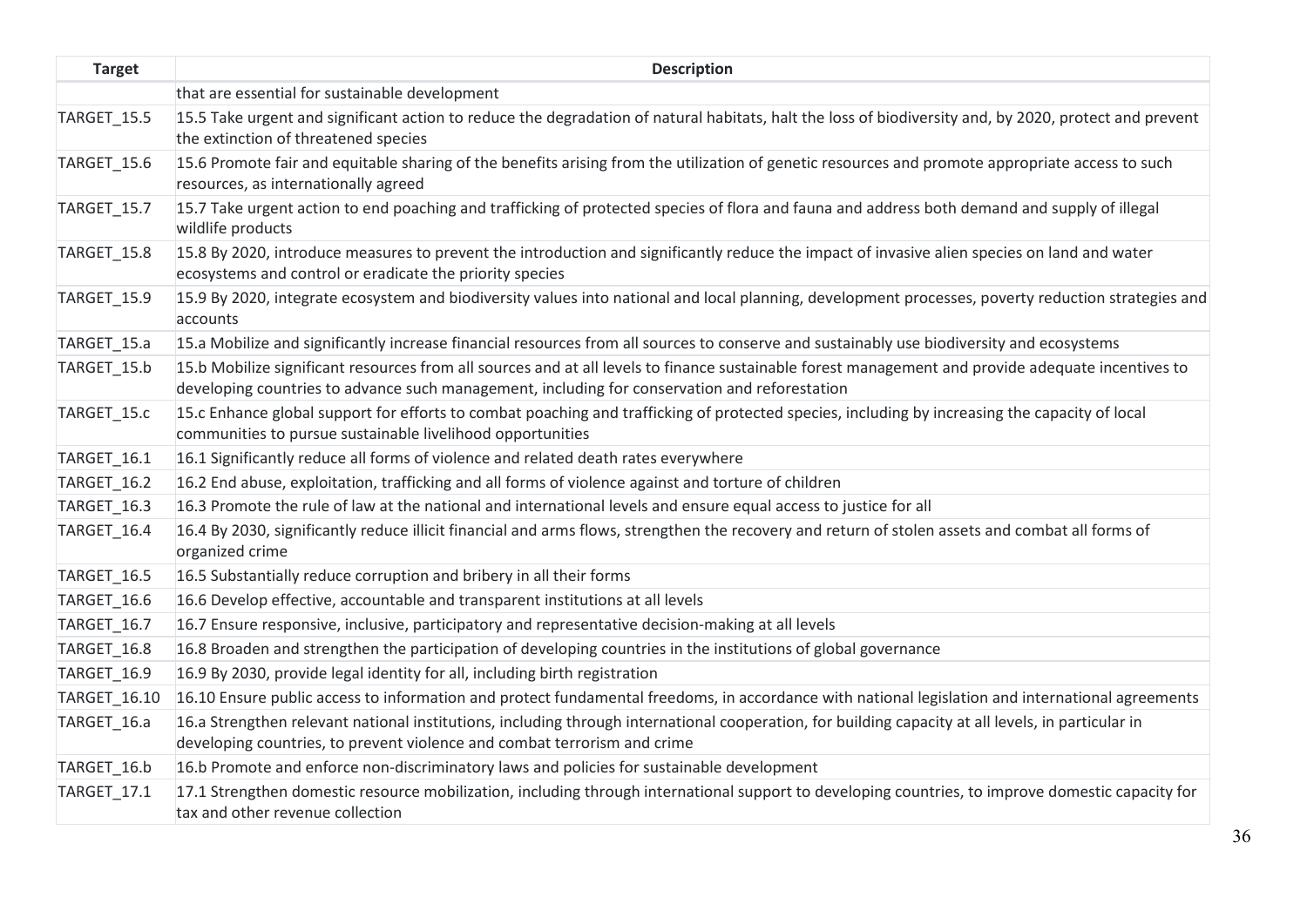| <b>Target</b>       | <b>Description</b>                                                                                                                                                                                                                                                                                                                                                                                                                                                                                       |
|---------------------|----------------------------------------------------------------------------------------------------------------------------------------------------------------------------------------------------------------------------------------------------------------------------------------------------------------------------------------------------------------------------------------------------------------------------------------------------------------------------------------------------------|
| <b>TARGET_17.2</b>  | 17.2 Developed countries to implement fully their official development assistance commitments, including the commitment by many developed<br>countries to achieve the target of 0.7 per cent of gross national income for official development assistance (ODA/GNI) to developing countries and<br>0.15 to 0.20 per cent of ODA/GNI to least developed countries; ODA providers are encouraged to consider setting a target to provide at least<br>0.20 per cent of ODA/GNI to least developed countries |
| TARGET_17.3         | 17.3 Mobilize additional financial resources for developing countries from multiple sources                                                                                                                                                                                                                                                                                                                                                                                                              |
| TARGET_17.4         | 17.4 Assist developing countries in attaining long-term debt sustainability through coordinated policies aimed at fostering debt financing, debt relief<br>and debt restructuring, as appropriate, and address the external debt of highly indebted poor countries to reduce debt distress                                                                                                                                                                                                               |
| TARGET_17.5         | 17.5 Adopt and implement investment promotion regimes for least developed countries                                                                                                                                                                                                                                                                                                                                                                                                                      |
| TARGET_17.6         | 17.6 Enhance North-South, South-South and triangular regional and international cooperation on and access to science, technology and innovation<br>and enhance knowledge-sharing on mutually agreed terms, including through improved coordination among existing mechanisms, in particular at<br>the United Nations level, and through a global technology facilitation mechanism                                                                                                                       |
| TARGET_17.7         | 17.7 Promote the development, transfer, dissemination and diffusion of environmentally sound technologies to developing countries on favourable<br>terms, including on concessional and preferential terms, as mutually agreed                                                                                                                                                                                                                                                                           |
| TARGET_17.8         | 17.8 Fully operationalize the technology bank and science, technology and innovation capacity-building mechanism for least developed countries by<br>2017 and enhance the use of enabling technology, in particular information and communications technology                                                                                                                                                                                                                                            |
| TARGET_17.9         | 17.9 Enhance international support for implementing effective and targeted capacity-building in developing countries to support national plans to<br>implement all the Sustainable Development Goals, including through North-South, South-South and triangular cooperation                                                                                                                                                                                                                              |
| TARGET_17.10        | 17.10 Promote a universal, rules-based, open, non-discriminatory and equitable multilateral trading system under the World Trade Organization,<br>including through the conclusion of negotiations under its Doha Development Agenda                                                                                                                                                                                                                                                                     |
| TARGET_17.11        | 17.11 Significantly increase the exports of developing countries, in particular with a view to doubling the least developed countries' share of global<br>exports by 2020                                                                                                                                                                                                                                                                                                                                |
| TARGET_17.12        | 17.12 Realize timely implementation of duty-free and quota-free market access on a lasting basis for all least developed countries, consistent with<br>World Trade Organization decisions, including by ensuring that preferential rules of origin applicable to imports from least developed countries are<br>transparent and simple, and contribute to facilitating market access                                                                                                                      |
| TARGET_17.13        | 17.13 Enhance global macroeconomic stability, including through policy coordination and policy coherence                                                                                                                                                                                                                                                                                                                                                                                                 |
| TARGET_17.14        | 17.14 Enhance policy coherence for sustainable development                                                                                                                                                                                                                                                                                                                                                                                                                                               |
| TARGET_17.15        | 17.15 Respect each country's policy space and leadership to establish and implement policies for poverty eradication and sustainable development                                                                                                                                                                                                                                                                                                                                                         |
| TARGET_17.16        | 17.16 Enhance the Global Partnership for Sustainable Development, complemented by multi-stakeholder partnerships that mobilize and share<br>knowledge, expertise, technology and financial resources, to support the achievement of the Sustainable Development Goals in all countries, in<br>particular developing countries                                                                                                                                                                            |
| <b>TARGET 17.17</b> | 17.17 Encourage and promote effective public, public-private and civil society partnerships, building on the experience and resourcing strategies of<br>partnerships                                                                                                                                                                                                                                                                                                                                     |